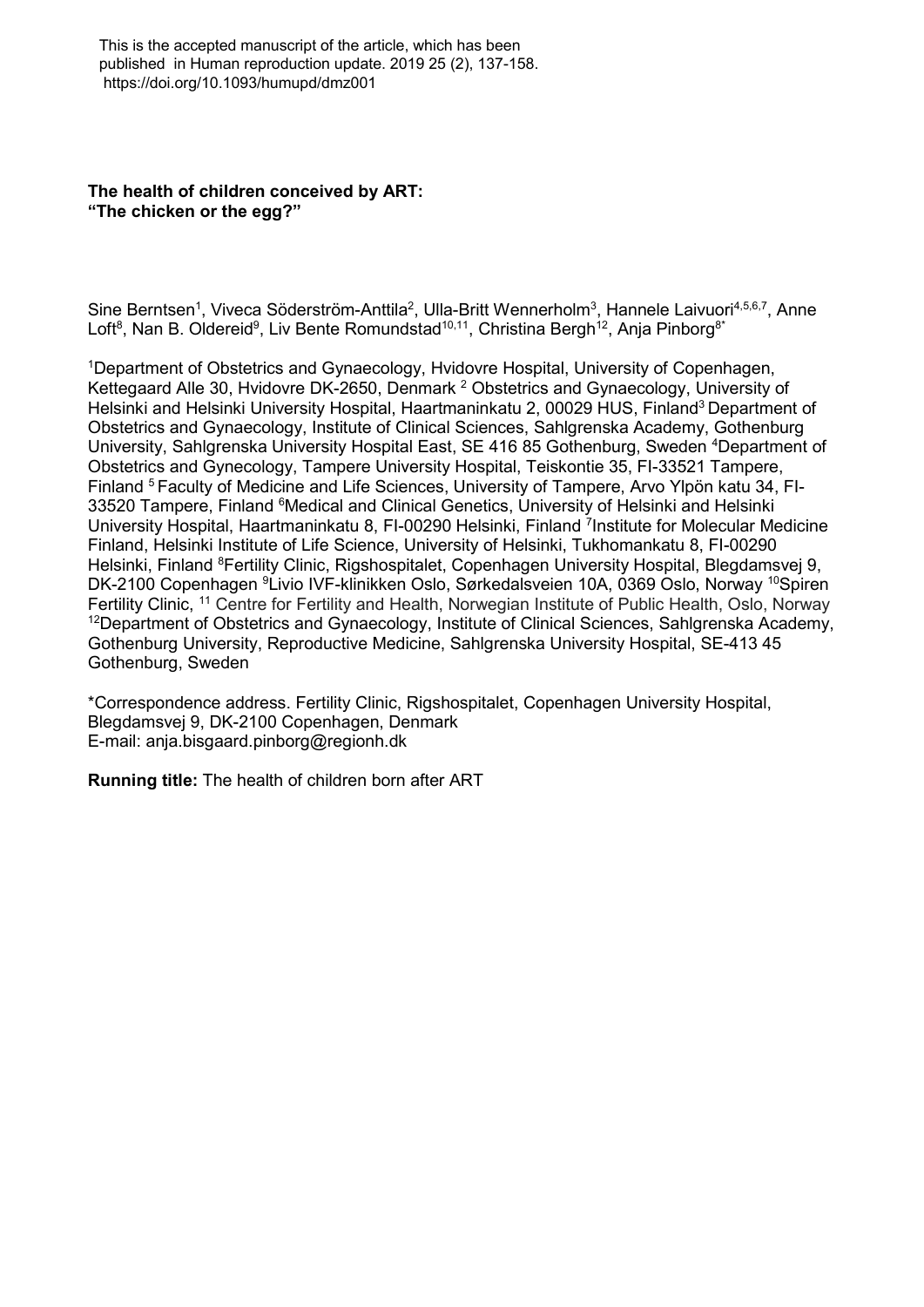#### **TABLE OF CONTENTS**

#### **Introduction**

#### **Short-term health: perinatal outcomes**

IVF/ICSI versus the general population IVF versus ICSI IVF/ICSI fresh versus IVF/ICSI frozen/thawed embryo transfer Trends over time in perinatal outcomes

#### **Birth defects and chromosomal anomalies**

Classification of birth defects Birth defects Chromosomal anomalies Possible mechanisms

#### **Long-term health**

Neurodevelopmental health Cardiovascular function and metabolism Growth Respiratory and allergic disorders **Malignancies** Reproductive health

#### **Controlled ovarian stimulation**

#### **Laboratory factors**

Culture media Culture time

#### **Number of embryos transferred**

#### **Oocyte donation and gestational surrogacy**

#### **Oocyte vitrification**

#### **Epigenetics**

Imprinting disorders

#### **The chicken or the egg?** Subfertility and sibling studies

#### **Future research**

**Conclusion**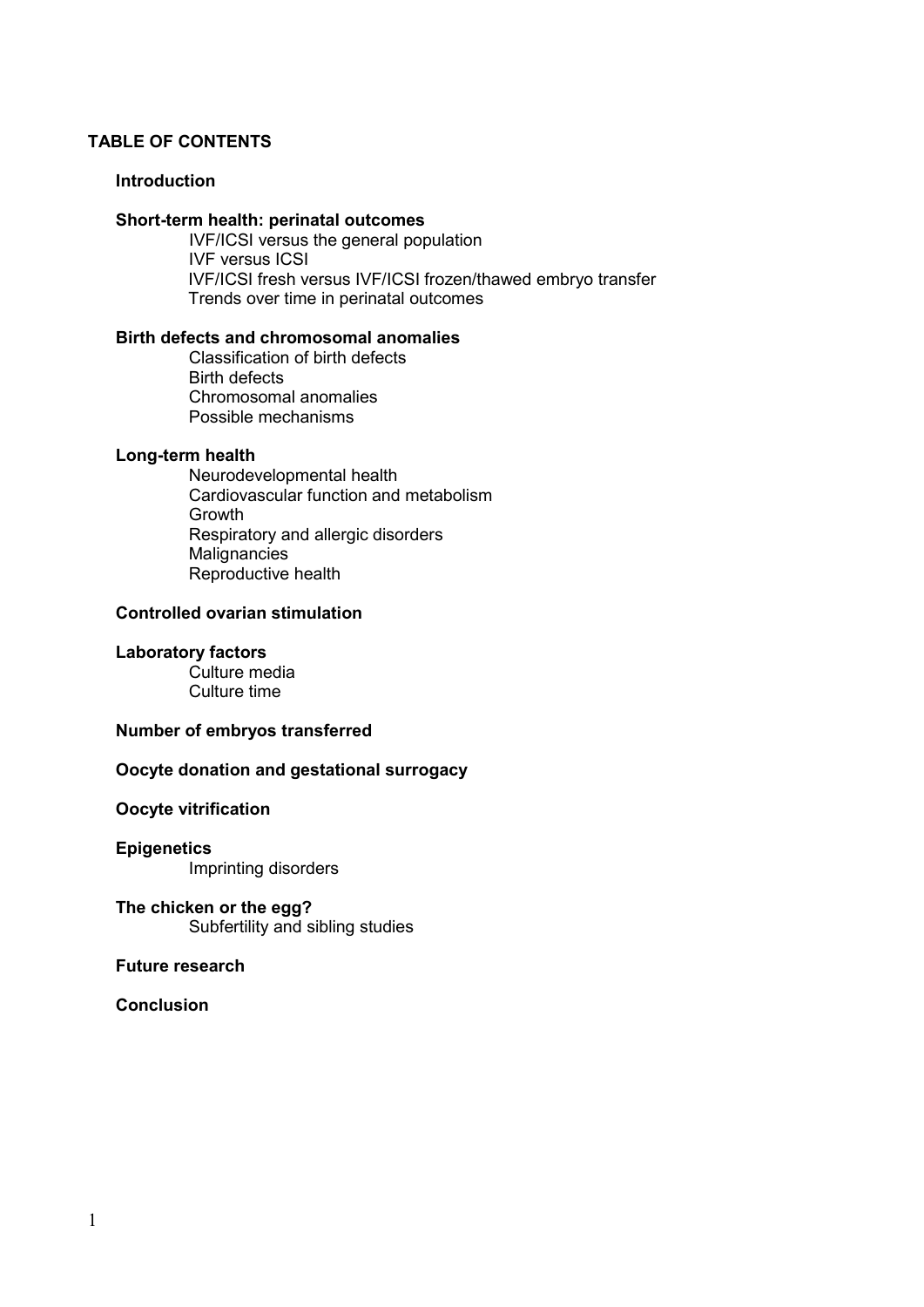## **Abstract**

Worldwide, more than 7 million children have now been born after ART: these delivery rates are steadily rising and now comprise 2-6% of births in the European countries. To achieve higher pregnancy rates, the transfer of two or more embryos was previously the gold standard in ART. However, recently the practise has moved towards a single embryo transfer policy to avoid multiple births. The positive consequences of the declining multiple birth rates after ART are decreasing perinatal risks and overall improved health for the ART progeny. In this review we summarize the risks for short- and long-term health in ART singletons and discuss if the increased health risks are associated with intrinsic maternal or paternal factors related to subfertility or to the ART treatments *per se.*

Although the risks are modest, singletons born after ART are more likely to have adverse perinatal outcomes compared to spontaneously conceived (SC) singletons dependent on the ART method. Fresh embryo transfer is associated with a higher risk of small for gestational age babies (SGA), low birthweight and preterm birth (PTB), while frozen embryo transfer is associated with large-forgestational age babies and pre-eclampsia. ICSI may be associated with a higher risk of birth defects and transferral of the poor semen quality to male progeny, while oocyte donation is associated with increased risk of SGA and pre-eclampsia. Concerning long-term health risks, the current evidence is limited but suggests an increased risk of altered blood pressure and cardiovascular function in ART children. The data that are available for malignancies seem reassuring, while results on neurodevelopmental health are more equivocal with a possible association between ART and cerebral palsy. The laboratory techniques used in ART may also play a role, as different embryo culture media give rise to different birthweights and growth patterns in children, while culture to blastocyst stage is associated with PTB. In addition, children born after ART have altered epigenetic profiles, and these alterations may be one of the key areas to explore to improve our understanding of adverse child outcomes after ART.

A major challenge for research into adverse perinatal outcomes is the difficulty in separating the contribution of infertility *per se* from the ART treatment (i.e. "the chicken or the egg"?). Choosing and having access to the appropriate control groups for the ART children in order to eliminate the influence of subfertility *per se* (thereby exploring the pure association between ART and child outcomes) is in itself challenging. However, studies including children of subfertile couples or of couples treated with milder fertility treatments, such as IUI, as controls show that perinatal risks in these cohorts are lower than for ART children but still higher than for SC indicating that both subfertility and ART influence the future outcome. Sibling studies, where a mother gave birth to both an ART and a SC child, support this theory as ART singletons had slightly poorer outcomes.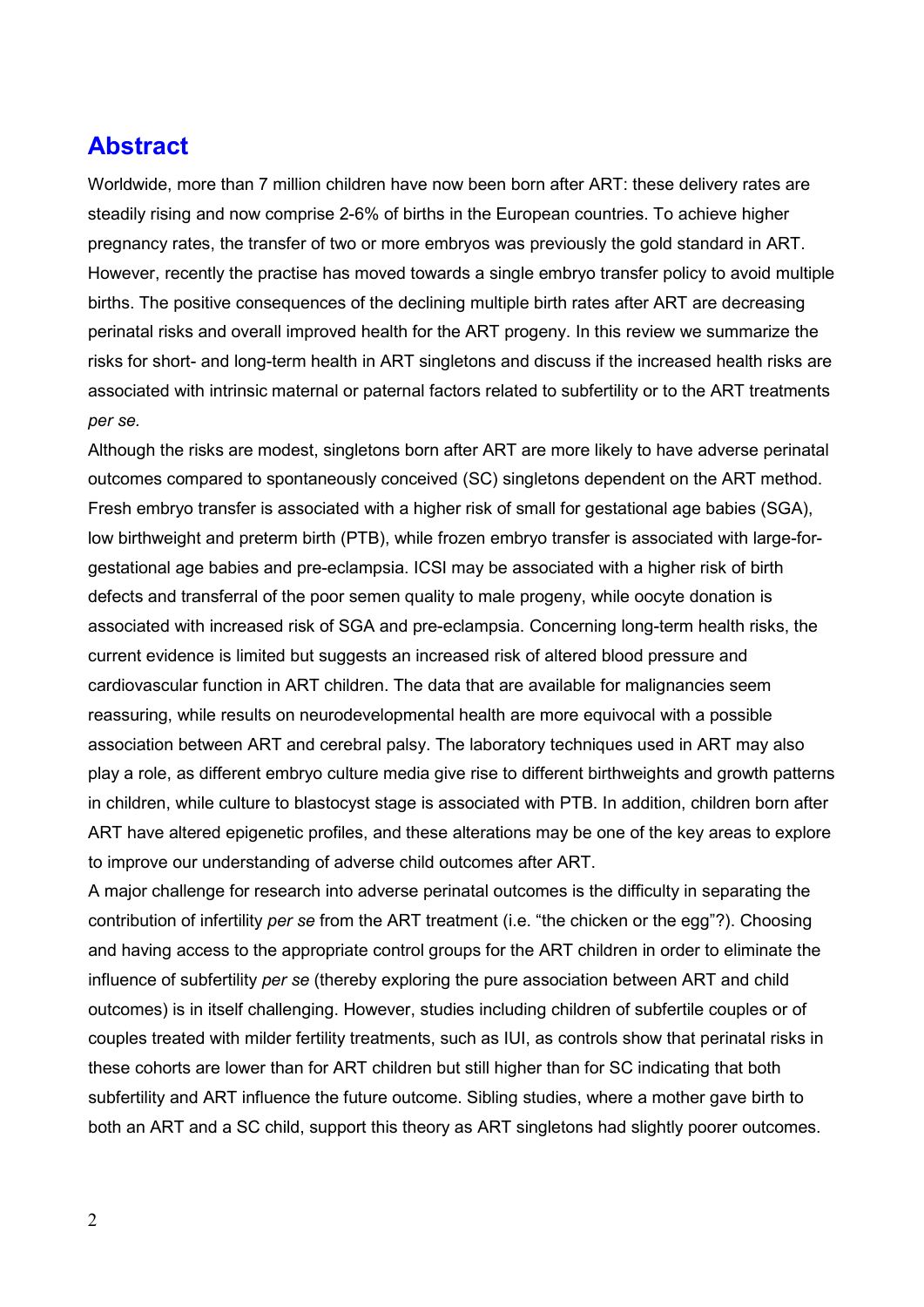The conclusion we can reach from the well designed studies aimed at disentangling the influence on child health of parental and ART factors is that both the chicken and the egg matter.

# **Keywords**

ART, IVF, i ICSI, oocyte donation, infertility, frozen embryo transfer, adverse child outcomes, culture media, sibling studies, epigenetics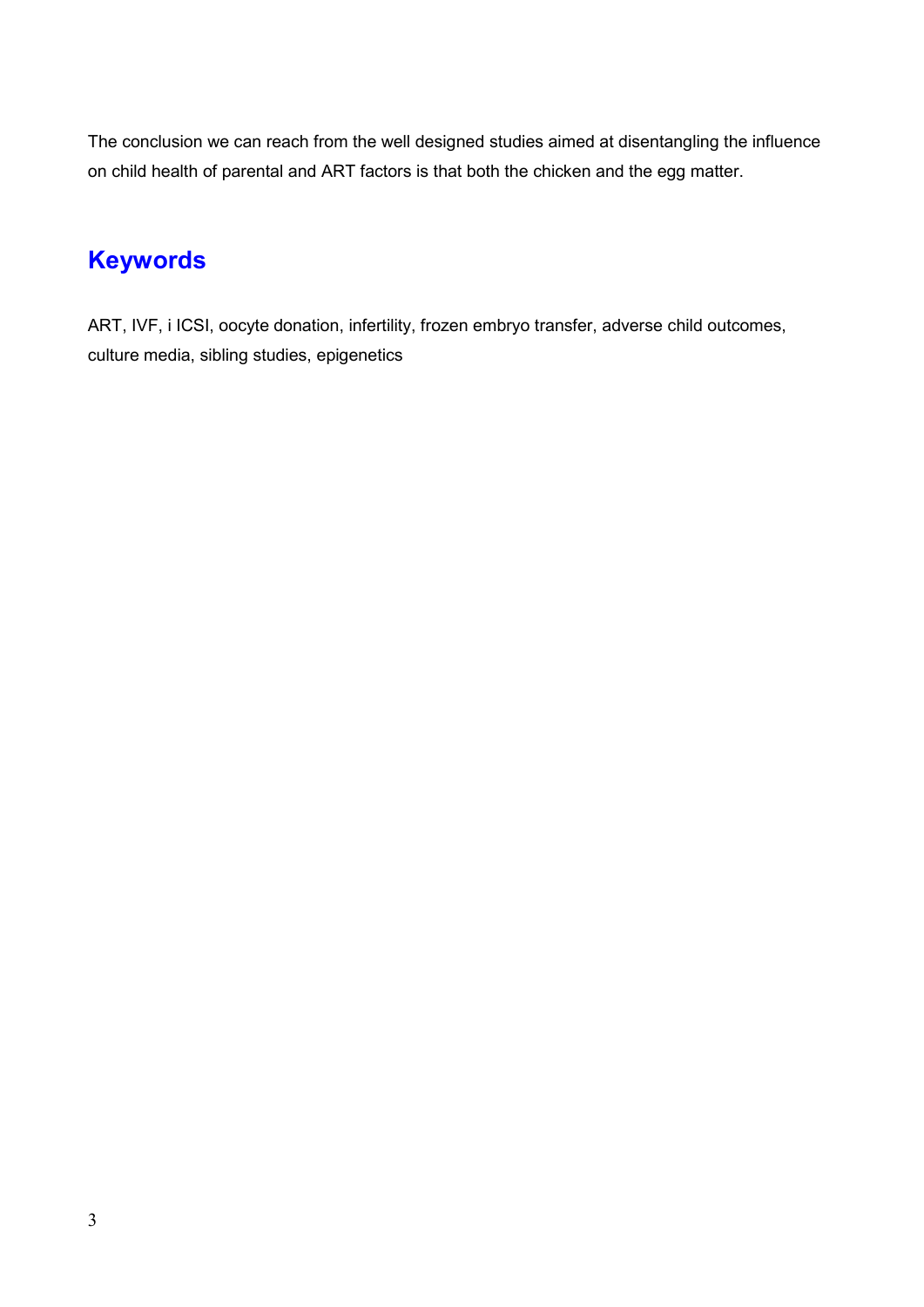## **Introduction**

Worldwide, more than 7 million children have now been born after ART (Adamson G. 2017). The health of ART offspring and the risk and safety aspects of specific ART technologies are of importance for the future generations as up to 6% of the European birth cohorts is conceived by ART (Calhaz-Jorge *et al.* 2017). ART includes standard IVF and ICSI, which is the more advanced method originally used for severe male factor infertility. The freezing and thawing of embryos is an additional part of ART, as is oocyte donation (OD). Pregnancies resulting from ART are generally associated with adverse obstetric and perinatal outcomes when compared to spontaneously conceived (SC) pregnancies (Helmerhorst *et al.* 2004; Pinborg *et al.* 2013; Adams *et al.* 2015) mainly related to the higher rate of multiple gestations. However, the decline in multiple birth rates after ART resulting from a move towards single embryo transfer (SET) has considerably reduced perinatal risks for ART children (Henningsen *et al.* 2015). Yet, singletons born after ART have a two- to three-fold increased risk of adverse perinatal outcomes (McDonald *et al.* 2009; Pandey *et al.* 2012).

A major challenge for research into these adverse outcomes is the difficulty in separating the contribution of infertility *per se* from the ART treatment (i.e. "the chicken or the egg"). Furthermore, in order to compare the health of children born after a natural pregnancy with that of children born after ART, an accurate assessment of the evidence is required, including the quality of that evidence. Selecting an appropriate comparison group(s) for children born after ART is vital, and this is a challenge. In most studies, SC children comprise the control group, but it is debatable whether this is the correct group. If parental factors such as infertility *per se* influence health of the offspring, then children conceived naturally by subfertile parents [with a time-to-pregnancy (TTP) of more than 1 year], may constitute a more appropriate control group. Children born after mild ovarian stimulation and IUI could also serve as a better group for comparison. These control groups are, however, difficult to access and most often not included in any registry. To overcome the confounding of parental factors, sibling studies, where a woman gave birth to both a child conceived by ART and a SC child, are valuable. The pure influence of different ART methods can be explored, as several parental factors are kept stable in sibling studies (Romundstad *et al.* 2008; Henningsen *et al.* 2011). The pitfalls in sibling studies are that they may still be confounded by differences in maternal age and birth order of the siblings, unless these factors are being properly adjusted for.

Possible changes in DNA methylation patterns associated with different ART methods may influence development of the placenta and foetus in the early embryonic stages and cause changes in growth patterns. According to the developmental origins of health and disease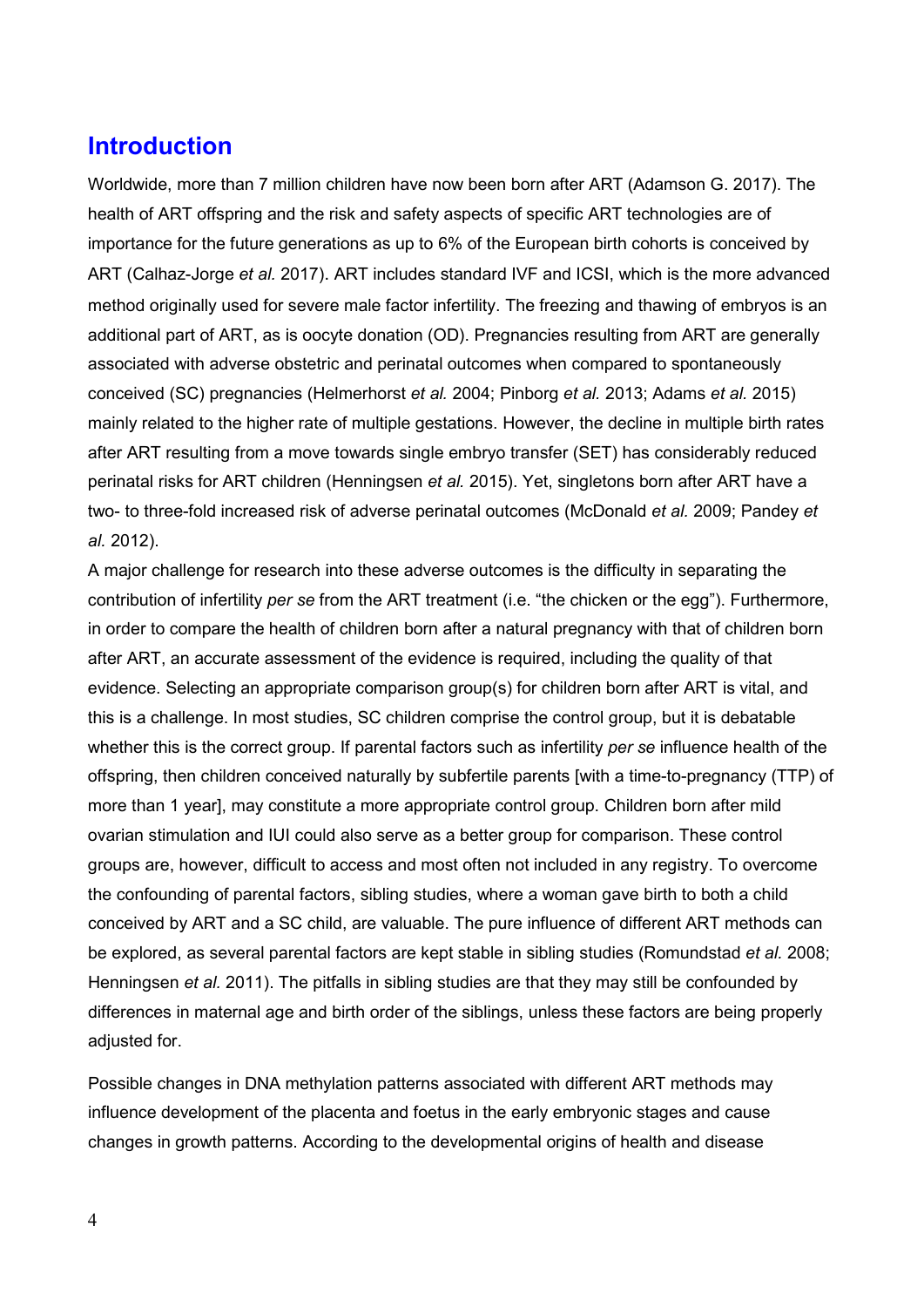(DOHaD) theory, this may result in higher cardiometabolic risk profiles in the ART offspring (Barker 2007).

It is evident that the high rate of multiple births from multiple embryo transfer is the most important cause of poor child outcome in ART (Bergh *et al.* 1999; Pinborg *et al.* 2005). Moreover, SET decreases the short- and long-term risks for the children dramatically, while giving similar live birth rates as double embryo transfer (DET) on a cumulative basis (Thurin *et al.* 2004; Thurin-Kjellberg *et al.* 2009).

In this grand theme review, we will focus on ART singletons, summarizing the short- and long-term risks in singletons conceived by ART, including IVF, ICSI, freezing/thawing and OD (The definitions of all abbreviations used in the review are shown in Table I.) Children conceived by MAR, including IUI, PGD and preimplantation genetic testing for aneuploidy, were all excluded. The influence of different parental lifestyle factors will not be described here. The discussion is focused on studies aiming to disentangle the different modulators of adverse outcomes in ART singletons, including a discussion on causality in terms of "the chicken or the egg" question.

# **Methods**

A literature search was performed on Medline-PubMed, Embase and Cochrane Central Register of Clinical Trials (RCT) to identity eligible English language studies. The reference lists of relevant articles were reviewed to identify additional qualified studies. No formal quality assessments where made.

# **Short-term health: perinatal outcomes**

## **IVF/ICSI versus the general population**

Several meta-analyses and large cohort studies have compared perinatal outcomes for IVF singletons versus singletons from the general population of naturally conceived children, with adjustment for relevant confounders (at least maternal age and parity) (Helmerhorst *et al.* 2004; Jackson *et al.* 2004; McGovern *et al.* 2004; McDonald *et al.* 2009; Pandey *et al.* 2012; Marino *et al.* 2014; Henningsen *et al.* 2014; Qin *et al.* 2017). Most studies have included both children born after IVF and ICSI as well as fresh embryo transfer and frozen embry transfer (FET). The comparison groups have been children born from SC, but some studies included only SC in a subfertile population as controls, while others excluded the subfertile population. The latest systematic review and meta-analysis from 2017 included more than 180,000 IVF/ICSI singleton pregnancies from 52 cohort studies from all over the world (Qin *et al.* 2017).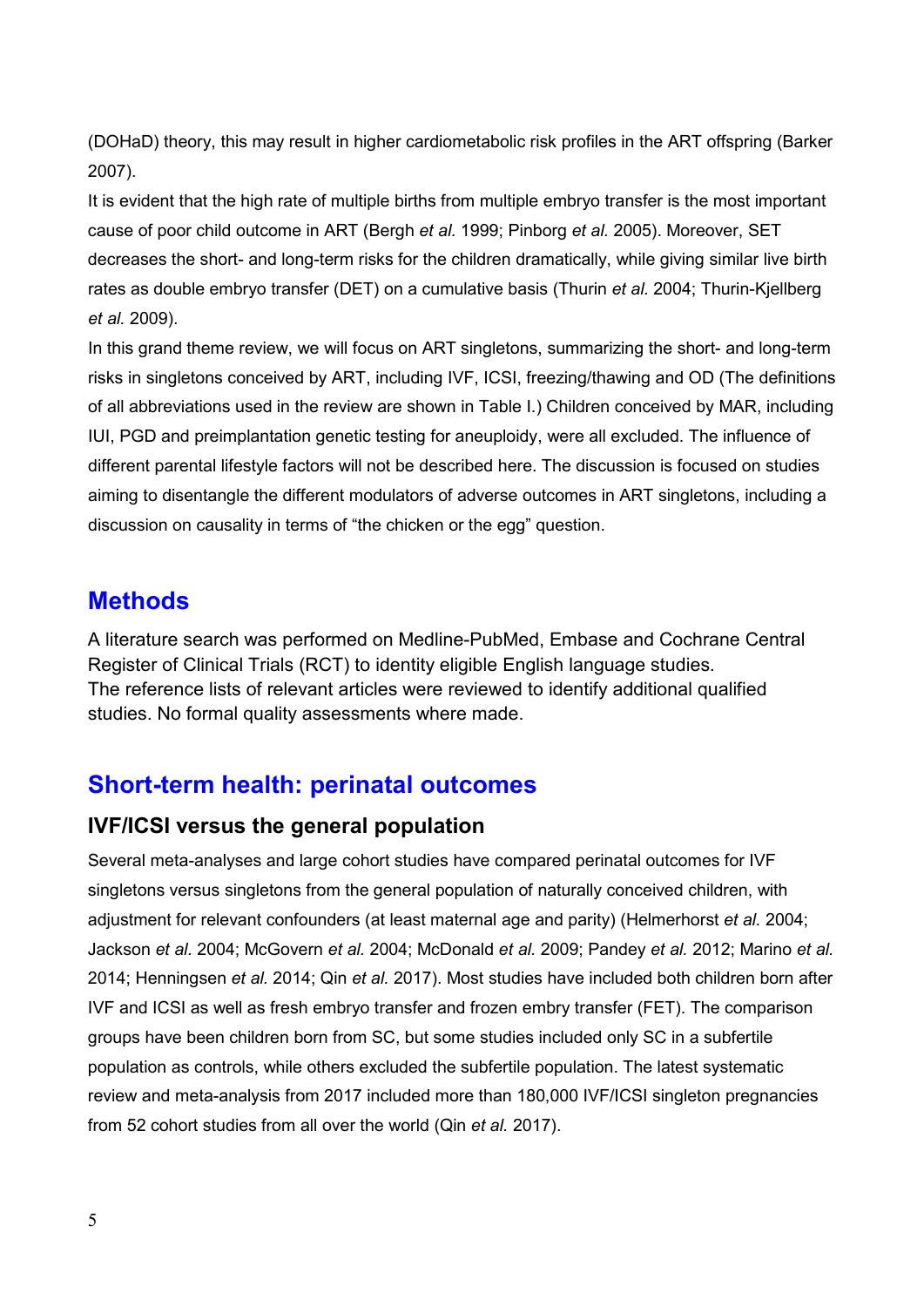The results from these studies are consistent, showing that singletons born after IVF/ICSI have more compromised perinatal outcomes compared to SC (Fig. 2). Significantly higher rates of preterm birth (PTB) have been found for IVF/ICSI singletons with adjusted risks between 1.41 and 2.04 for PTB and 1.68-3.07 for very preterm birth (VPTB). Similarly, higher rates of low birthweight (LBW) and very low birth weight (VLBW) have been found (adjusted risks for LBW 1.6-1.7 and for VLBW 1.8-3.0). Most studies also found an increased risk for being born small for gestational age (SGA) with adjusted risks of around 1.5 and increased risk rates of perinatal mortality with adjusted risks between 1.7 and 2.0. An Australian study found a two-fold increased risk of stillbirth (gestational age [GA] not defined) in pregnancies after ART versus SC (Marino *et al.* 2014). A significantly increased risk for stillbirth in ART singletons was found only for extremely PTB (before 28+0 gestational weeks) in a large Nordic collaborative study (Committee of Nordic ART and Safety, CoNARTaS) including 62,485 ART singletons (adjusted risk 2.0) (Henningsen *et al.* 2014). ART pregnancies have more obstetric complications, such as hypertensive disorders in pregnancy (HDP), placental complications (placenta praevia, abruption and third trimester bleeding), gestational diabetes, interventions (e.g. cesarean section and medical induction of labour) and increased risks of preterm prelabour rupture of the membranes, indicating that there is both a higher risk of indicated PTB and a higher risk of spontaneous PTB in ART pregnancies (Pandey *et al.* 2012; Opdahl *et al.* 2015).

### **IVF versus ICSI**

Since the first child conceived as a result of ICSI was born more than 25 years ago there has been an ongoing debate on the use and safety of the technique (Palermo *et al.* 1992). Initially, ICSI was used to treat severe forms of male factor infertility but today it is also used to treat mild male factor infertility, mixed infertility, unexplained infertility and fertilization failures. Both the latest report from ESHRE and from The International Committee Monitoring Assisted Reproductive Technologies (ICMART) reveal an increasing global use of ICSI, with one-third of fresh ART cycles using standard IVF and two-thirds using ICSI (Dyer *et al.* 2016; Calhaz-Jorge *et al.* 2017). Owing to the invasiveness of the ICSI procedure, the arbitrary selection of the spermatozoon, and genetic and epigenetic parental factors, a concern has been raised over the health of ICSI children. When comparing ICSI and standard IVF, most large studies have found similar or lower risks of PTB, VPTB, LBW and VLBW and peri/neonatal mortality in singletons born after ICSI. Pinborg *et al* analysed singletons born after ICSI (fresh or frozen/thawed cycles) versus singletons born after IVF (fresh or frozen/thawed cycles) (Pinborg *et al.* 2013). Ten studies were included in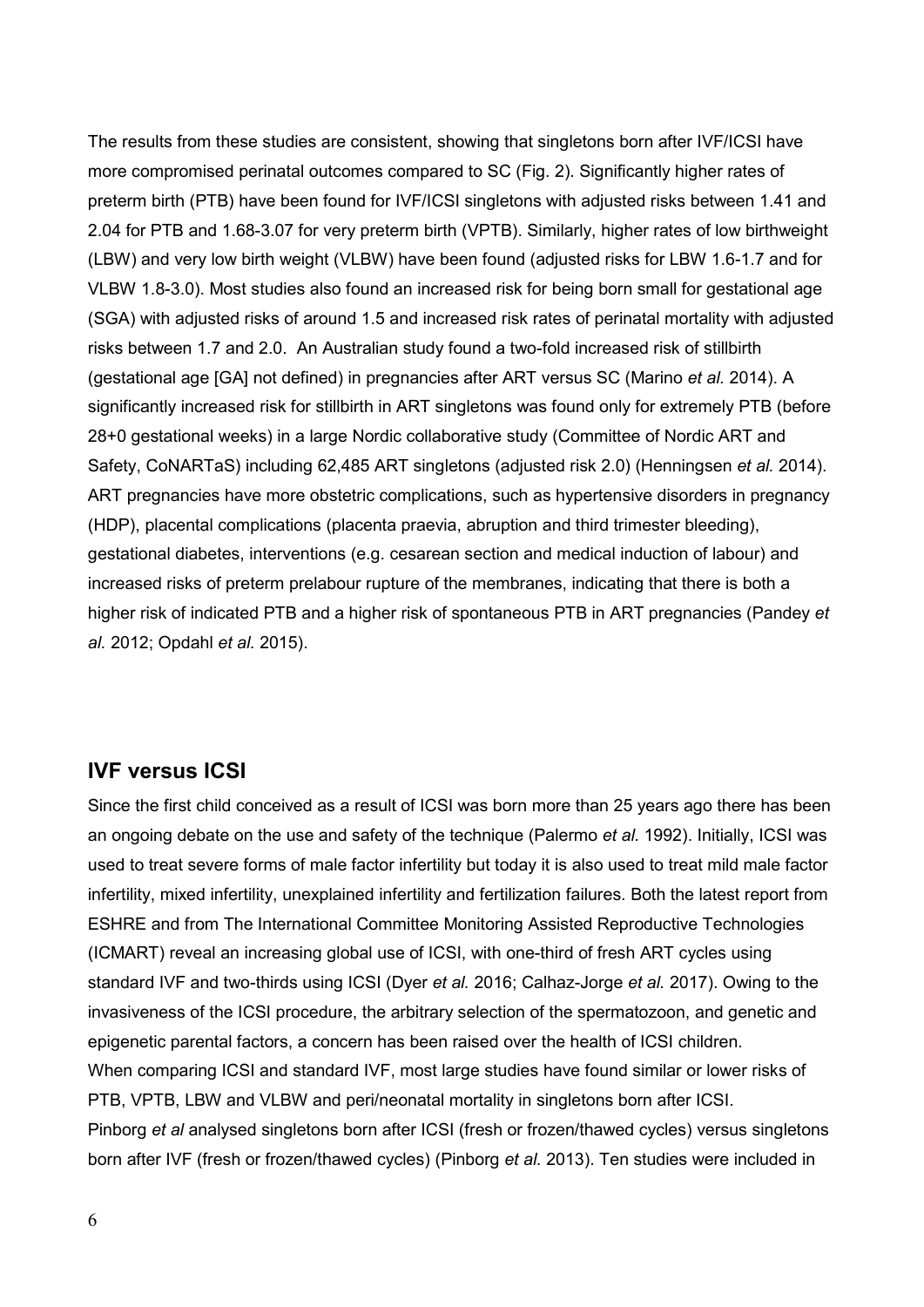the analysis with five studies included in a meta-analysis on PTB. The pooled estimate for ICSI versus IVF singletons showed a lower risk of PTB in ICSI singletons (adjusted odds ratio (AOR) 0.80, 95% CI 0.69 to 0.93).

A possible explanation for the better outcome in ICSI singletons may be that in ICSI the majority of the women are reproductively healthy, which could give a more favourable perinatal outcome.

### **IVF/ICSI fresh versus IVF/ICSI frozen/thawed embryo transfer**

The first human pregnancy following the transfer of a frozen/thawed embryo was reported in 1983 (Trounson and Mohr 1983). The number of FETs has now increased, as have pregnancy rates (Calhaz-Jorge *et al.* 2017). Initial systematic reviews and meta-analyses have suggested that perinatal outcomes are better in children conceived following FET as compared with fresh embryo transfers (ET), with reduced risks of PTB and LBW (Wennerholm *et al.* 2009; Maheshwari *et al.* 2012; Pinborg *et al.* 2013; Zhao *et al.* 2016). There was no difference in the risk of stillbirth and perinatal mortality. These reviews did not include outcomes such as macrosomia and large for gestational age (LGA).

Maheshwari *et al* recently published an updated systematic review and cumulative meta-analysis (Maheshwari *et al.* 2018) including 26 studies and almost 300,000 deliveries. It confirmed that singletons conceived from FET were at lower risk of PTB (Relative Risk (RR) 0.90, 95% CI 0.84 to 0.97), LBW (RR 0.72, 95% CI 0.67 to 0.77) and SGA (RR 0.61, 95% CI 0.56 to 0.67) compared to those conceived from fresh ET. However, they also found that singletons born after FET had an increased risk of being born LGA (RR 1.54, 95% CI 1.48 to1.61) and having a birthweight (BW) more than 4000 g (RR 1.85, 95% CI 1.46 to 2.33). There was no difference in the risk of perinatal mortality between children born after FET and fresh ET but the risk of HDP was increased (RR 1.29, 95% CI 1.07 to 1.56) in pregnancies after FET (Maheshwari *et al.* 2018).

Vitrification is an ultrarapid cryopreservation method, which has superseded slow freezing as the dominant method for cryopreservation in recent years. It has been associated with higher postthaw survival rates and clinical pregnancy rates when compared to slow freezing (AbdelHafez *et al.* 2010; Rienzi *et al.* 2017). However, the high concentrations of cryoprotectants used for vitrification have raised concerns about possible negative health effects for the children. When comparing vitrification and slow freezing of day 3 embryos or blastocysts, a similar or slightly better outcome (higher BW) was found for the vitrified embryo groups (Liu *et al.* 2013; Li *et al.* 2014; Belva *et al.* 2016b).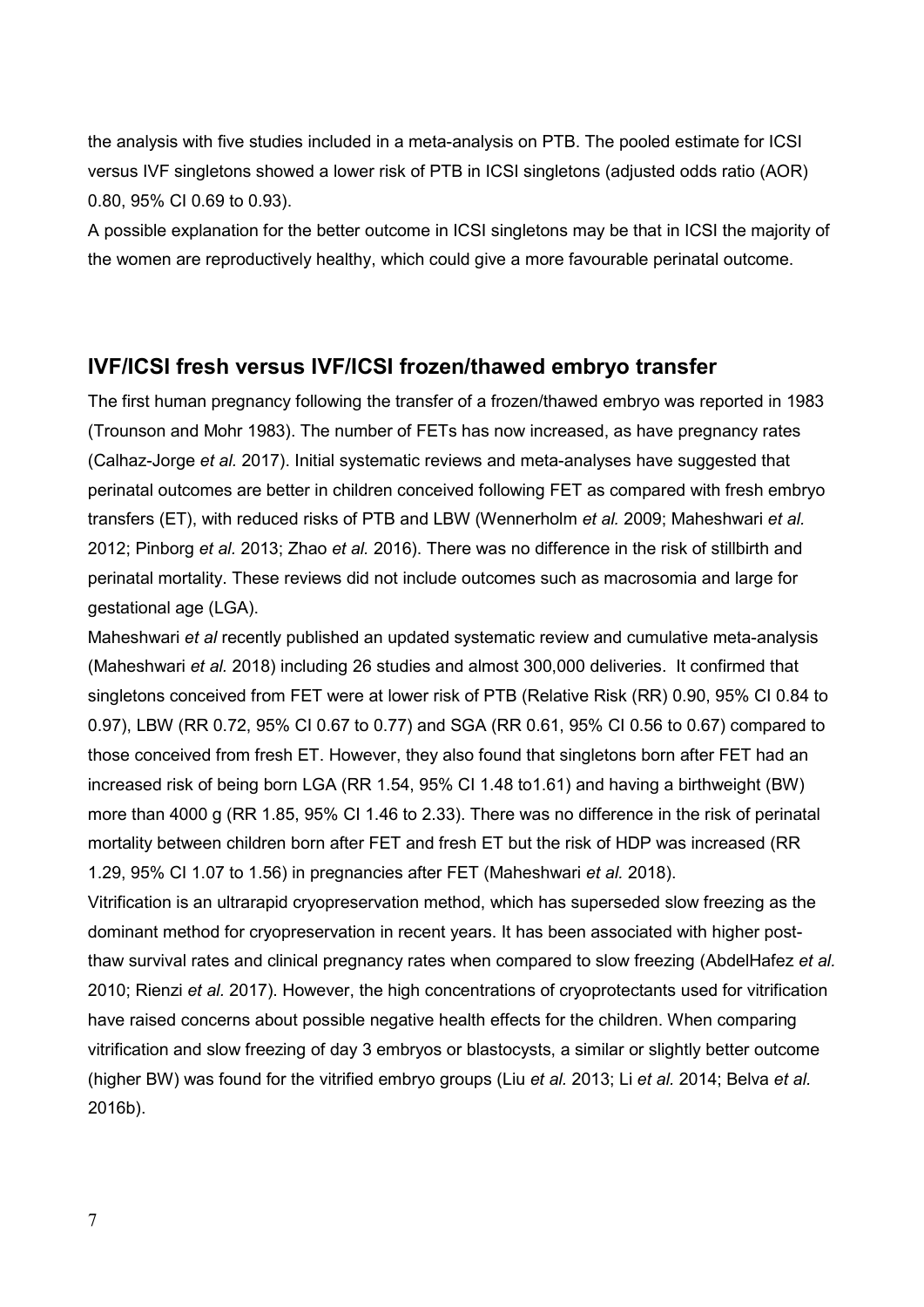The implications of the findings of macrosomia and LGA after FET and the consequences for childhood health and risk of obesity are unclear and more follow-up studies are needed. Different explanations for this over-growth have been suggested. It may be a selection process with higher quality embryos surviving the freezing and thawing procedure. Another possible explanation is that the cryopreservation technique may cause epigenetic modifications (heritable alterations that are not caused by changes in DNA sequence but by modifications, such as DNA methylation) at the early embryonic stages and hence in the growth potential of the foetus. A third suggested explanation is that the uterine environment in a FET cycle results in a more natural uterine environment, as the ovarian stimulation used in a fresh IVF cycle is not used in most FET cycles. Recently, the shift to a 'freeze all' strategy in an increasing number of ART treatments in preference to the conventional policy of fresh ET has caused attention. Three large randomised controlled trials (RCTs) have recently been published (Chen *et al.* 2016; Shi *et al.* 2018; Vuong *et al.* 2018). In the Chen *et al* study (n=1508 women), the transfer of vitrified embryos resulted in higher live birth rates than the transfer of fresh embryos in women with infertility associated with polycystic ovary syndrome (PCOS). In the two other RCTs (n=2157 and n=782 women, respectively), which included ovulatory women with no PCOS, the live birth rates were similar in both groups. A higher mean BW was found in the FET group in two of the three RCTs (Chen *et al.* 2016; Vuong *et al.* 2018) and fewer neonates were born SGA in the FET group in one study (Vuong *et al.* 2018).

#### **Trends over time in perinatal outcomes**

Recently, a study of the perinatal outcome of 62,379 ART singletons born between 1988 and 2007 in four Nordic countries from the CoNARTaS (**AUTHOR:** can this name be defined?- it is defined in the above text in line 241) group was published (Henningsen *et al.* 2015). The ART singletons were compared with a control group of 362,215 SC singletons. The rates of several adverse perinatal outcomes were stratified into the following time periods: 1988–1992, 1993–1997, 1998– 2002 and 2003–2007. For singletons conceived after ART but not for singletons born after SC, a substantial decline in the risk of PTB and VPTB was observed. The proportion of ART singletons born with LBW and VLBW also decreased, as well as the stillbirth and infant death rates. There are several possible explanations for the positive development such as a change in the number of women seeking ART with a shorter duration of infertility, more ICSI/male factor and fewer embryos being transferred during recent years.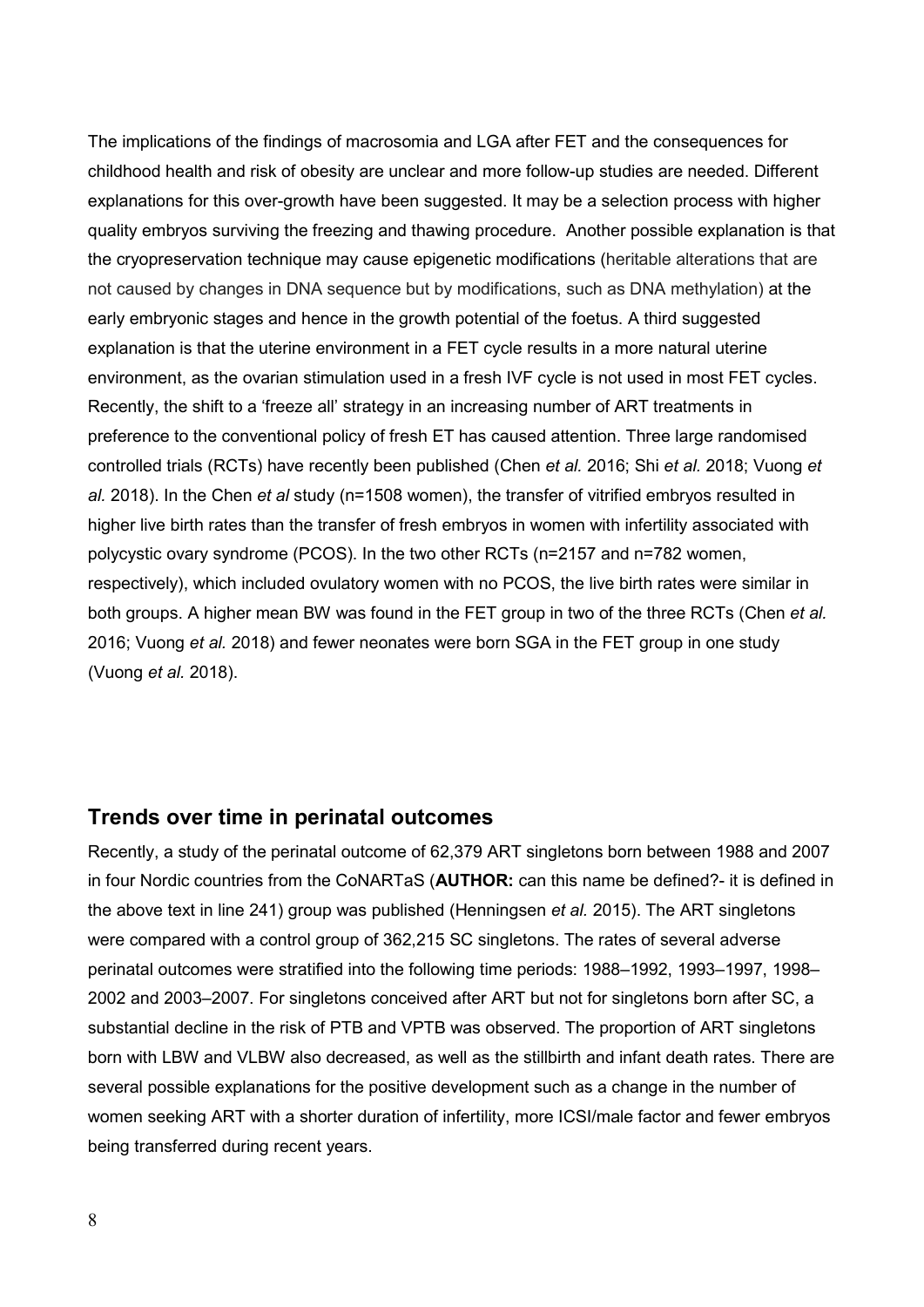#### **Summary**

Singletons born after ART have worse perinatal outcomes compared with singletons born after SC. However, these differences are less pronounced for children born after ICSI and FET and show a clear trend of improved outcomes during recent years.

## **Birth defects and chromosomal anomalies**

### **Classification of birth defects**

When reporting birth defects, different classification methods have been used. Major birth defects could be defined as causing functional impairment or requiring surgical correction. This is the classification used by Bonduelle and coworkers in their follow-up studies of ART infants (Bonduelle *et al.* 2005). However, the definition is problematic because it is difficult to replicate. Another classification, which is frequently used, is to include any condition listed in the international classification of diseases (ICD) chapter entitled "Congenital anomalies". The ICD code alone does not differentiate between major and minor defects

(http://apps.who.int/classifications/icd10/browse/2016/en#/XVII) and studies may suffer from problems associated with underreporting and/or variable reporting of minor defects. Classifications of birth defects can also be based on pathology or etiology rather than organ system (Wellesley *et al.* 2005). Furthermore, other systems used in dedicated birth defects registers could include reference to the classification system used by European Surveillance of Congenital Anomalies (EUROCAT) for example (http://www.eurocat-network.eu). These limitations show that the same classification and methodology should be used for subject groups that are compared in a specific study. In addition, as there are considerable differences in the reporting of minor birth defects, the inclusion of major birth defects only is preferable. Many studies include birth defects recorded in live-born children only. However, as many of the most severe birth defects may result in elective pregnancy termination, the total prevalence of birth defects, including those observed in terminated pregnancies, should be reported for all pregnancies, not just those following ART. Furthermore, if ART pregnancies are monitored more closely,such that birth defects are more likely to be detected prenatally, this may introduce bias in terms of differential case ascertainment between ART and non-ART births. The direction of this bias may also depend on whether couples using ART are any more (or less) likely to undergo pregnancy termination of an affected fetus. This important issue has not received much attention in the literature. A single study on congenital heart defects in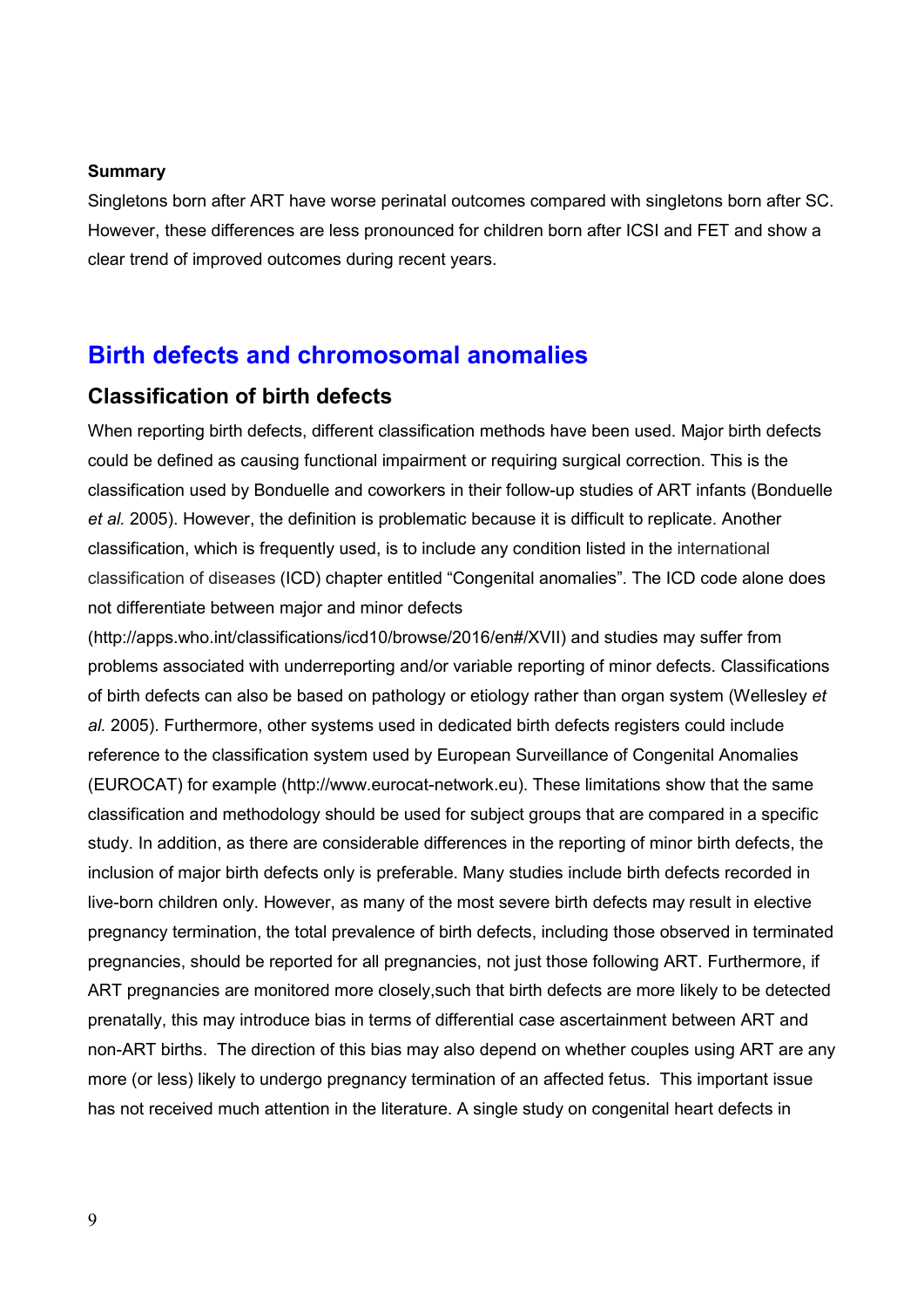France showed no difference in either prenatal diagnosis or the termination of pregnancies between ART and non-ART births (Tararbit *et al.* 2015).

## **Birth defects**

A higher rate of birth defects has been reported in children conceived through ART compared with children conceived naturally (Zhu *et al.* 2006; Pandey *et al.* 2012; Wen *et al.* 2012; Hansen *et al.* 2013; Qin *et al.* 2015). From the meta-analysis by Hansen and coworkers, a 32% increased risk of birth defects in ART-children compared with SC infants (RR 1.32, 95% CI 1.24 to 1.42) was reported, and a slightly increased risk of 36% when singleton births were examined separately (RR 1.36, 95% CI 1.30 to 1.43). When the studies were restricted to major birth defects, the increased risk was 42% (Hansen *et al.* 2013). An increased risk of defects was confirmed by the metaanalysis of Qin and co-workers in 2015, which compared the risk for congenital birth defects in singleton ART-children with SC singletons (RR 1.37, 95% CI 1.29 to 1.45) (Qin *et al.* 2015). According to the cohort study by Davies, including close to 303,000 SC births and 6163 ART births, the increased risk of birth defects associated with standard IVF was no longer significant after adjustment for parental factors such as maternal age, parity, year of birth, maternal smoking during pregnancy and parental occupation (Davies *et al.* 2012). The risk of birth defects associated with ICSI remained increased after multivariable adjustment, although the possibility of residual confounding could not be excluded. Fresh IVF cycles were associated with a lower risk than fresh ICSI cycles. This is contrary to the findings of both Lie and Wen in their meta-analyses where ICSI did not increase the risk for birth defects compared with standard IVF (Lie *et al.* 2005; Wen *et al.* 2012).

A recent Nordic study including more than 90,000 ART children observed an increased risk although with a lower AOR for major birth defects, comparing singleton ART children with children born after SC (AOR 1.14, 95% CI 1.08 to 1.20). No difference was reported between ART twins and SC twins. During the time period 1988-2007, the RR of a major birth defect between ARTchildren and SC-children remained unchanged with the most common birth defect being cardiovascular defects (Henningsen *et al.* 2018).

A higher prevalence of genital malformations, including hypospadia, was found in singletons born to infertile couples after fertility treatment than in SC singletons (Zhu *et al.* 2006). Evidence suggests that men with testicular failure have an increased prevalence of chromosomal abnormalities (Bernardini *et al.* 2000; Dul *et al.* 2012) as well as cryptorchidism and testicular cancer (Olesen *et al.* 2017). The frequency of malformations in the genitourinary system, in particular hypospadias, has been reported to be about five times higher with ICSI using testicular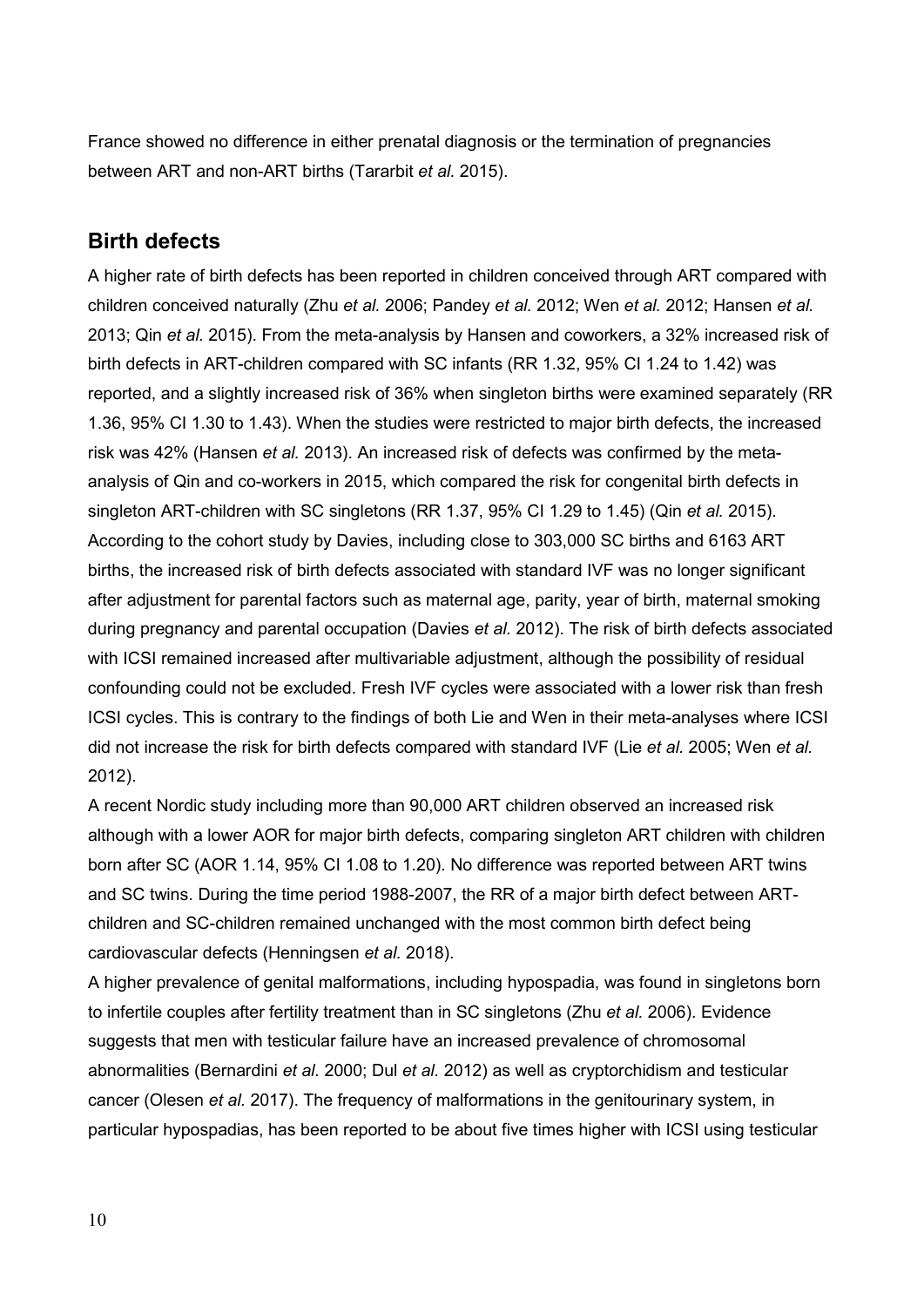sperm (Fedder *et al.* 2007) compared with the risk of hypospadias in the general population (Toppari *et al.* 2001).

Two systematic reviews (Holte *et al.* 2007; Woldringh *et al.* 2010) did not report any difference in the rate of birth defects in children conceived by ICSI using non-ejaculated sperm compared with ICSI using ejaculated sperm. However, most previous studies have compared pregnancy and neonatal outcome based on whether the spermatozoa originated from the testicle, the epididymis or from the ejaculate (Woldringh *et al.* 2011; Belva *et al.* 2011). The possible significance that the specific diagnosis of the azoospermic male partner has (e.g. obst**r**uctive azoospermia (OA), nonobstructive azoospermia (NOA) or aspermia) on birth defect rate, however, has hardly been investigated. There was no difference in the major birth defect rate in children conceived when the fathers were diagnosed with NOA compared with OA or aspermia but the numbers were too small to be conclusive (Belva *et al.* 2011; Oldereid *et al.* 2014).

The rate of birth defects in children born after FET with slow freezing procedures seems comparable to that of other ART children (Wennerholm *et al.* 2009; Pelkonen *et al.* 2014; Maheshwari *et al.* 2016). In the study by Belva and co-workers from 2008, a two-fold increase in rate of major malformations was reported in the children born after ICSI compared with IVF, and when compared with fresh transfer and ICSI (Belva *et al.* 2008). However, a more recent Belgian study reported that the prevalence of birth defects in singletons and twins born after embryo vitrification were similar to or slightly lower than after fresh ET (Belva *et al.* 2016b).

### **Chromosomal anomalies**

A significantly higher rate of *de novo*, non-inherited chromosomal abnormalities in children born after ICSI was observed compared with the rate in the general population (1.6% versus 0.5%) (Bonduelle *et al.* 2002). When the father suffered from a reduced sperm concentration, the incidence of *de novo* abnormalities in the children was higher compared to children born to fathers with a normal sperm concentration (2.1% versus 0.24%, respectively) (Bonduelle *et al.* 2002). In another study, an increased risk for chromosomal anomalies seemed to be similar among different infertility groups, but was related to reduced sperm concentration and/or motility (Jozwiak *et al.* 2004). However, the incidence of the *de novo* chromosomal anomalies was comparable in children conceived from non-ejaculated sperm versus ejaculated sperm, and also when comparing OA with NOA in a study of ICSI and 530 children conceived with testicular sperm, 194 with epididymal sperm and 2516 with ejaculated sperm (Belva *et al.* 2011).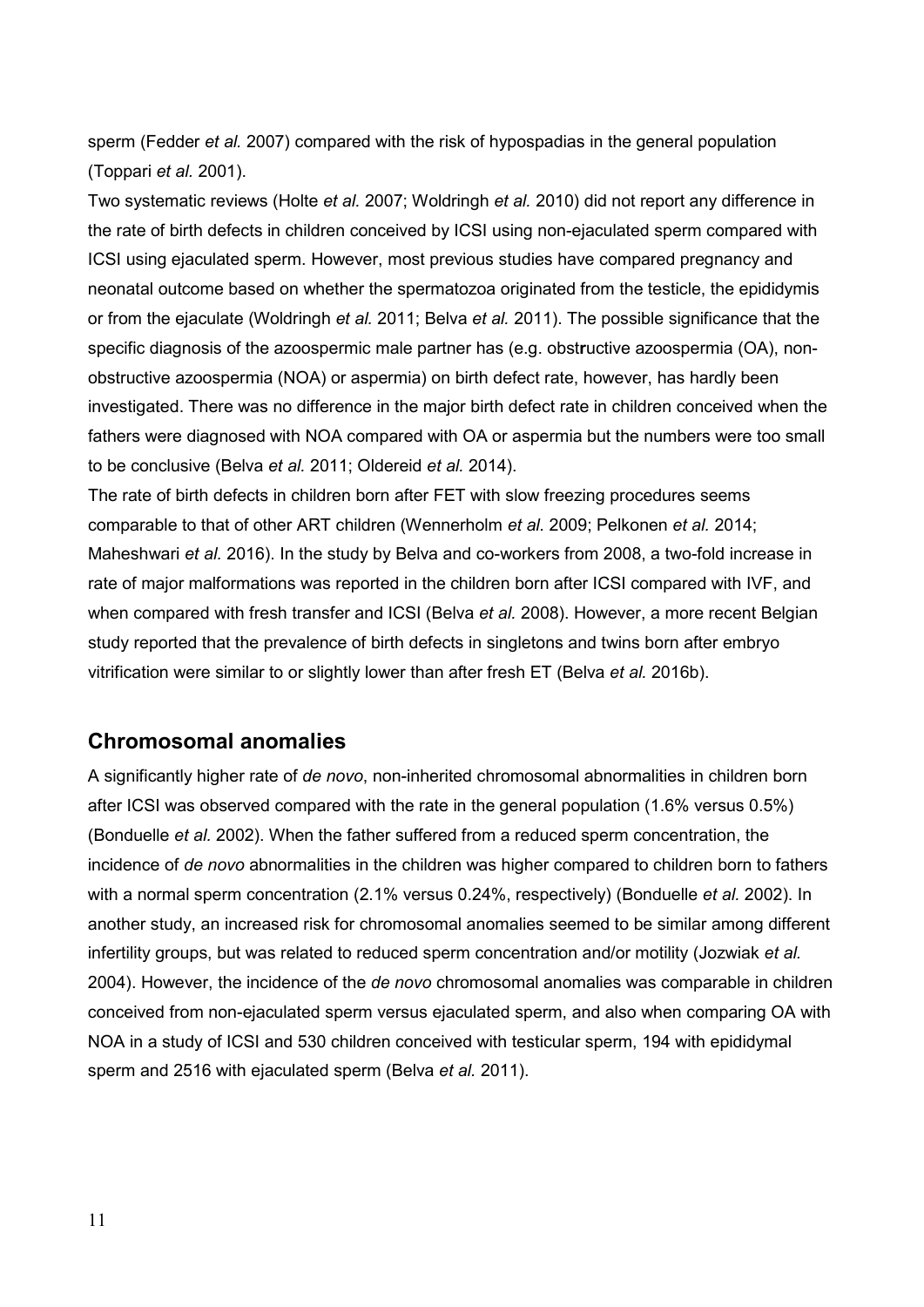## **Possible mechanisms**

Whether this increase in birth defects with ART is attributable to patient characteristics related to infertility or to the IVF/ICSI technique is uncertain. Subfertility, with or without assisted conception, is significantly associated with a higher incidence of birth defects (Zhu *et al.* 2006; Davies *et al.* 2012). Fertility treatment options in general (including standard IVF and ICSI, as well as IUI, hormone treatment, surgery and 'alternatives' i.e. treatments not usually pooled under the heading ART) were found to increase the risk of being diagnosed with a birth defect and the overall prevalence of birth defects increased with increasing time to pregnancy (Zhu *et al.* 2006). Severely impaired sperm count may rarely be explained by genetic causes such as microdeletions of the Y-chromosome, various chromosomal translocations, mutations of the cystic fibrosis transmembrane conductance regulator (CFTR) gene or Klinefelter's syndrome (Krausz 2011). However, there is still limited knowledge about the possible mutations and genes involved in male infertility (Bracke *et al.* 2018). ICSI is the method of choice for couples with severe male-factor infertility, giving these men the ability to become genetic fathers. With ART, these genetic abnormalities may be inherited from the infertile father as seen in fathers carrying a deletion in the Y chromosome (Kleiman *et al.* 1999).

As with the effect observed for other adverse perinatal outcomes in ART infants, both infertility and ART treatment factors seem to contribute to the excess risk of birth defects after ART conceptions. It is difficult to obtain information about all individual aspects of ART treatment and their association with a certain birth defect, while holding all the other variables constant in sufficiently large studies (Hansen *et al.* 2013).

#### **Summary**

Subfertility as well as infertility treatment with or without ART is associated with a modestly increased risk of birth defects when compared with SC. On an individual level this increase in risk is small.

# **Long-term health**

### **Neurodevelopmental health**

#### *Psychomotor and language development, behavior and social functioning*

Three systematic reviews found comparable psychomotor development, overall social functioning, language development and behavior between children born after ART and SC controls (Middelburg *et al.* 2008; Bay *et al.* 2013b; Hart and Norman 2013b).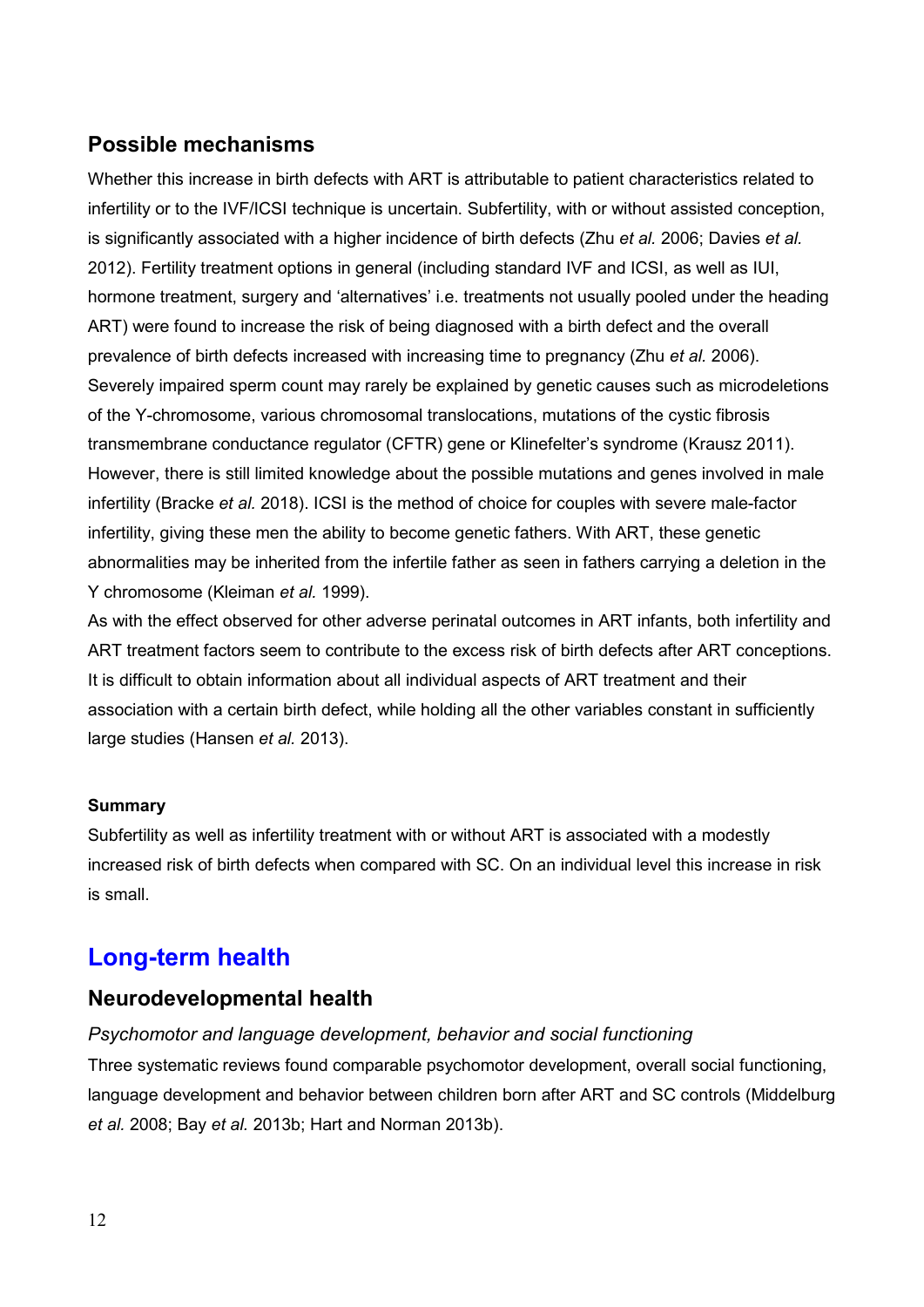In a Danish National Birth Cohort study (n= 45, 557), SC singletons born of couples with an increased TTP showed a modest delay in psychomotor development compared with singletons born of fertile couples. Furthermore, infertility treatment was associated with a slight delay in some developmental milestones (Zhu *et al.* 2009).

#### *Cognitive development*

In the recent systematic review focusing on cognitive development following ART (Rumbold *et al.* 2017) it was shown that most studies on the subject had methodological limitations, making it difficult to draw reliable conclusions. However, there was some high-quality evidence to suggest that certain ART treatments influence cognitive development (Stromberg *et al.* 2002; Knoester *et al.* 2008; Sandin *et al.* 2013).

In a study including 5680 children born after IVF (3228 singletons), a four-fold increase (95% CI 1.9 to 8.3) in risk of developmental delay and an increased risk of needing habilitation services [odds ratio (OR) 1.7, 95% CI 1.3 to 2.2] compared to SC children was reported (Stromberg *et al.* 2002). However, when only singeltons were included, the increased risk of developmental delay was no longer significant (OR 2.0, 95% CI 0.7 to 5.4) although the OR was 2.0 and the risk of needing habilitation services in singletons was not significant (OR 1.4, 95% CI 1.0 to 2.1). In a Dutch study, ICSI singletons were shown to have significantly lower scores in tests of intelligence (on average 5–7 IQ points lower) compared with SC singletons. However, the number of children included was limited (ICSI n=83, IVF n=83) (Knoester *et al.* 2008).

In a large prospective population-based registry study (n= 30,959 ART children), *Sandin et al.* found a small but significantly increased risk of mental retardation in ART children when compared to SC children (RR 1.18, 95% CI 1.01 to 1.36). When restricting the analysis to singletons the statistical significance disappeared. In a supplementary subanalysis in singletons, *Sandin et al.* found an association between mental retardation and ICSI-FET (RR 2.36, 95% CI 1.04 to 5.36), but not between mental retardation and ICSI-fresh ET (RR 1.60, 95% CI 1.00 to 2.57) (Sandin *et al.* 2013).

Pinborg *et al.* reported no difference in risk of neurological deficits or special needs between IVF/ICSI children (singletons, n= 634) and SC children (Pinborg *et al.* 2003). Wagenaar *et al.* found no difference in cognitive function in 139 IVF conceived singletons aged 8-18 years when compared with SC singletons (Wagenaar *et al.* 2009) and Bay *et al.* reported a comparable risk of mental retardation in IVF conceived (n=139) and SC singletons (Bay *et al.* 2013a).

A Danish study on academic performance, including 4766 adolescents born after ART, reported a higher crude mean test score in ART children (singletons and twins) compared to SC controls. However, for ART singletons the adjusted mean overall test score was slightly lower. No difference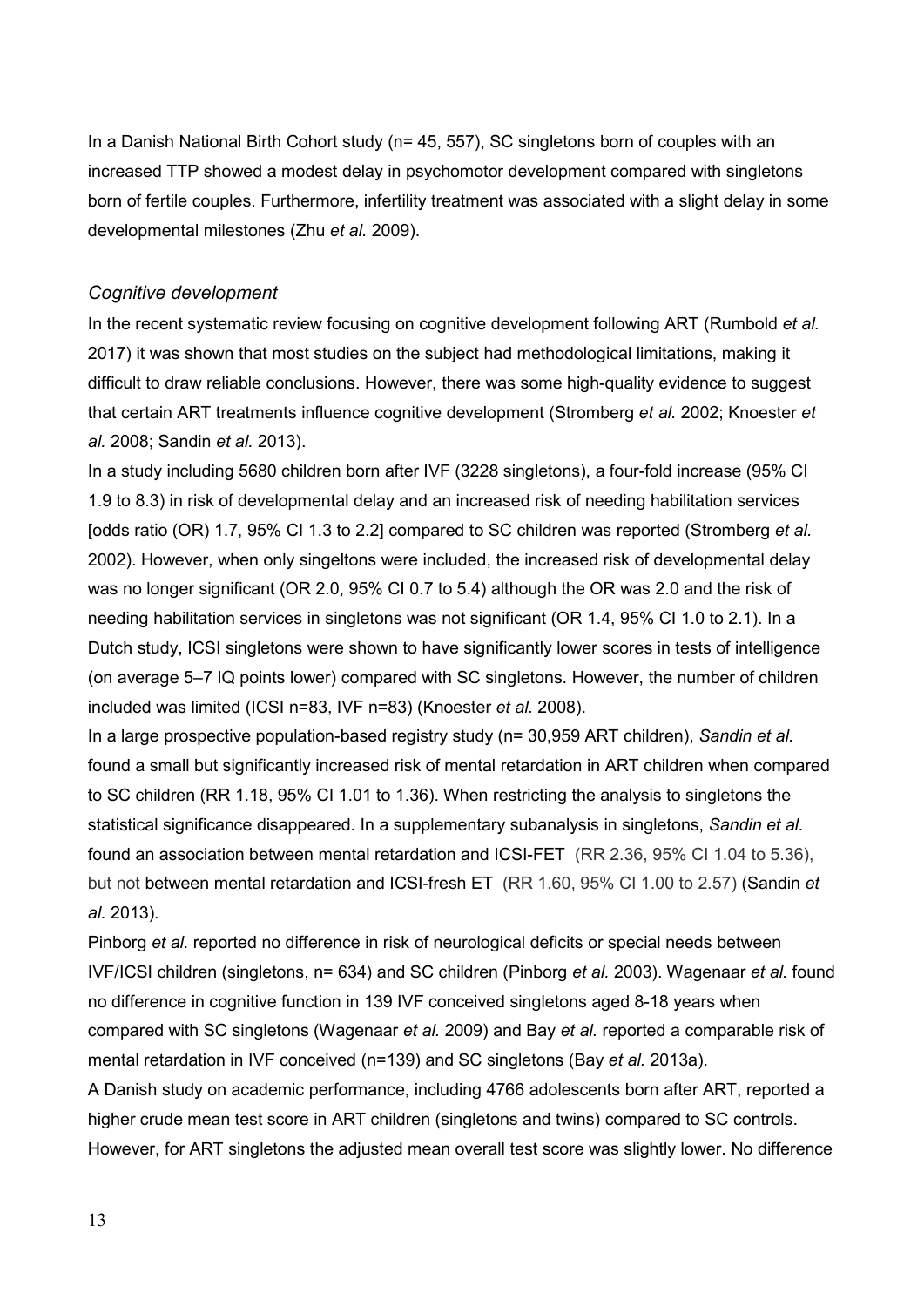was found in the adjusted analysis for twins (Spangmose *et al.* 2017) Similar results were found in a large population-based Swedish study of 8,323 ART singletons (Norrman *et al.* 2018). The effect of FET versus fresh ET on the school performance of children was reported in a recent Danish study from the same group and no differences were observed (Spangmose *et al.* 2018).

#### *Attention deficit hyperactivity disorder and autism spectrum disease*

Attention deficit hyperactivity disorder (ADHD) was found to be weakly associated with IVF in a Swedish study including 28,158 multiples and singletons born after IVF (OR 1.18, 95% CI 1.03 to 1.36). However, after adjusting for length of involuntary childlessness the statistical significance was lost. Furthermore, no association was found when the analyses included only singletons (Kallen *et al.* 2011). A Danish study including 124,269 children born to women with fertility problems reported a significantly higher risk of ADHD [hazard ratio (HR) 1.36, 95% CI 1.29 to 1.45] in these children compared with children born to women without fertility problems, although no adjustments were made for multiple gestations (Svahn *et al.* 2015).

When adjusted for multiplicity, analyses reported by Hyidtigrn *et al.* (n= 33,139) and later Sandin *et al.* (n=30,959) found no increased risk of autism spectrum disease (ASD) for ART treatment overall (Hvidtjorn *et al.* 2011; Sandin *et al.* 2013). Fountain *et al.* (Fountain et al. 2015) identified an elevated incidence of diagnosed ASD amongst 48,865 Californian multiples and singletons conceived by ART. However, the adjusted risk was not elevated among singletons alone. From the same Californian cohort, Kissin *et al.* reported a higher risk of ASD in ICSI singletons compared to standard IVF with fresh ET (adjusted hazard risk ratio (HRR) 1.65, 95% CI 1.08 to 2.52) (ART singletons n= 19,790 (Kissin *et al.* 2015).

In a recent meta-analysis Liu *et al.* concluded that ART was associated with a greater risk of ASD when comparing the complete ART group with SC children (RR 1.35, 95% CI 1.09 to 1.68, *P* = 0.007). However, in the subgroup analysis for singletons only there was no increased risk of ASD (RR 0.94, 95% CI 0.77 to 1.14) (Liu *et al.* 2017).

#### *Cerebral palsy*

An increased risk of cerebral palsy (CP) was found for singletons compared with naturally conceived controls in a Swedish study including 5680 children born after IVF (OR 2.8, 95% CI 1.3 to 5.8) (Stromberg *et al.* 2002). In another Swedish study including 16,280 children born after IVF (multiples and singletons), a higher risk for CP was found in the crude analysis but disappeared after adjustment for year af birth, maternal age, parity, smoking and years of unwanted childlessness (AOR 1.14, 95% CI 0.72 to 1.81) (Kallen *et al.* 2005). An increased risk for CP found among 33,139 IVF children (HR 2.34, 95% CI 1.81 to 3.01) in a Danish study disappeared when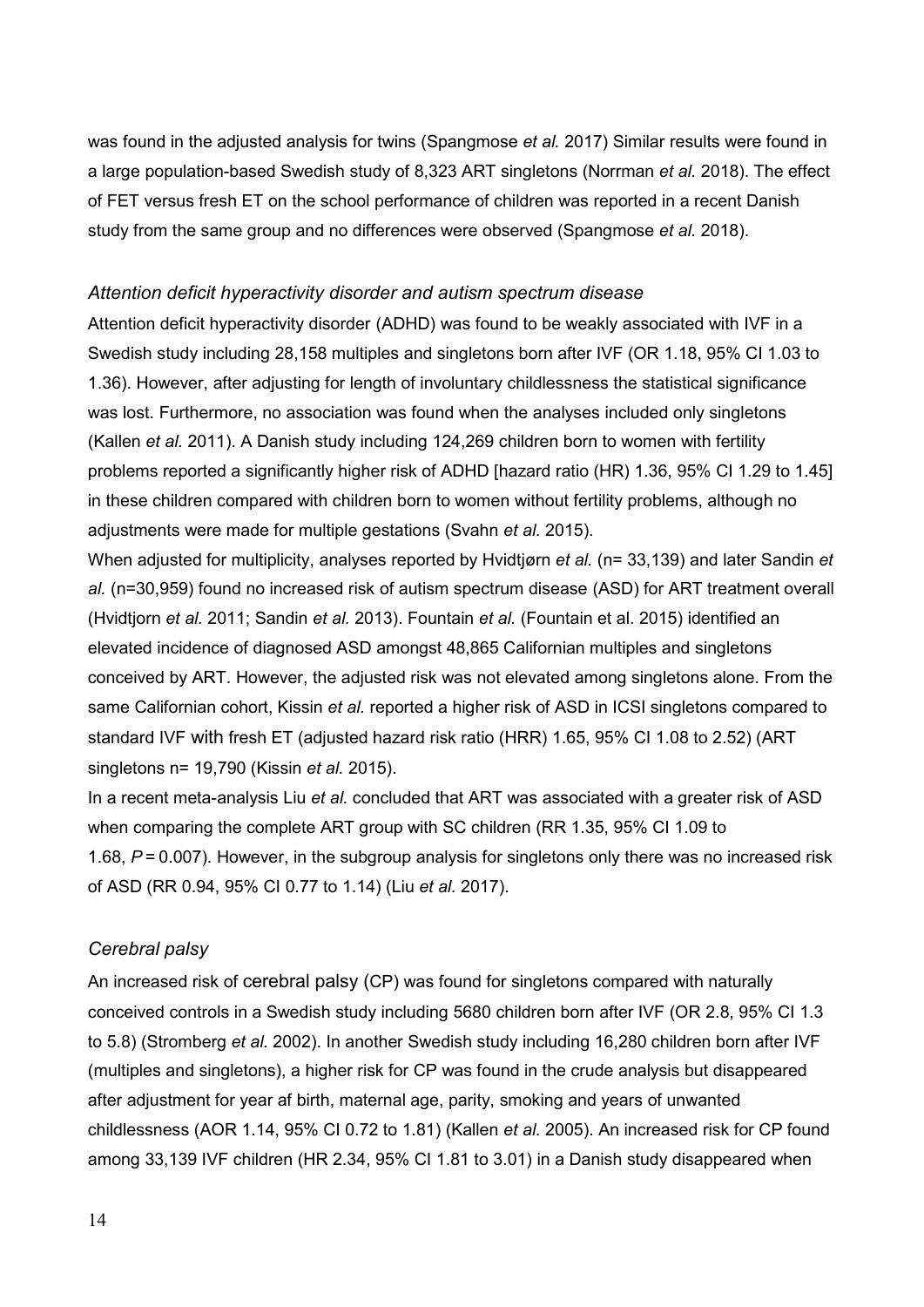adjusted for multiplicity and GA (Hvidtjorn *et al.* 2010). Another Danish study found an increased risk of CP in singletons after fresh ET, but not FET, compared to SC (AOR 2.44, 95% CI 1.15 to 5.22, *P* =0.02) (Pinborg *et al.* 2010).

In a recent Australian register study including 2914 children born after ART, the prevalence of CP was more than doubled in ART singletons at <32 weeks GA compared to SC singletons at <32 weeks GA (AOR 2.7, 95% CI 1.0 to 6.9) (Goldsmith *et al.* 2018).

#### **Summary**

For most neurodevelopmental health variables conflicting results exist concerning a possible association with ART. Many of the identified risk associations disappeared after adjustment for multiple births or were only observed in subgroups.

### **Cardiovascular function and metabolism**

Higher cardiovascular and metabolic risk profiles in ART offspring is of importance for individuals as well as for society, as this may influence the health of future generations. As ART is still a relatively new technology the follow-up time is limited to childhood and early adulthood, with limited numbers of children in the older age cohorts, and the studies are based on few cases with mostly small and highly selected control groups.

Cardiovascular and metabolic profiles of offspring conceived by ART have been summarized in a systematic review (Hart and Norman 2013a) and also recently reported in a systematic review and meta-analysis (Guo *et al.* 2017). The (Hart and Norman 2013a) systematic review concludes that the limited data on ART offspring suggest a potential increase in blood pressure (BP), elevated fasting glucose and increase in total body fat composition (Hart and Norman 2013a). The recent meta-analysis included 19 studies with a total of 2,112 IVF/ICSI and 4,096 SC offspring and concluded that systolic BP (SBP) and diastolic BP (DBP) were higher in ART than in SC offspring (weighted mean differences (WMD): 1.88; 95% CI 0.27 to 3.49 for SBP and 1.51; 95%CI 0.33 to 2.70 for DBP) (Guo *et al.* 2017). However, the higher WMD in SBP and DBP was only observed in the cohorts born in 1990-1999 and not for those born in 2000-2009 and was not linked to bias introduced by younger participants or a larger ICSI proportion in the younger cohorts. ART stimulation protocols and techniques have improved over the two timeperiods; milder ovarian stimulation, single embryo transfer and the laboratory tecniques have developed. These are all changes that may cause less epigenetic modification at the gamete and embryonal stages. Meta-analyses showed comparable BMI, low-density lipoprotein, cholesterol and fasting insulin levels for ART and SC children (Guo *et al.* 2017).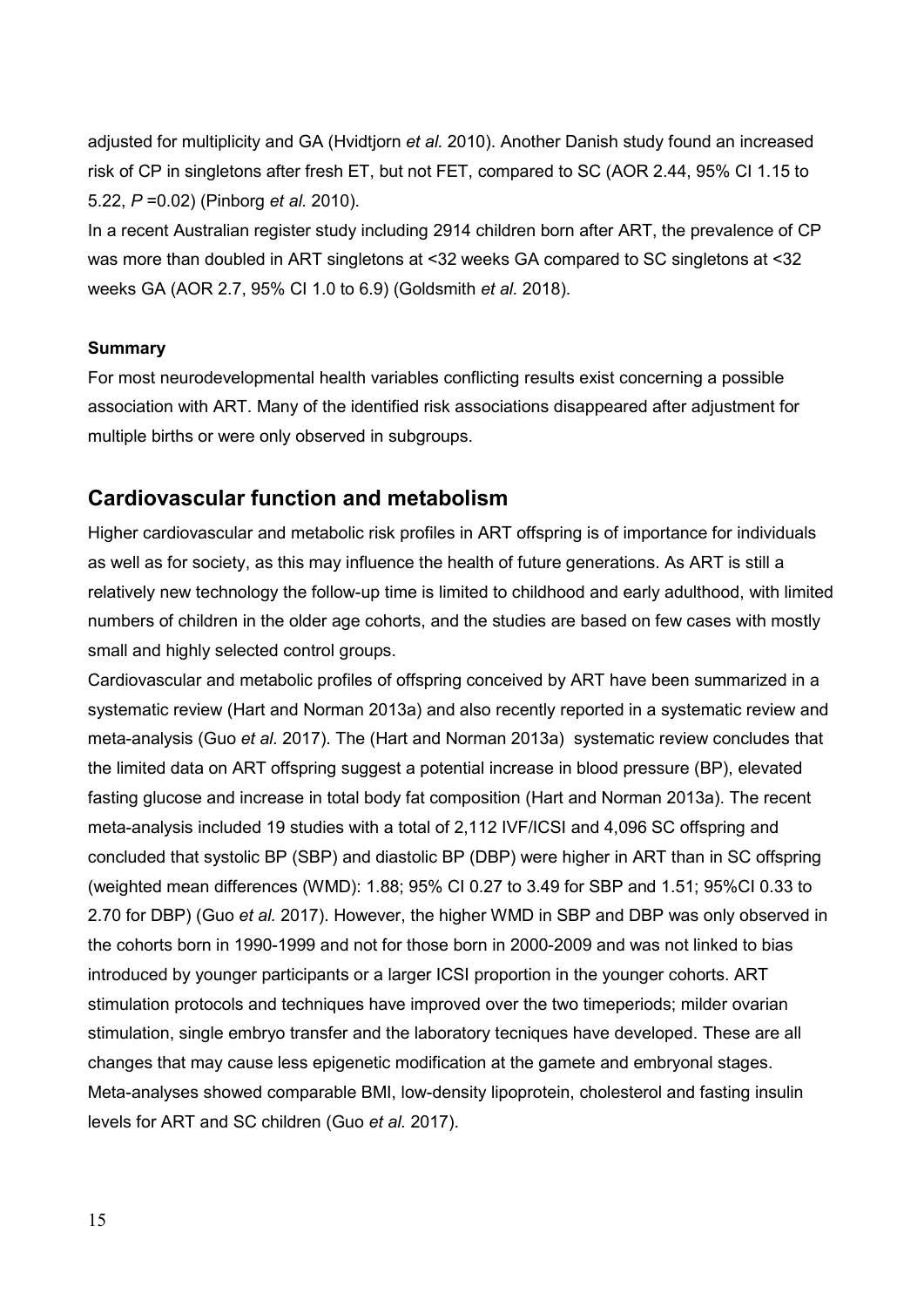Cardiovascular function was reported in five studies including 50-128 ART children and 50-100 SC controls in the age range 1 month to 12 years (Guo *et al.* 2017). Owing to the heterogeneity in the methods used to assess cardiovascular function, no meta-analysis was performed on this outcome. A consistently suboptimal cardiac diastolic function was reported in all studies especially under stressful conditions such as high altitude(Scherrer *et al.* 2012; Valenzuela-Alcaraz *et al.* 2013; Zhou *et al.* 2014; Liu *et al.* 2015; von Arx *et al.* 2015). Two studies showed higher aortic and carotid intima-media thickness among ART offspring (Scherrer *et al*. 2012; Valenzuela-Alcaraz *et al. 2013)*

Recently, a Swiss follow-up of the Scherrer *et al.* 2012 study, including adolescents aged 16-17 years found that the average BP and BP variability were markedly higher in ART-conceived adolescents than in SC controls(Meister *et al.* 2018). Eight of 52 ART participants, but only one of the 43 controls had arterial hypertension (BP > 130/80) (Meister *et al.* 2018).

#### **Summary**

Limited data suggest a potential increase in BP and deteriorated metabolic profiles in ART children as well as suboptimal cardiovascular function.

### **Growth**

Ceelen *et al.* assessed the growth from birth to 8-18 years in 233 ART versus SC children and observed a rapid catch-up growth from birth, which gave rise to concern as rapid growth is associated with an increased risk of disease later in life, in particular cardiovascular disease (Barker 2007; Ceelen *et al.* 2009).

Although children born after ART are more likely to be born preterm, most studies have shown similar growth patterns in ART and SC children (Hart and Norman 2013b; Chen and Heilbronn 2017). A recent US prospective follow-up study compared 969 singletons conceived after fertility treatment (ART and ovulation induction +/- IUI) with 2,471 SC children and found comparable growth and development up to 3 years of age (Yeung *et al.* 2016) and similar observations have been seen in European cohorts (Olivennes *et al.* 1997; Bonduelle *et al.* 2005; Basatemur *et al.* 2010).

#### **Summary**

Although we recognize the paucity of studies, the overall results on growth in children born after ART are reassuring.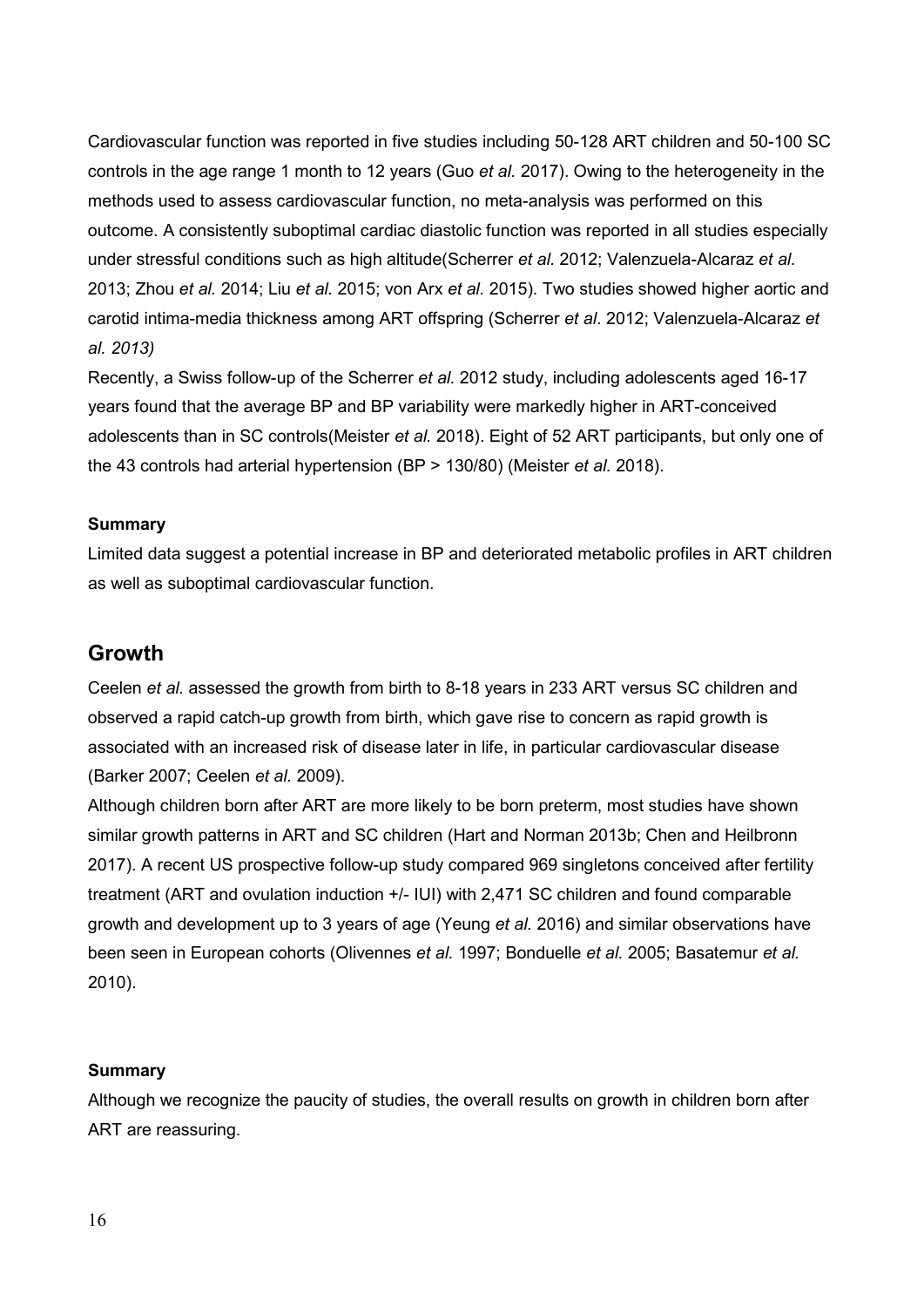## **Respiratory and allergic disorders**

Both PTB and LBW are known as risk factors for asthma (Jaakkola *et al.* 2006). A Swedish registry study of 2,628,728 children born in 1982-2007 and including 31,918 conceived by ART revealed an increased risk for asthma in children born after ART (AOR 1.28, 95% CI 1.23 to 1.34), increasing the absolute risk from 4.4% to 5.6% (Kallen *et al.* 2013). The risk was higher for preterm than term singletons. The effect of IVF on the risk of asthma was low and statistically non-significant for children with a low Apgar score, respiratory diagnoses, mechanical ventilation, continuous positive airway pressure or neonatal sepsis. Adjustment for the duration of infertility eliminated the effect, and removal of infants whose mothers had used anti-asthmatic drugs in early pregnancy reduced the risk.

A UK-wide prospective study, the Millennium Cohort Study, of 18,818 singletons recruited at 9 months of age was based on a follow-up survey at 5 years of age (response rates of 79 and 70%, respectively). Children born to subfertile parents were found to be more likely to experience asthma (AOR 1.39, 95%CI 1.07 to 1.80), wheezing (AOR 1.27, 95 %CI 1.00 to 1.63) and to be taking anti-asthmatic drugs at 5 years of age (AOR 1.90, 95% CI 1.32 to 2.74) compared with SC children (Carson *et al.* 2013).The association was mainly related to children born after ART (AOR 2.65, 95% CI 1.48 to 4.76; AOR 1.97, 95% CI 1.10 to 3.53 and AOR 4.67, 95% CI 2.20 to 9.94 for asthma, wheezing and taking anti-asthmatics, respectively). However, only 104 children conceived by ART were included in the study. Although diminished, the association was also present in 7 year-old children. The data were adjusted for a wide range of possible confounding and mediating factors and data were weighted for non-response to minimize any selection bias.

#### **Summary**

The main risk factor for the association between asthma and ART is parental subfertility, but neonatal morbidity and maternal asthma may act as mediators. Studies are limited in this area.

## **Malignancies**

Only a few large cohort studies with sufficient power concerning risk assessment for malignancies currently exist. In a population-based British cohort study from 2013, including 106,013 ART children, no increase in the overall risk of cancer was found when compared with the expected risk standardized incidence ratio (SIR) for singleton births (1.04, 95% CI 0.80 to 1.33) (Williams *et al.* 2013). A retrospective population-based cohort study combining data from four Nordic countries (CoNARTaS) including 91,796 children (singletons and multiples) born after ART also concluded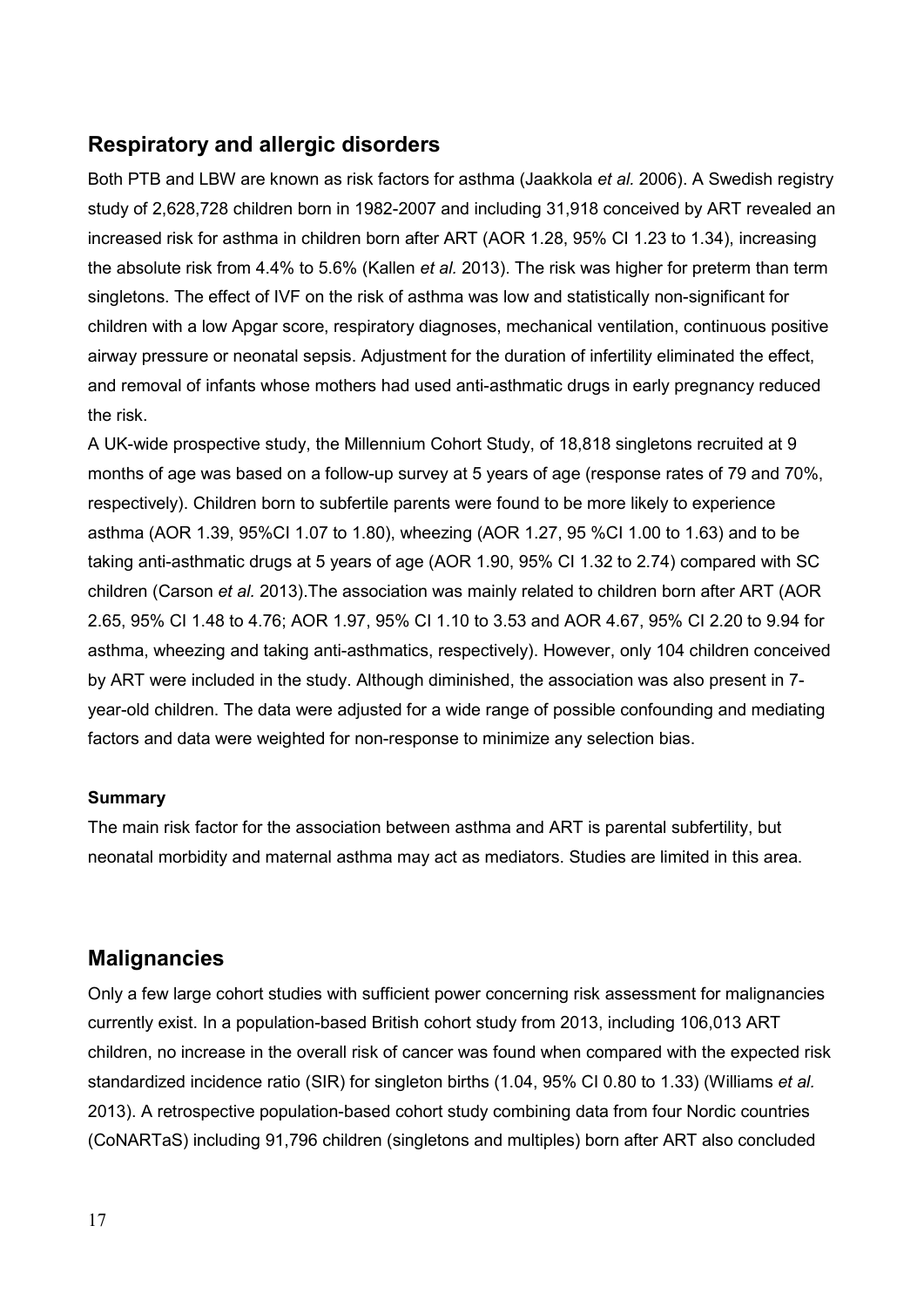that there was no increase in overall cancer rates when compared with children born after SC; adjusted HR 1.08 (95% CI 0.91 to 1.27) (Sundh *et al.* 2014). No adjustments were made for plurality. In a study from Israel including a cohort of 9,042 children conceived after ART and 211,763 SC children born from 1997 to 2004, no elevated risk for overall types of cancer in singletons (RR 1.32, 95% CI 0.80 to 2.17) was found (Lerner-Geva *et al.* 2017). In a Norwegian study including 25,782 children conceived after ART, where 51 cases of cancers were observed, the HR of cancer in ART versus the control population was 1.21 (95% CI 0.90 to 1.63) (Reigstad *et al.* 2016). Maternal use of fertility drugs and risk for cancer was examined in a cohort of 123,322 children in a Danish study from 2015 (Hargreave *et al.* 2015). No increased risk for cancer was found in childhood (HR 0.94, 95% CI 0.60 to 1.46) or in young adulthood (HR 0.89,95% CI 0.36 to 2.24)) after maternal use of fertility drugs. No adjustments were made for plurality. In line with the results found in children born after non-donor ART (described above), a recent study identified no overall increased risk of cancer in a cohort of 12,137 children born after donor ART (donor oocytes, sperm or embryos); standardized incidence ratio for singletons 0.91 (95% CI 0.37 to 1.87) (Williams *et al.* 2018).

#### **Summary**

Large cohort studies consistently show no increased risk of overall cancer in children conceived by ART. However, studies on specific cancers are very limited by sample size.

### **Reproductive health**

The first study exploring semen quality in the oldest ICSI offspring cohort was reported recently. The authors found that among 54 young adult men conceived by ICSI because of severe male infertility, the median sperm concentration, total sperm count, and total motile sperm count were significantly lower than in SC men, even after adjusting for relevant confounders. The young ICSI men were almost three times more likely to have sperm concentrations <15 million/ml and four times more likely to have total sperm count <39 million. However, no clear correlation between semen parameters of the young ICSI men and their fathers was found (Belva *et al.* 2016a). In another study, the same group showed that reproductive hormones in these young adult ICSI men (n = 54) were comparable to SC controls (Belva *et al.* 2017a). In a cohort of young adult women conceived by ICSI because of male factor infertility ( $n = 71$ ), the antral follicle count, and anti-Müllerian hormone (AMH), FSH, LH, and dehydroepiandrosterone (DHEAS) levels in serum (were similar in SC offspring (Belva *et al.* 2017b).

#### **Summary**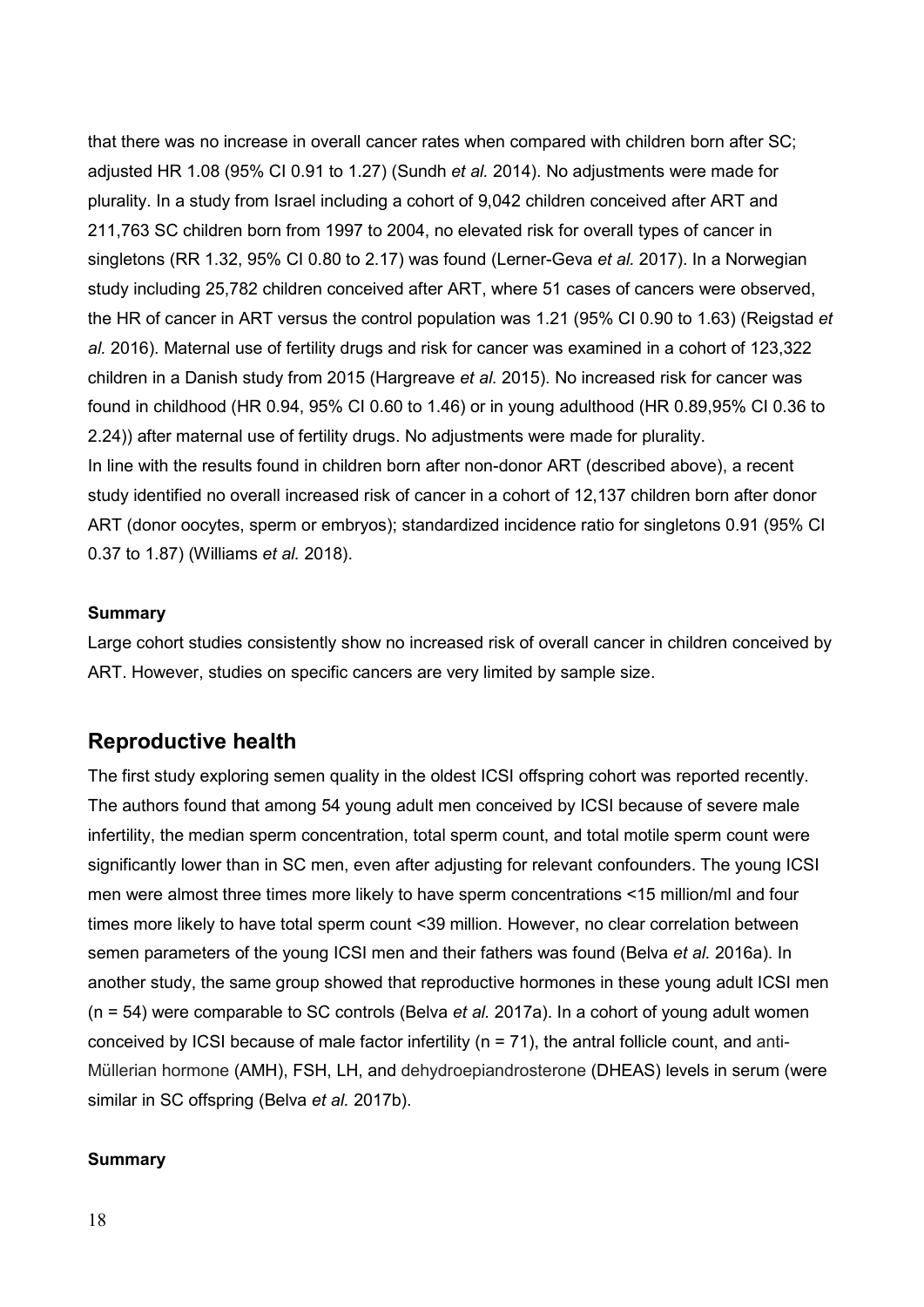The limited data published on reproductive health in ART offspring indicate some deterioration in sperm counts in male offspring conceived by ICSI, while in female offspring no adverse effects have been identified.

# **Controlled ovarian stimulation**

Few studies report perinatal outcome and controlled ovarian stimulation (COS) regimens. In a large trial (MERIT trial) comparing recombinant FSH and urinary hMG (Andersen *et al.* 2006), there were no apparent differences between highly purified hMG and recombinant FSH with respect to neonatal health among live-born children. Follow up studies from RCTs (Bonduelle *et al.* 2012) and a Cochrane review (Pouwer *et al.* 2015) compared long-acting FSH versus daily FSH. In all, 806 children were assessed in the follow-up analysis

(Bonduelle *et al.* 2012) and they found that the PTB rate was 8.3% and 9.3% in the long-acting FSH and conventional daily FSH group, respectively, while LBW rates were 6.6% and 6.8%, respectively. Major birth defects were in the expected range and did not differ between the groups (Bonduelle *et al.* 2012).

Few studies, with contradictory results, have investigated whether the number of oocytes retrieved after COS might be associated with negative perinatal outcomes. A large cohort study from the UK including more than 65,000 singleton births after IVF found an association between excessive ovarian response (>20 oocytes retrieved for IVF) to COS and an increased risk of PTB and LBW (Sunkara *et al.* 2015). However, another study investigating factors affecting obstetric outcome after IVF found no association between VLBW or SGA and the number of oocytes retrieved, although fewer deliveries were included (Sazonova *et al.* 2011). COS for IVF that results in a high serum estradiol  $(E_2)$  peak on the day of administration of hCG, as opposed to a more moderate rise in E2, has been found to be a risk factor for LBW (Pereira *et al.* 2015). Finally, a large registry study from Sweden including 27,000 singletons from fresh cycles found no indication of an adverse perinatal outcome associated with the number of oocytes retrieved (Magnusson *et al.* 2018).

#### **Summary**

The data on the impact of COS, although limited with respect to different COS regimes and perinatal outcomes in ART children, are reassuring.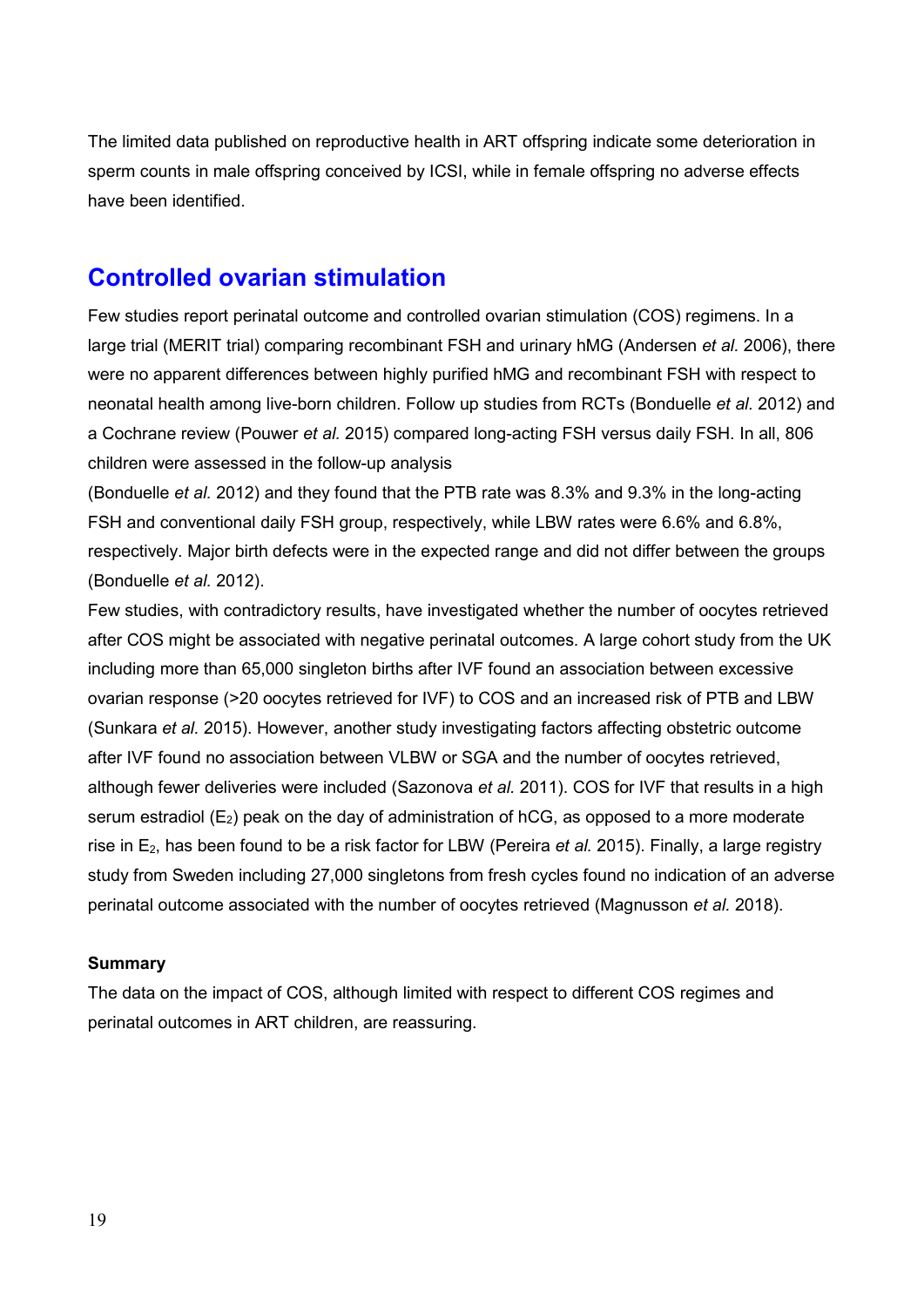# **Laboratory factors**

### **Culture media**

At the beginning of the IVF era the individual IVF laboratories produced their own culture media whereas nowadays a number of different commercially available culture media are used, and although a description of the media components is made available by the manufacturers, the exact composition is often not revealed (Sunde *et al.* 2016). Further, the type of culture media used in a specific ART cycle is only rarely recorded in ART registers, which has also hampered research into the safety of this aspect of ART.

In 2010, Dumoulin *et al.* published the first data suggesting that culture media (Vitrolife Gl.3 versus Cook K-SIMC) influenced the BW of singletons conceived by ART with fresh transfer of cleavage stage embryos (BW±SEM: Vitrolife Gl.3 3453±53g versus CooK-SIMC 3208±61g; *P*=0.003). Subsequent prospective studies from the Dutch group with random allocation to two culture media groups showed a similar BW of the infants and altered growth patterns of the fetus from the second trimester of pregnancy and at 2 years of age between the different culture media (Dumoulin *et al.* 2010; Nelissen *et al.* 2012; Kleijkers *et al.* 2014). A recent Dutch study observed that two culture media were associated with differences in body weight, BMI, truncal adiposity, waist circumference and waist/hip ratio in 9-year-old children conceived after ART, while no significant differences were observed regarding cardiovascular development (Zandstra *et al.* 2018). Two other studies showed culture medium-dependent differences in mRNA expression levels of genes involved in apoptosis, protein degradation, metabolism and cell-cycle regulation (Kleijkers *et al.* 2015a) and that the age of the embryo culture media was inversely associated with the BW of singletons born after ART (Kleijkers *et al.* 2015b). In 2016, Kleijkers et al. published a multicenter, double-blind RCT of 836 couples comparing human tubal fluid (HTF) with Vitrolife G5 embryo culture media and confirmed their finding of an association between culture media and BW ( HTF group versus G5 group: mean difference of 158g, 95% CI 42 to 275g), and for singletons alone the Z-score was significantly elevated after adjustment for GA and gender (Kleijkers *et al.* 2016).

On the other hand, seven retrospective cohort studies and one RCT found no difference between two different culture media in terms of BW of the infants after transfer of cleavage stage embryos. However, the retrospective studies all have methodological limitations and the RCT included only 49 children in each arm.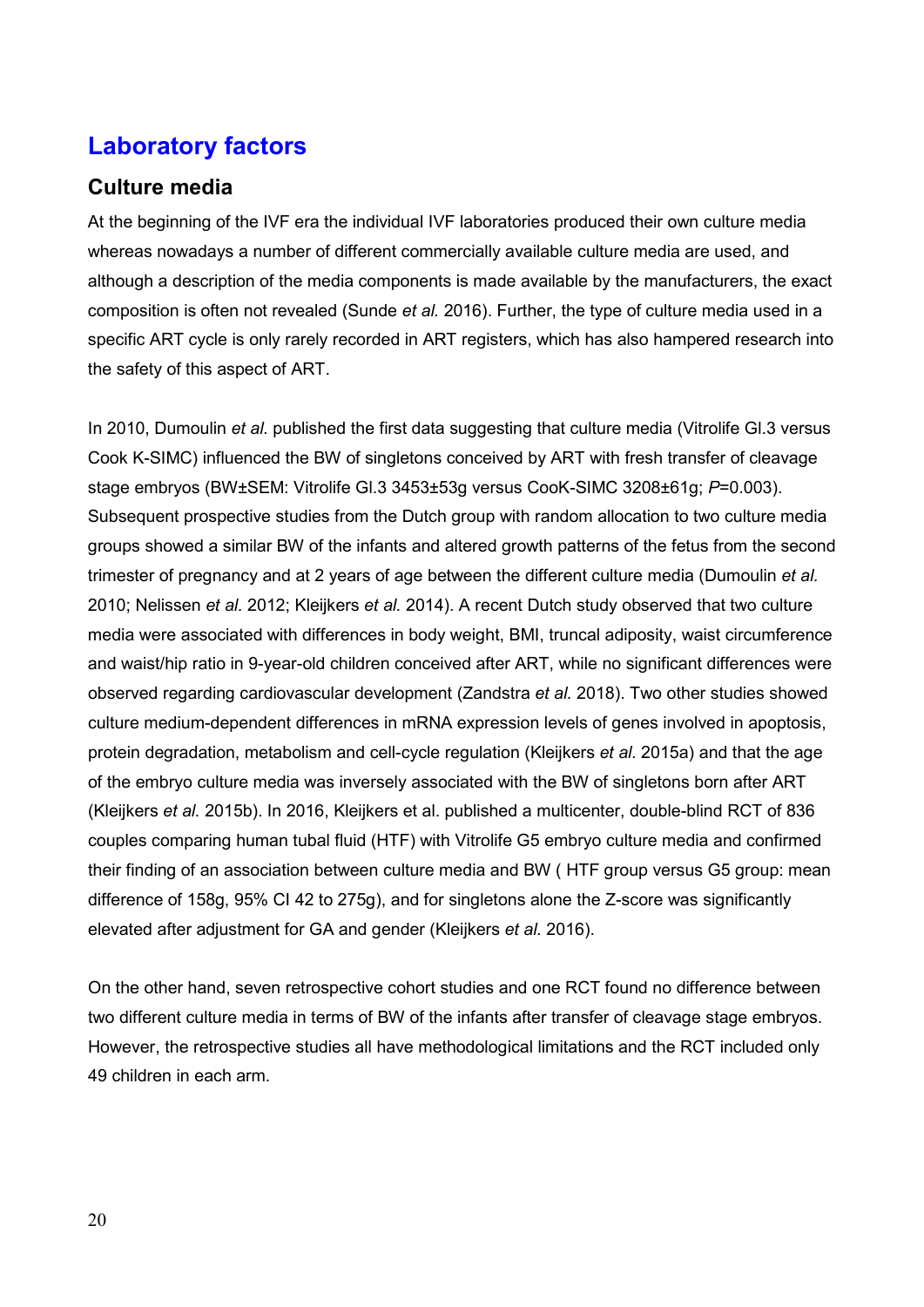#### **Summary**

Few prospective, controlled studies indicate that some embryo culture media may affect the BW of children conceived by ART.

### **Culture time**

Compared to cleavage stage culture (day 2-4), blastocyst culture (day 5-6) implies an extended *invitro* embryo culture time that goes beyond embryonic genomic activation, potentially having adverse effects on the embryo and offspring. Furthermore, the culture media used for the extended culture period differ from those used for growth to cleavage stage (Sunde *et al.* 2016). A possible advantage of an extended culture period is a self-selection of the most viable embryo, which potentially may result in more healthy infants born after transfer of blastocysts rather than cleavage stage embryos.

Three systematic reviews and meta-analyses on perinatal outcomes after transfer of blastocyst versus cleavage stage embryo have been published recently (Martins *et al.* 2016; Wang *et al.* 2017; Alviggi *et al.* 2018). Alviggi *et al.* and Wang *et al.* included 14 and 12 studies, respectively, and the analyses were performed for singletons with stratified analyses on fresh cycles, frozen cycles and both fresh and frozen cycles. Martin *et al.* included 12 studies with singletons after both fresh and frozen cycles. All three meta-analyses included more than 100,000 singletons and found a significantly higher rate of PTB (<37 weeks of gestation) (RR 1.12-1.16) and VPTB (<32 weeks of gestation) (RR 1.14-1.16) after blastocyst compared to cleavage stage transfer. There was no difference with respect to LBW or VLBW. However, the risk of SGA was significantly lower for infants born after blastocyst transfer (RR 0.83-0.84) (Martins *et al.* 2016; Wang *et al.* 2017; Alviggi *et al.* 2018). Regarding LGA, the meta-analysis, which pooled fresh and frozen cycles (Martins *et al.* 2016; Wang *et al.* 2017), found an increased risk after blastocyst transfer (RR 1.12 (95%CI 1.03 to1.21), while the the two meta-analysis including only fresh cycles found no significant association [RR 1.22 (95%CI 1.00 to1.48) and RR 1.14 (95%CI 0.97 to 1.35)] (Wang *et al.* 2017; Alviggi *et al.*  2018) . Two of the three reviews included birth defects and found no increased risk of birth defects after extended culture time (Martins *et al.* 2016; Alviggi *et al.* 2018).

The causes of the increased risk of PTB after blastocyst transfer are not clear, but the possibility of genetic and epigenetic changes in the trophectoderm cells resulting in abnormal placentation and implantation has been considered and has raised concerns. Still, one must keep in mind that the results above are based on retrospective observational studies with high heterogeneity and that relevant confounder adjustment has not been performed.

In an extensive review, Wale and Gardner (Wale and Gardner 2016) have pointed out that during *in-vitro* culturing the embryo is constantly exposed to stressors, which are not present *in-vivo*. In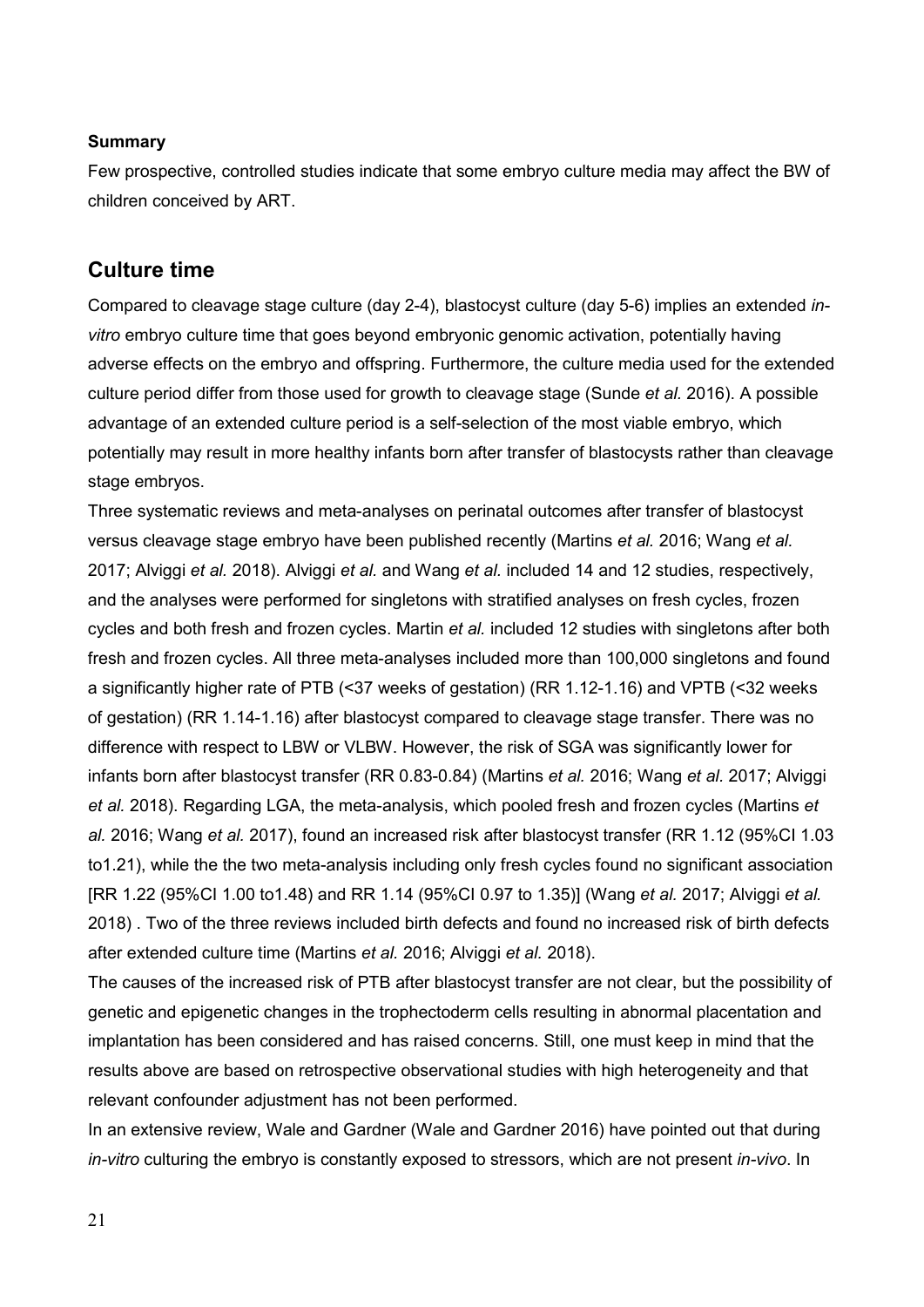the IVF laboratory, chemical and physical factors (e.g. incubator gases, temperature, pH, oxygen concentration, culture oils, the act of pipetting itself) not related to the culture medium and culture time *per se* may also have potentially adverse effect on embryos. Hence it is crucial to investigate the impact of these factors in order to optimize the *in-vitro* environment.

The risk of monozygotic (MZ) twinning after blastocyst transfer compared to cleavage stage embryo transfer was studied by Hviid *et al.* in a systematic review including 38 studies with a rate of MZ twins from zero to 13.3%. Their meta-analysis showed an elevated risk after blastocyst transfer compared with cleavage stage ET (OR 2.18, 95% CI 1.93 to 2.48). The authors pointed out that the underlying mechanism for the increased risk of MZ twinning is not fully understood and besides extended culture time, culture media and maternal age, the authors hypothesized that the age of the oocytes may also be a potential risk factor for MZ twinning after ART (Hviid *et al.* 2018).

#### **Summary**

Studies suggest that an extended culture time for embryos is associated with an increased risk of some adverse perinatal outcomes, particularly PTB. Further a higher rate of MZ twinning has been observed after culture to blastocyst stage.

## **Number of embryos transferred**

In ART singleton pregancies with a vanishing twin the risk of PTB is increased and furthermore, there is a higher risk of CP that increases the later in pregnancy the spontaneous reduction occurs (Pinborg *et al.* 2005). Thus, the consequences of multiple ET are not only observed in twin pregnancies but also in singleton deliveries, where the loss of a twin occurs in one in ten pregnancies in case of a DET policy (Pinborg *et al.* 2005). Most ART twins originate from DET and the considerable increased short- and long-term risks in ART twins should encourage a SET policy as the bench marking standard, as one fresh ET + one frozen ET results in similar live birth rates tot DET (Thurin *et al.* 2004; Thurin-Kjellberg *et al.* 2009). With the improved freezing programs, SET should be the gold standard as DET mainly adds a risk to both singleton and twin offspring and does not improve cumulative live birth rates.

A large UK cohort study showed that the vanishing twin phenomenon is associated with an increased risk of PTB and LBW in the surviving singletons conceived after ART (Kamath *et al.* 2018). The same study showed that when a single gestational sac was seen at ultrasonography no increased risk of PTB and LBW was observed, even following the transfer of multiple embryos.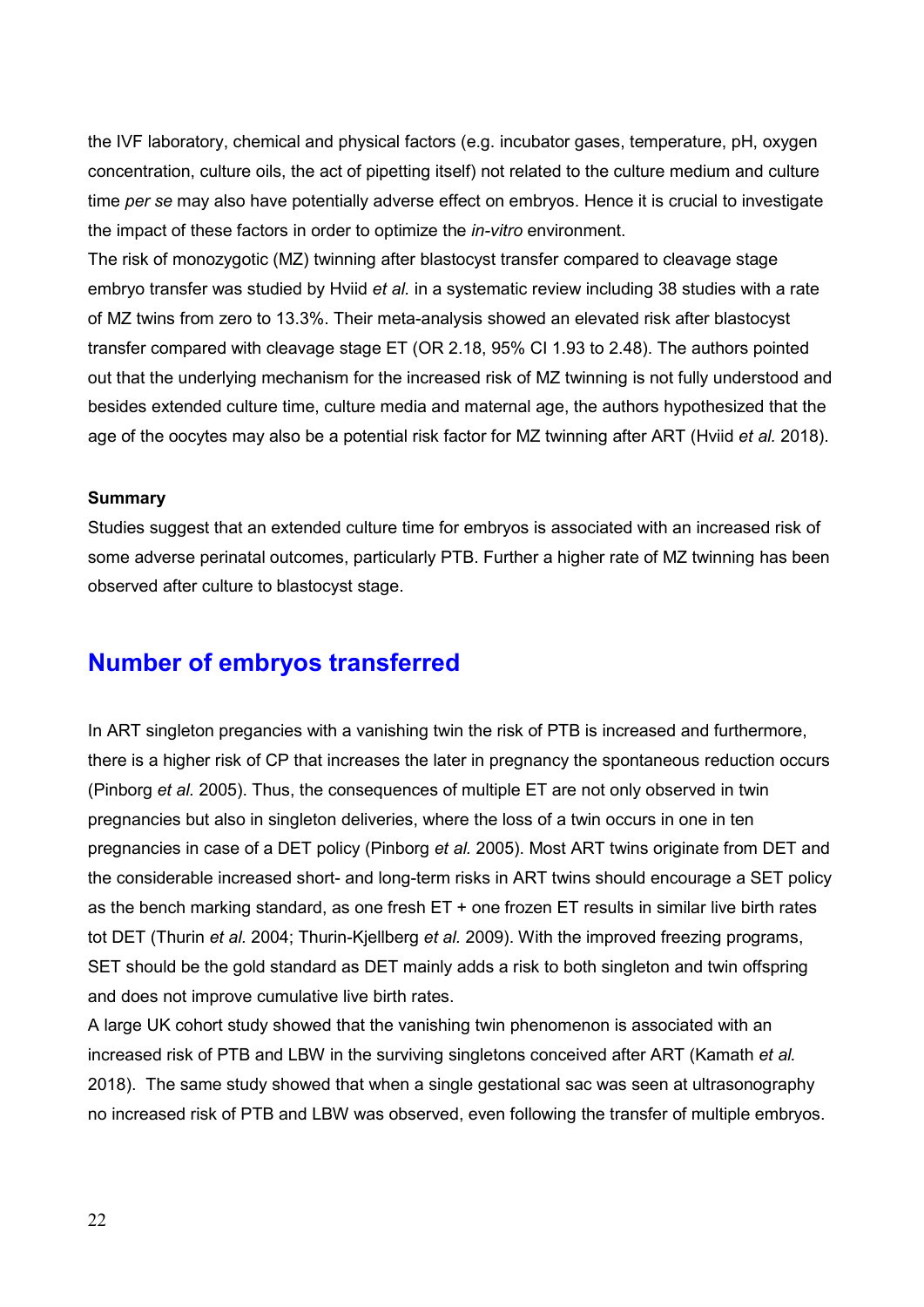# **Oocyte donation and gestational surrogacy**

## **Oocyte donation**

The number of OD treatments has increased over time. Nowadays in Europe, more than 40,000 transfers are performed using donated oocytes and 63 % of the recipients are 40 years or older (Calhaz-Jorge *et al.* 2017). In the USA, more than 20,000 donor oocyte ETs are performed yearly with the percentage of cycles increasing sharply after age 40 years (CDC 2015).

It is well known that there is an increased risk of obstetric and perinatal complications after OD treatment. The rate of HDP is 16-40 %, which is two to three times higher than in standard IVF/ICSI pregnancies (van der Hoorn *et al.* 2010; Malchau *et al.* 2013; Nejdet *et al.* 2016; Savasi *et al.* 2016; Masoudian *et al.* 2016; Storgaard *et al.* 2017). Several studies have also shown that the risk of PTB and LBW is increased two- to three-fold more often after OD compared to standard IVF conception (Adams *et al.* 2015; Nejdet *et al.* 2016; Storgaard *et al.* 2017). Only a few studies have reported rates on birth defects after OD, with no differences found compared to autologous IVF (Soderstrom-Anttila *et al.* 1998; Malchau *et al.* 2013).

The high occurrence of obstetric complications after use of donated oocytes has been associated to the couples´s infertility, primiparity and to advanced maternal age. This is probably not the only explanation because young oocyte recipients have similar rates of HDP to women of more advanced age (Keegan *et al.* 2007). One hypothesis is that in these HDP pregnancies the genetically foreign fetus induces immunological reactions and placental pathology, such as villitis, chronic deciduitis, and ischemic changes, in the oocyte recipient (Gundogan *et al.* 2010; van der Hoorn *et al.* 2010; Savasi *et al.* 2016). Lashley *et al.* suggested that HLA matching between donor and recipient might prevent the immunologic mismatch between mother and fetus thereby decreasing the risk of HDP and other obstetric and perinatal complications (Lashley *et al.* 2015).

## **Gestational surrogacy**

The transfer of an embryo originating from a genetically foreign oocyte also occurs in gestational surrogacy (GS). However, the rate of HDP has generally been reported to be much lower (between 4.3 and 10 %) in singleton GS pregnancies compared to that in OD pregnancies (Parkinson *et al.* 1999; Dar *et al.* 2015; Soderstrom-Anttila *et al.* 2016). In a large dataset comparing outcomes after GS and autologous IVF, there was no increased risk of PTB, LBW or birth defects after GS compared to autologous IVF (Sunkara *et al.* 2017). Based on the limited data on GS outcome available, there has been speculation that a healthy carrier with a normal reproductive background might somehow compensate for perinatal risks associated with a foreign embryo and IVF. The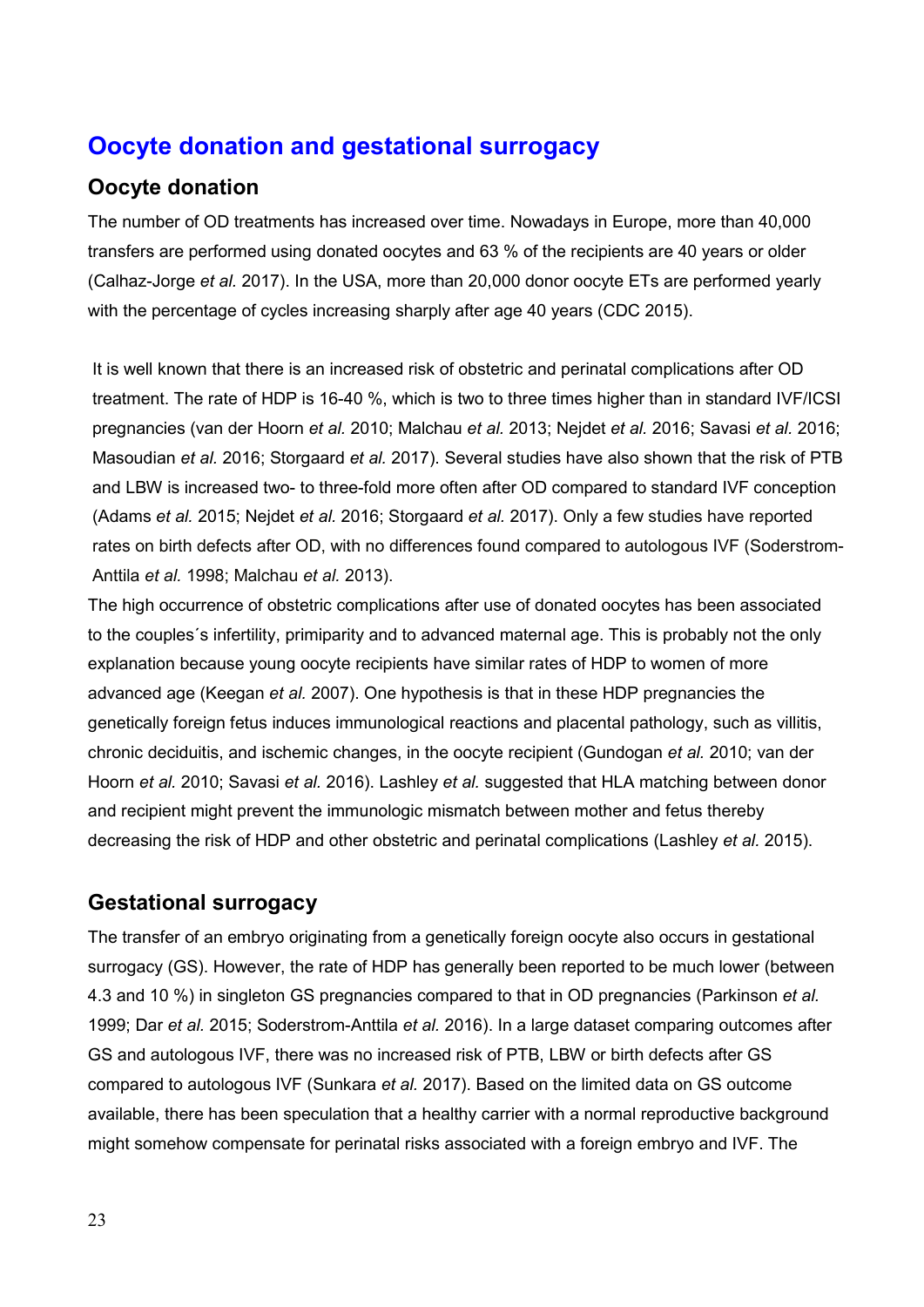surrogates might have a more hospitable uterine environment than infertile oocyte recipients (Gibbons *et al.* 2011).

In a recent study pregnancy complications and perinatal outcomes were compared in live born singletons conceived with the use of embryos from intended parents ( $n = 103$ ) versus SC ( $n = 249$ ) carried in the same woman (Woo *et al.* 2017). Children born after GS had a lower mean gestational duration, higher rates of PTB (10.7% versus 3.1%, respectively), and higher rates of LBW (7.8% versus 2.4%, respectively). The authors concluded that the results showed that ART may potentially affect embryo quality and that even a proven healthy uterine environment cannot compensate for this negative impact (Woo *et al.* 2017). However, many factors might have affected the study outcome, for example an artificial replacement cycle versus natural cycle, number of embryos transferred, and the time interval between the SC and surrogate pregnancies (Spandorfer 2017).

### **Long-term follow up**

Surprisingly, there are only a few long-term follow-up studies on the health of OD children. In a Finnish follow-up study of 164 children born after OD and aged 1-14 years, the incidence of severe neurological disability was 1.8%. Nine children (5.5%) had a diagnosis of an endocrine or autoimmune disease, including premature adrenarche, diabetes, growth delay, hypothyreosis, parathyroid disorder, juvenile rheumatitis and coeliac disease (Soderstrom-Anttila *et al.* 2010).

#### **Summary**

Perinatal outcomes are poorer for singletons conceived after OD compared to both singletons conceived after autologous IVF and SC. The extent to which the poorer perinatal outcomes after OD relates to immunological factors associated with a genetically foreign oocyte or to other confounding factors, such as advanced maternal age, maternal co-morbidity, uterine environment and ART laboratory procedures, is unknown. Pregnancies achieved through OD are high-risk pregnancies and SET is highly recommended as multiple pregnancies further add to the perinatal risks.

# **Oocyte vitrification**

One rapidly expanding field in ART is the use of frozen oocytes. Reports from OD programmes using young donors show similar clinical pregnancy rates after transfer of embryos created from fresh or vitrified oocytes (Cobo *et al.* 2008; Cobo *et al.* 2010). As mentioned earlier, concern has arisen regarding the oocyte vitrification procedure and its possible health risks for the offspring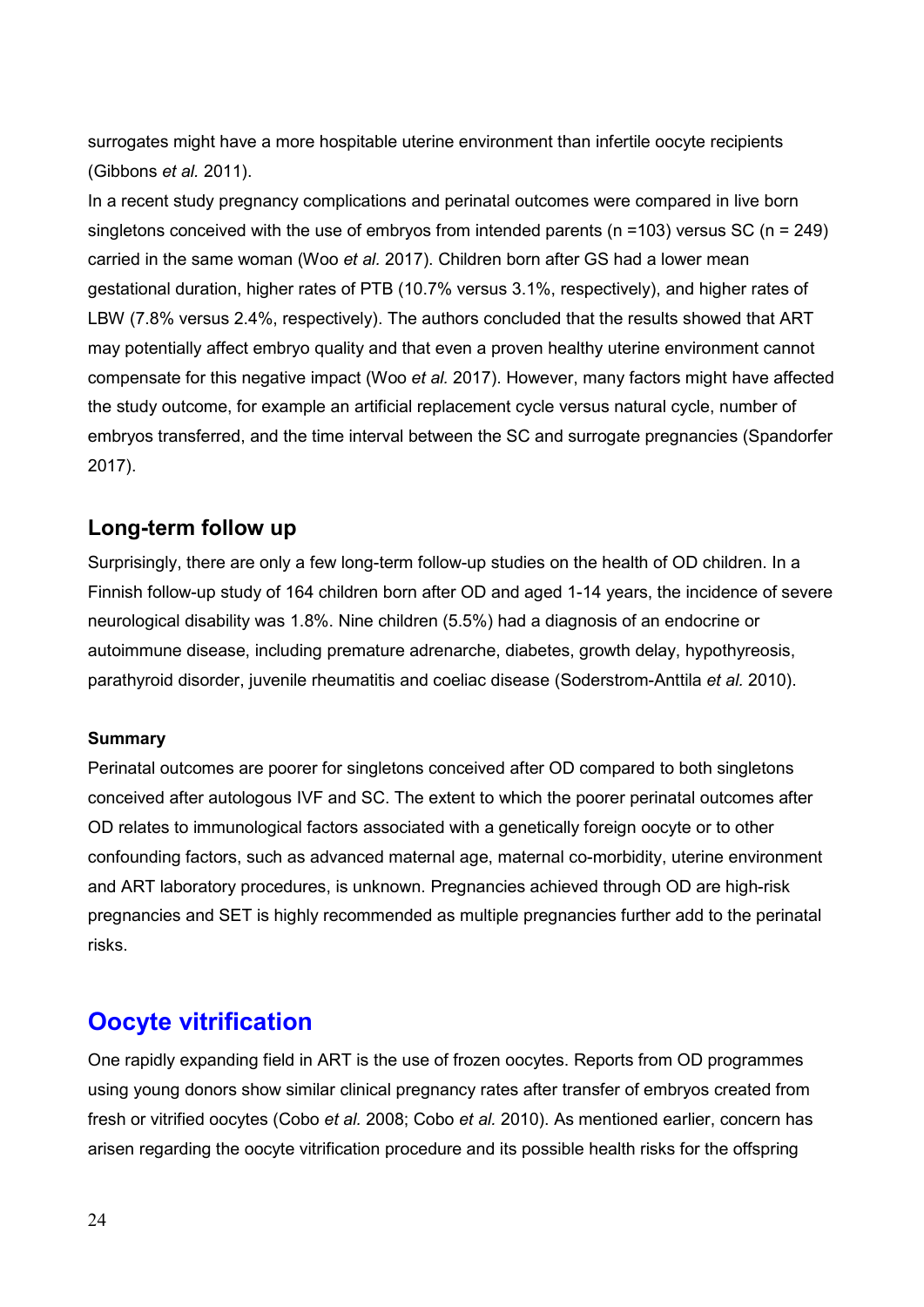(Cobo *et al.* 2014). The main worries are associated with use of the high concentrations of cryoprotectants that are required to avoid ice crystal formation in the oocytes.

In 2009, Noyes *et al.* reported data on 936 infants born after use of either slow-freezing or vitrification of autologous or donor oocytes. Data were gathered from 23 case reports, 35 case series and from seven fertility centers around the world. As the multiple birth status was not well reported, the PTB and LBW rate could not be properly assessed. In all, 1.3% (12/936) had a birth defect, the most common of which was a ventricular septal defect. The birth defect rate was 1.1% after slow freeze and 1.5% after the use of vitrified embryos, similar to that reported in SC children (Noyes *et al.* 2009).

The largest set of data to date included approximately 1000 children born after vitrification of donor oocytes (88%) or own oocytes (12%) (Cobo *et al.* 2014). Of the infants born, 43% originated from multiple pregnancies. No differences in GA, BW, Apgar scores, birth defects, and perinatal mortality were found when comparing the use of vitrified or fresh oocytes (Cobo *et al.* 2014).

#### **Summary**

Perinatal outcomes after oocyte vitrification are reassuring, although the evidence is scarce. There is no apparent increase in birth defects after oocyte vitrification.

# **Epigenetics**

Genome-wide epigenetic reprogramming occurs during gametogenesis and early embryogenesis (Inbar-Feigenberg *et al.* 2013). Epigenetic marks are erased in the primordial germ cells (the precursor cells of sperm and oocytes). Subsequently, epigenetic reprogramming occurs before and after fertilization, including parent-of-origin controlled activity of specific genes (genomic imprinting). Many imprinted genes are found in clusters on chromosomes and some genes are expressed from the paternally inherited allele and others from the maternally inherited allele (Ferguson-Smith 2011). Differentially methylated regions in imprinted genes are protected from the global wave of demethylation that occurs in the early embryo during preimplantation development (Feng *et al.* 2010). Epimutation refers to an aberrant DNA methylation or histone modification pattern (Horsthemke 2010) (Fig. 4). A majority of imprinting defects are primary epimutations, which occur in the absence of DNA mutation (Horsthemke 2010).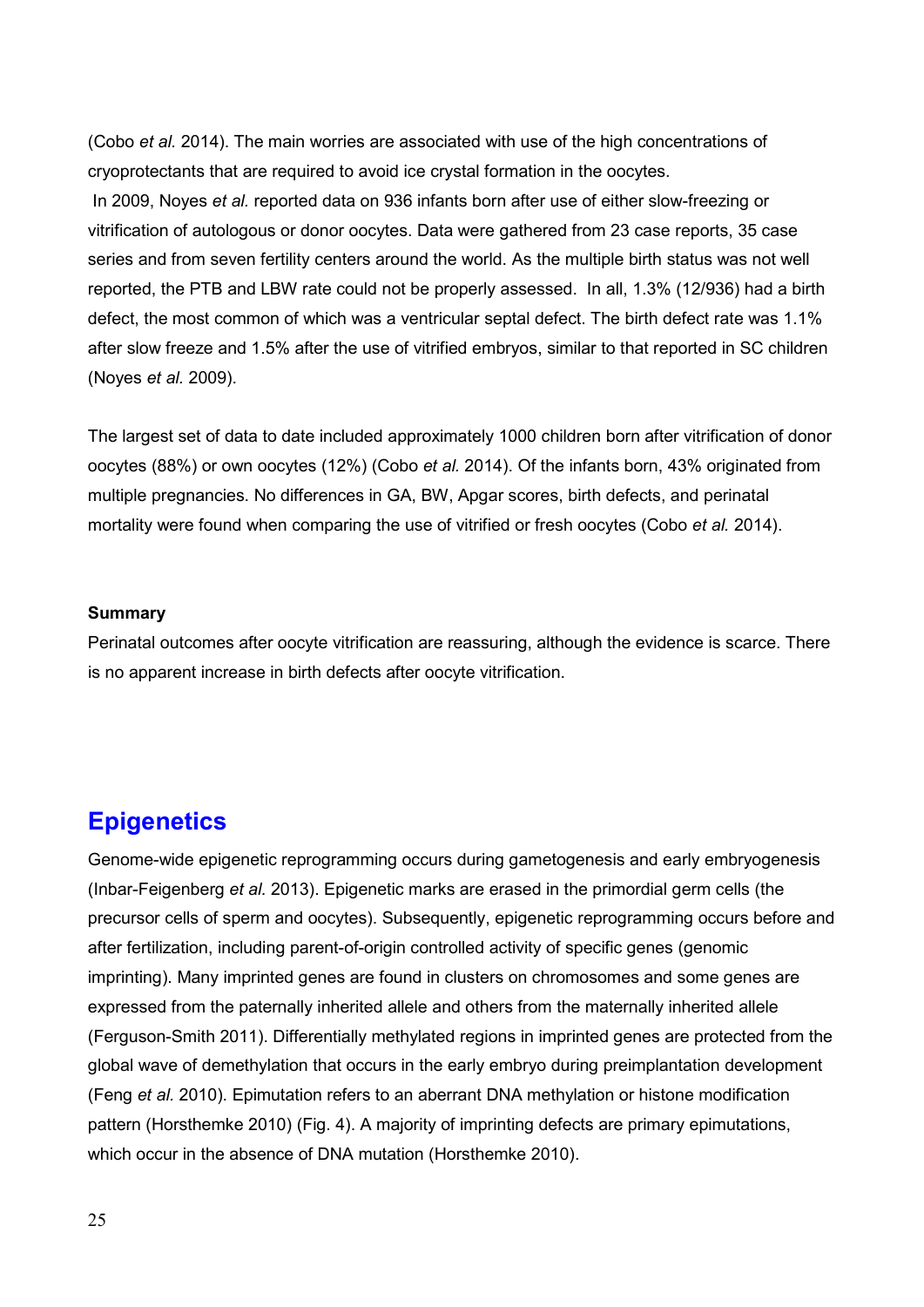Genetic factors in infertile couples and the variables involved in ART (hormones, culture media, prolonged embryo culture, cryopreservation) may have adverse effects on these epigenetic processes, which are then transmitted to the offspring (Horsthemke and Ludwig 2005; Ceelen *et al.* 2008; Jiang *et al.* 2017). After ART, changes in DNA methylation and/or transcription of some transposable elements and imprinted genes were found in placenta samples while transcription modifications for some transposable elements were also discovered in cord blood (Choux *et al.* 2018). Song and coworkers compared placental DNA methylation levels at 37 CpG sites in 16 previously identified candidate genes in SC children and ART children conceived either from autologous oocytes or from donor oocytes obtained from young, healthy, fertile donors. Significant differences in placental DNA methylation levels were demonstrated between the donor oocyte ART and fertile control groups. The authors concluded that the observed methylation differences seem to be associated with some aspect of the ART procedures, not simply the underlying infertility (Song *et al.* 2015). A recent Finnish study on human placentas looked at DNA methylation changes together with phenotypic findings and suggested that an intronic rs10732516 polymorphism, which is in the sixth binding site for CCCTC-binding factor in the *H19* imprinting control region,,associates with the effects of ART in a parent-of-origin manner. The authors conclude that this polymorphism should be considered when the effects of environmental factors on embryonic development are studied (Marjonen *et al.* 2018).

Indirect supporting data on epigenetic programming comes from epidemiological and animal studies. Periconceptional exposure to famine during the Dutch Hunger Winter in 1944-45 was associated, six decades later, with less DNA methylation of the imprinted insulin growth factor 2 gene (*IGF2)* in individuals conceived at that time compared to their unexposed siblings (Heijmans *et al.* 2008). Epigenetic change in the IGF2 receptor (*IGFR2)* gene was associated with fetal overgrowth after sheep embryo culture, although the mechanism was not analogous to Beckwith-Wiedemann syndrome (BWS) in humans (Young *et al.* 2001). In addition, superovulation has been shown to perturb genomic imprinting of both maternally and paternally expressed genes in a mouse model (Market-Velker *et al.* 2010).

### **Imprinting disorders**

Imprinting disorders currently comprise a group of 12 rare congenital diseases that are defined by phenotype and/or an association with molecular disturbances at specific imprinted loci (Soellner *et al.* 2017). A majority of these disorders are characterized by aberrant pre- and/or postnatal growth, hypo- or hyperglycemia, abnormal feeding behavior in early childhood and later, behavioral difficulties, mental retardation, and precocious puberty.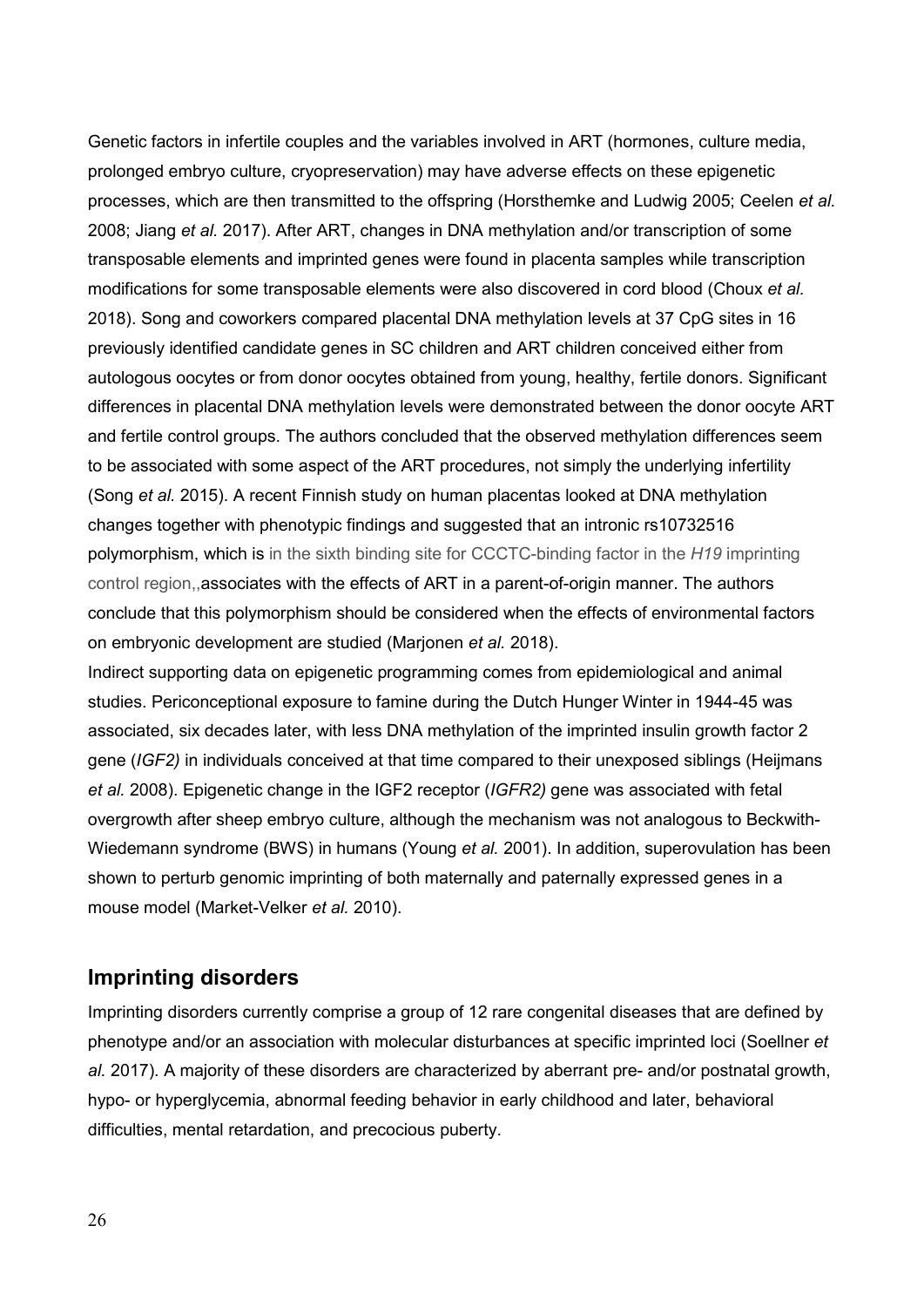A systematic review and meta-analysis by Lazaraviciute and coworkers has demonstrated an excess of imprinting disorders in children born after IVF and ICSI (Lazaraviciute *et al.* 2014). The combined OR (95%CI) of any imprinting disorder in children born after ART was 3.67 (1.37 to 9.74) compared to SC children. Their results regarding the methylation within individual imprinted genes were inconclusive owing to the small number of studies and their heterogeneity. In a registry study, Lidegaard and coworkers compared the frequency of imprinting diseases in 6052 children born after IVF with the incidence in 442,349 SC children born in 1995-2001 in Denmark (Lidegaard *et al.* 2005) and no increased risk of imprinting disorders after IVF was detected.

BWS is associated with abnormalities in imprinted genes at 11p15.5 (Soellner *et al.* 2017). Using eight epidemiological studies, Vermeiden and Bernardus found a positive association between IVF/ICSI and BWS with a RR of 5.2, 95%CI 1.6 to 7.4 (Vermeiden and Bernardus 2013). They calculated that with the population prevalence of 1:13,700, among every 2700 IVF/ICSI births one BWS child would be born. In BWS primary epimutations at the imprinting control center 2 (IC2) have been associated with ART (Dias and Maher 2013). Tenorio and coworkers carried out a molecular analysis and obtained complete data regarding conception for 156 patients with clinical features of BWS from The Spanish Overgrowth Syndrome Registry (17 born after ART, 139 after SC). They demonstrated that the chance of having an epimutation at 11p15 was 7.18 times higher in patients with BWS born after ART than in those born after SC (Tenorio *et al.* 2016).

Silver-Russell syndrome (SRS) is a clinical mirror of BWS, also associated with imprinted genes at 11p15.5 (Soellner *et al.* 2017). Up to 50% of children with SRS have hypomethylation of the paternal IC1 resulting in silencing of both alleles of *IGF2*. Vermeiden and Bernardus suggested a positive association of SRS with IVF or ISCI, but data were too sparse to draw a conclusion (Vermeiden and Bernardus 2013). Several sporadic reports have been published linking SRS with ART (Cocchi *et al.* 2013).

Prader–Willi syndrome (PWS) and Angelman syndrome (AS) are caused by a deficiency in imprinted gene expression from the paternal or maternal chromosome 15q11-q13, respectively, and the patients display different phenotypes (Camprubi *et al.* 2007). A subgroup (1-4%) of PWS and AS patients has an imprinting defect, the majority of which is associated with epimutation (Buiting *et al.* 2003). Vermeiden and Bernardus found no associations between the incidence of AS and PWS and IVF or ICSI treatments (Vermeiden and Bernardus 2013). Johnson and coworkers detected one AS patient with an imprinting error in a series of prenatal samples from 949 IVF pregnancies (Johnson *et al.* 2018).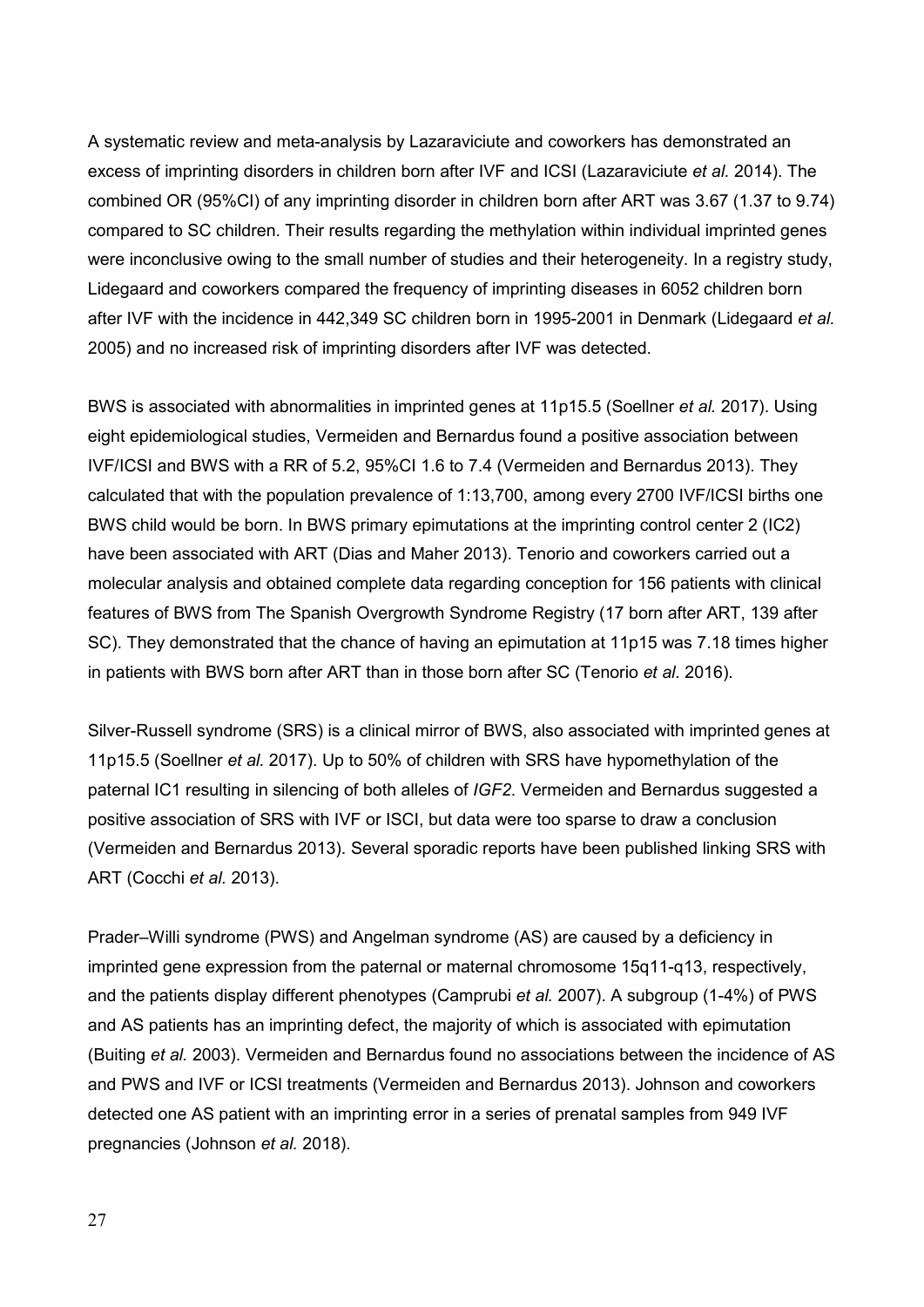#### **Summary**

Imprinting disorders have been associated with ART but discriminating the influence of the variable ART procedures *per se* and the effect of the reproductive disease of the parents remains a challenge.

## **The chicken or the egg?**

The choice of a proper comparison group for children born after ART is a challenge. Most studies have used groups of children born of healthy, fertile women in the general population as controls thus making it difficult to separate the contribution of infertility *per se* from the ART treatment (i.e. the chicken or the egg). However, a variety of different approaches have been carried out to explain the gap between the outcomes of singletons conceived by ART and SC.

### **Subfertility and sibling studies**

In a systematic review and meta-analysis*,* singletons born after ART were compared with SC singletons of subfertile women with pregnancy TTP >1 year with the inclusion of six studies (Pinborg *et al.* 2013). Two of the papers were included in a meta-analysis of PTB, showing a pooled AOR of 1.55 (95% CI 1.30 to 1.85).

A large cohort study compared ART singletons ( $n = 10,149$ ) and a subfertile population ( $n = 8,054$ ) used as reference with a fertile population ( $n = 441,420$ ). Risks for adverse infant outcomes were increased for the ART group with adjusted risks ranging from 1.21 to 1.26 for LBW and PTB, respectively, and 1.40 to 1.44 for VLBW and VPTB, respectively (Luke *et al.* 2017). Risks were lower for the fertile population than for the subfertile population for all outcomes.

Another approach has been to study potential differences in outcome related to causes of infertility. In a review, Luke analysed the effect of infertility diagnoses (male factor, endometriosis, ovulation disorders, tubal factors, inflammation). Women with an infertility-related diagnosis, who conceived with or without ART had higher risks for adverse perinatal outcomes compared to women without an infertility diagnosis. This gives support for the primary role of the underlying infertility disorder rather than the ART treatment in causing the increased risk of adverse perinatal outcome (Luke 2017). The chance of conceiving naturally with regard to the cause of infertility is poorly explored. Thus, the absolute indications for fertility treatment are still not well defined. With the great number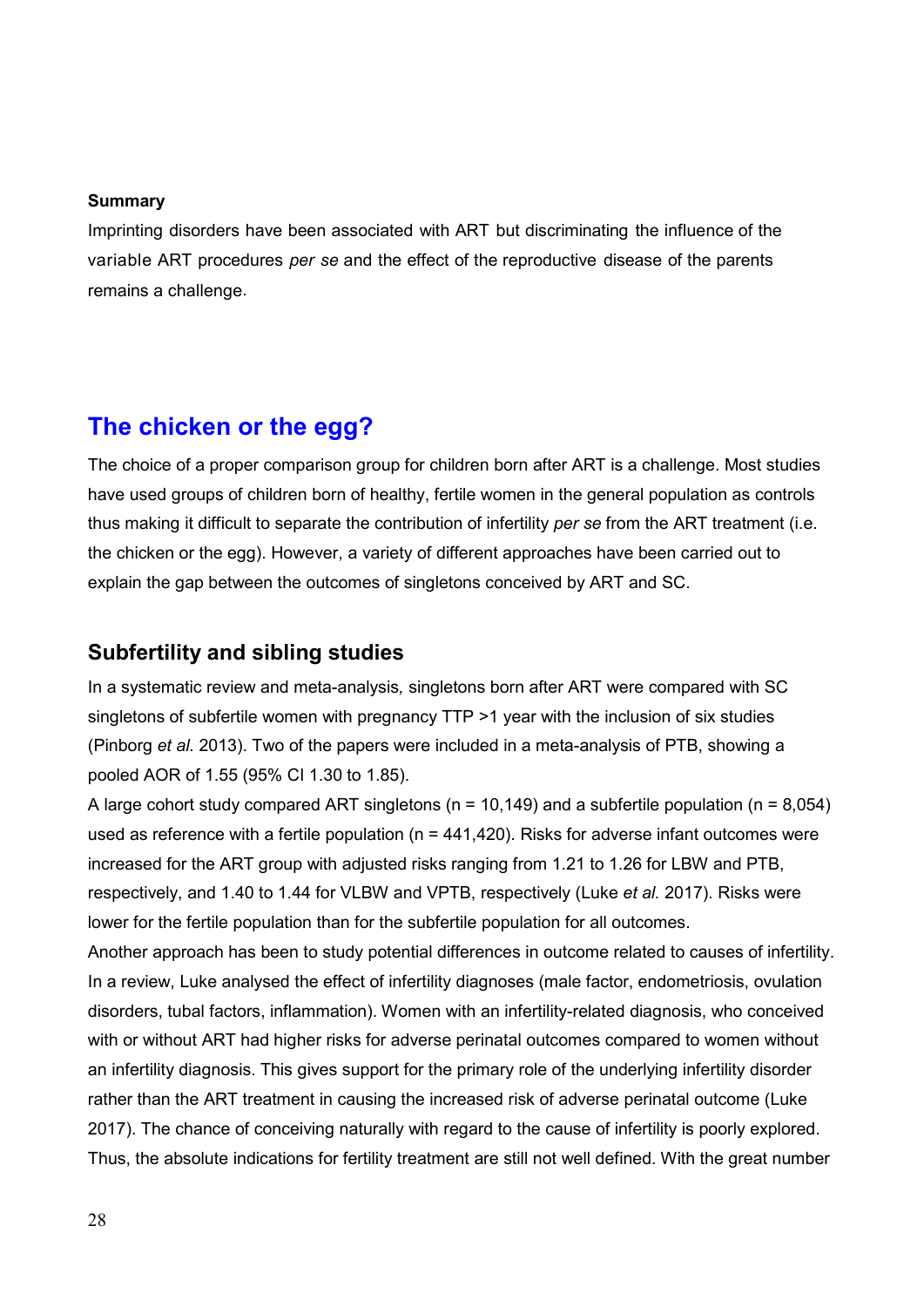of underlying reasons for subfertility and the gap in knowledge about impact of these on adverse outcomes, caution must be taken if grouping all types of subfertility into one category. When adjusting for "years of infertility" as a simple confounder, there is a risk of effect modification, therefore studies that do use this adjustment should instead perform a stratified analyses comparing risk in ART versus non-ART couples and using subgroups of women with 1-2 years of subfertility, 2-3 years and 4-5+ years. In addition, subgroups of treated women have been studied by comparing "low technology treatment" (IUI) with ART and SC (Wang *et al.* 2002). A 50% increased risk of PTB in the IUI group and a two-fold higher risk in the ART group were found (Wang et al. 2002). In a meta-analysis, PTB in singletons born after ovulation induction and/or IUI were compared with SC singletons, where TTP was ≤ 1 year. The results showed a higher risk of PTB in the low technology treatment group (AOR 1.45, 95% CI 1.21 to 1.74), indicating that infertility *per se* is an important factor in ART outcome (Pinborg *et al.* 2013).

#### *Sibling studies*

Comparisons of siblings that are discordant for mode of conception have been used in observational studies. In the sibship design, where a mother gives birth to both one singleton conceived by ART and one singleton conceived by SC, the mothers are their own controls and adjustment can be made for changes in maternal age and parity between the two deliveries and birth order. In this design, factors such as biology (genetics), lifestyle, and socio-economic situation are relatively constant during a woman's reproductive life. Thus, the major strength of this design is the steadiness of maternal and paternal factors.

A meta-analysis of PTB in ART versus SC siblings including two Nordic studies showed an increased risk for PTB in the ART sibling (AOR 1.27, 95% CI 1.08 to 1.49), indicating a risk attributable to the ART treatment *per se* (Pinborg *et al.* 2013). A sibship study from the USA also showed that subfertile women, with or without ART, were at increased risk for adverse perinatal outcomes when compared with fertile women (Luke *et al.* 2016). Women whose fertility status declined from their first to their second singleton pregnancy had increased risks for adverse outcomes, and the highest risks were observed in those women with the steepest decline in their fertility status (Luke *et al.* 2016). Thus, subfertility plays a significant role in the adverse outcome in ART although it is not the only contributor. Recently, potential limitations to the sibling comparisons have been debated (Frisell *et al.* 2012). First, the fact that siblings may not share the same environment (i.e. that a mother may change life style behaviour between pregnancies) cannot always be measured and can therefore bias the results. This risk of bias is one of the limitations that are being discussed and it has been claimed that it is the nonsystematic aspects of the unshared environment that are the most difficult to measure and therefore tend to be uncontrolled.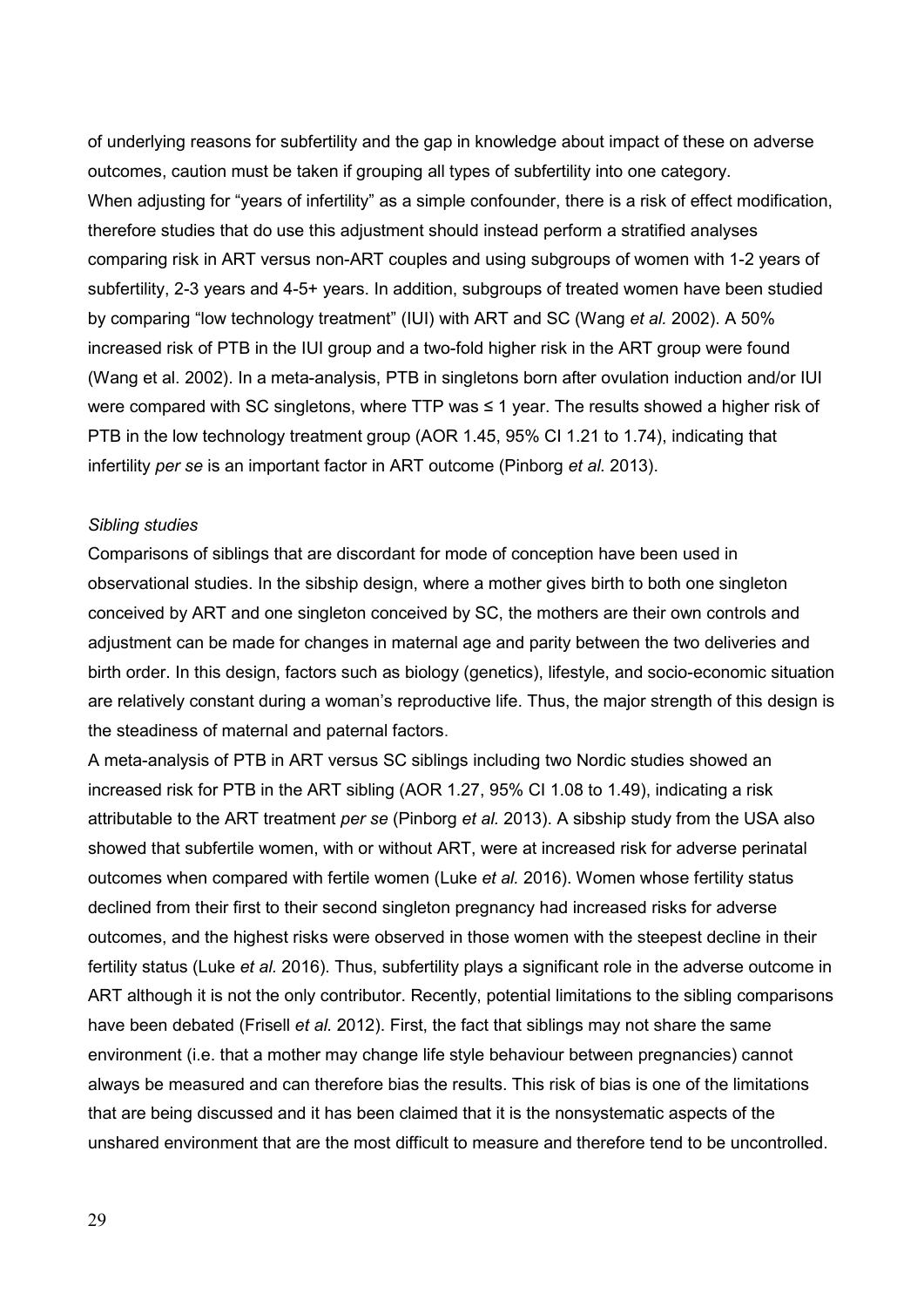On the other hand, others claim that a sibling design is appropriate as evidence suggests that the unshared environmental factors contribute only little to the interindividual variation in the outcome of interest (Keyes *et al.* 2013). In a recent UK study looking at cognitive development following ART, the authors highlighted the methodological considerations regarding the choice of comparison group and confounding and mediating factors (Carson *et al.* 2010). Cognitive development test scores in ART children at the age of 3 years was increased, but was explained by the women treated with ART having higher socioeconomic status and longer education than women that did not have ART treatment. The authors emphasized that the comparison groups should be carefully selected with regard to the study question one aims to address, and further variables should be considered as a potential confounder or mediating factor as this can help to identify the underlying mechanism of an observed association. For future studies, discussion of potential biases that accompany evolving study designs will continue to improve the quality of the research and the use of the sib-ship design will give further insight to the "chicken or the egg" debate.

#### **Summary**

Singletons born of subfertile women are preferable as the control group for ART singletons, as infertility *per se* is a contributing factor to the adverse outcomes in the ART offspring. Future research is needed on the comparability of subfertile couples that eventually conceive naturally and couples conceiving by the use of ART. To identify a potential effect of the reproductive technology *per se*, the sib-ship design may contribute, given that the important limitations of the design are being considered.

## **Future research**

We still have a considerable gap in knowledge concerning the long-term health of children conceived by ART and we need to explore the influence of different ART methods, including the freezing of embryos and other laboratory procedures, on the long-term health outcomes. In order to cover this field, both epidemiological and clinical research is needed; international and national databases and registry studies that combine ART cycle data with health care information (i.e. hospital diagnosis codes, drug prescription registries and specific registries on childhood diabetes and malignancies) with the possibility of linking the parents to the child can elucidate some of the questions in the coming years.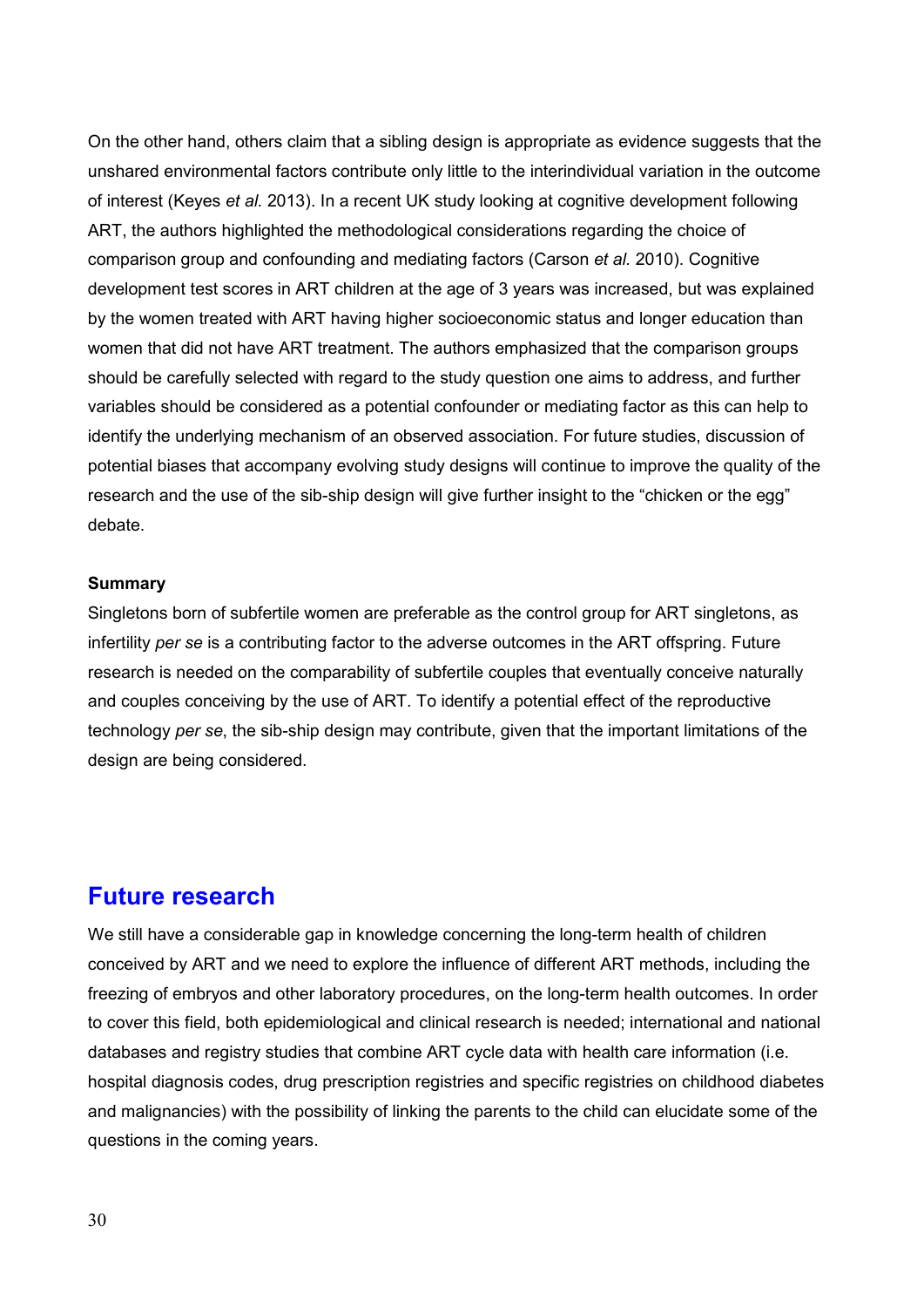However, large clinical studies with thorough medical investigations of the children including cardiometabolic (e.g. BP, right and left cardiovascular function), endocrine and reproductive function (e.g. deterioration in sperm count in ICSI offspring) and epigenetic mapping are necessary to fully investigate the long-term health consequencs and underlying mechanisms responsible for the possible negative influence of ART. Other areas that need further research are neurodevelopmental health (increased risk of CP, ASD and mental retardation in ICSI offspring), male infertility diagnosis (e.g. azoospermia) and risk of birth defects in ICSI, the consequences of the chosen stimulation regimen, and the effect of different culture media and culture time. The exact composition of the commercial media ought to be available for future research. Furthermore, during *in-vitro* culture other chemical and physical factors, besides media and time, could have an impact on the offspring and should be investigated. Moreover, differences between ART and non-ART parents in life style factors, such as smoking and BMI, may also bias the health outcome risks in ART children and should be included as a confounding factors in future research. In general, this research will help us to understand the influence of early changes in the embryo and foetal environment on later development. A research programme such as this requires resources and these should be prioritized and facilitated in the reproductive, medical and political spheres, both at a national and international level.

## **Conclusion**

In general, the short-term health of singletons conceived by ART shows modestly increased risks of adverse outcomes, including LBW, PTB and birth defects. Studies on long-term health are still too sparse to allow robust conclusions to be reached. Limited data indicate that cardiovascular and metabolic risk profiles may be altered after ART.

The surveillance of ART children by ART registries and national health care registries are of utmost importance for monitoring the long-term health of children conceived by ART and to monitor the health of children born after the introduction of new ART techniques, such as preimplantation genetic testing, vitrification and blastocyst transfer.

The causes of the poorer outcomes seem to be a combination of parental subfertility and the ART techniques *per se*. However, the multiple pregnancies after ART are still by far the most important contributor to adverse health outcomes in ART offspring and we should not lose focus on recommending SET. In spite of this knowledge, twin and higher-order multiple pregnancy rates are still high in many counries because the routine transfer of several cleaved embryos or blastocysts continues.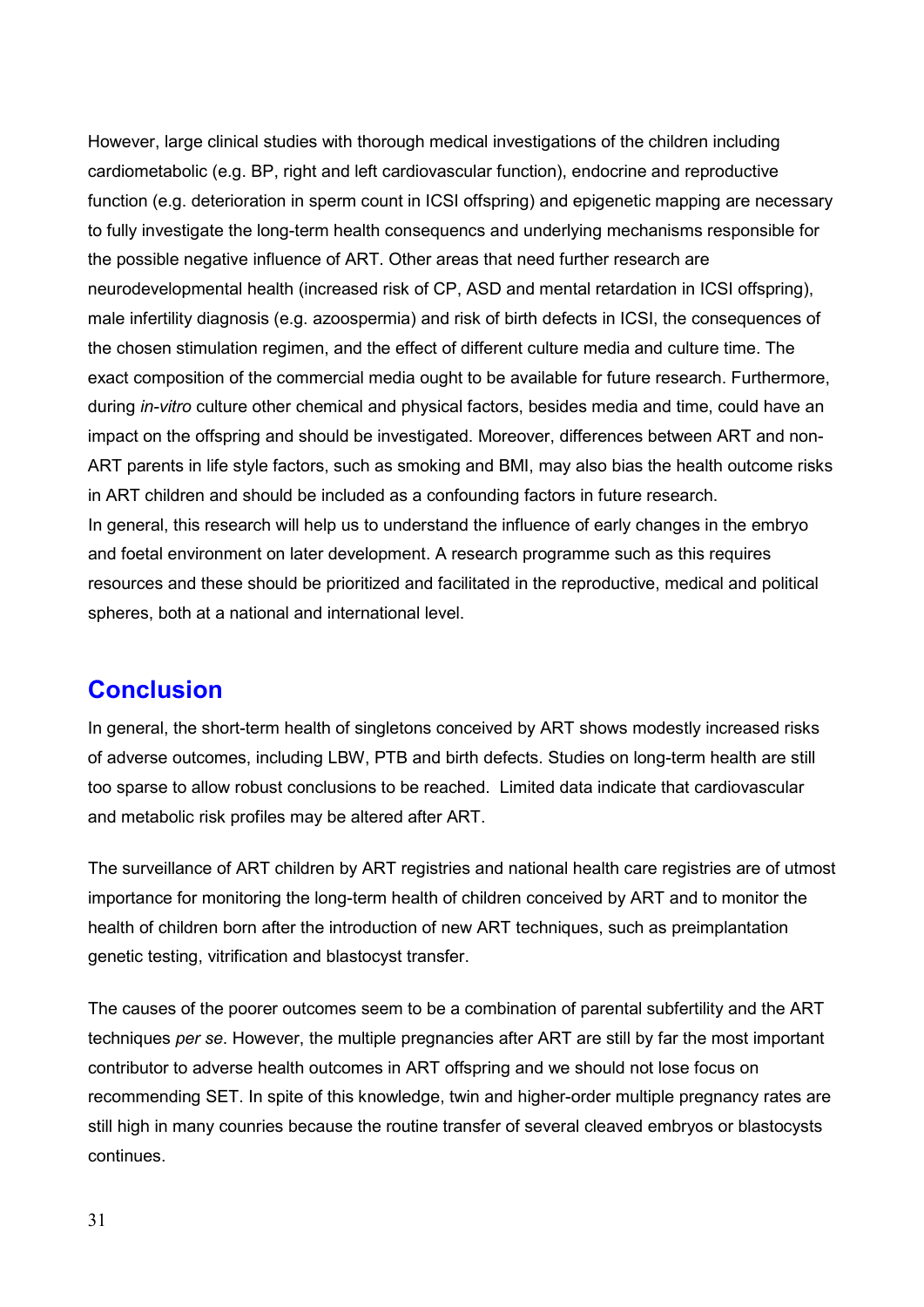# **Authors' roles**

S.B., V.S.A., U.B.W., H.L, A.L., N.B.O., L.B.R., C.B. and A.P. contributed to the design of the study, screened articles, selected articles and wrote the manuscript. All authors approved the final version for submission.

# **Funding**

The Nordic Expert group's research work was unconditionally supported by Gedeon Richter Nordics in Finland, Norway, Sweden and Denmark and partly supported by the Research Council of Norway through its Centre of Excellence funding scheme, project number 262700. SB was sponsored by a research grant from the Reprounion Collaborative study, co-financed by the European Union, Interreg, V ÖKS. VSA received a research grant from the Medical Society "Liv och Hälsa".

# **Conflict of interest**

None of the authors have any conflicts of interest to declare.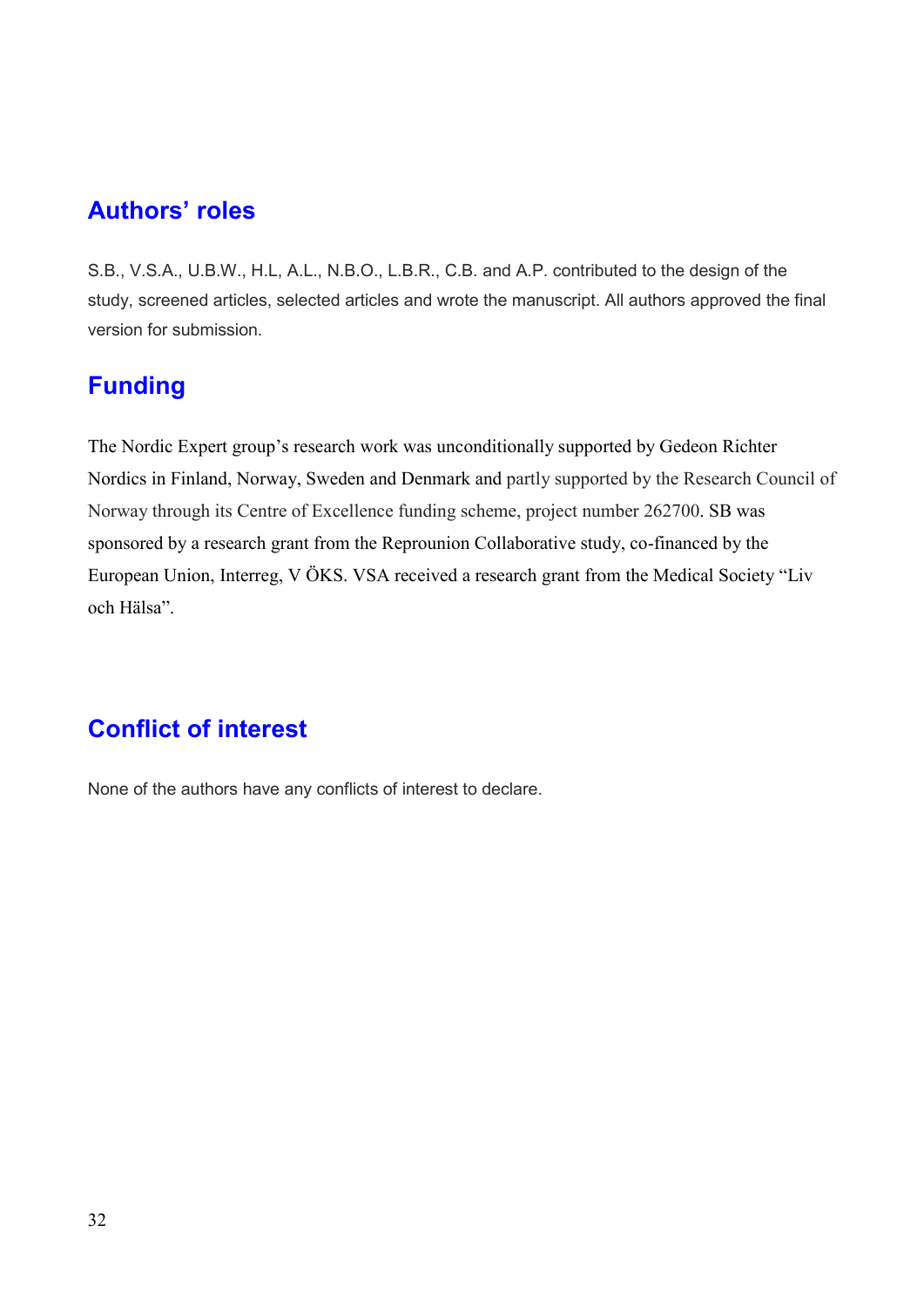## **References**

- AbdelHafez FF, Desai N, Abou-Setta AM, Falcone T, and Goldfarb J. Slow freezing, vitrification and ultra-rapid freezing of human embryos: a systematic review and meta-analysis. *Reprod Biomed Online* 2010: **20**; 209-222.
- Adams DH, Clark RA, Davies MJ, and de Lacey S. A meta-analysis of neonatal health outcomes from oocyte donation. *J Dev Orig Health Dis* 2015; 1-16.
- Adamson G. Z-HF, Dyer S., Chambers G., Ishihara O., Mansour R., Banker M., de Mouzon J. International Committee for Monitoring Assisted Reproductive Technologies (ICMART) World Report on ART, 2014 and The International Glossary on Infertility and Fertility Care, 2017. ICMART World Report 2014 2017.
- Alviggi C, Conforti A, Carbone IF, Borrelli R, de Placido G, and Guerriero S. Influence of cryopreservation on perinatal outcome after blastocyst- vs cleavage-stage embryo transfer: systematic review and meta-analysis. *Ultrasound Obstet Gynecol* 2018: **51**; 54-63.
- Andersen AN, Devroey P, and Arce JC. Clinical outcome following stimulation with highly purified hMG or recombinant FSH in patients undergoing IVF: a randomized assessor-blind controlled trial. *Hum Reprod* 2006: **21**; 3217-3227.
- Barker DJ. The origins of the developmental origins theory. *J Intern Med* 2007: **261**; 412-417.
- Basatemur E, Shevlin M, and Sutcliffe A. Growth of children conceived by IVF and ICSI up to 12years of age. *Reprod Biomed Online* 2010: **20**; 144-149.
- Bay B, Mortensen EL, Hvidtjorn D, and Kesmodel US. Fertility treatment and risk of childhood and adolescent mental disorders: register based cohort study. *BMJ* 2013a: **347**; f3978.
- Bay B, Mortensen EL, and Kesmodel US. Assisted reproduction and child neurodevelopmental outcomes: a systematic review. *Fertil Steril* 2013b: **100**; 844-853.
- Belva F, Bonduelle M, Roelants M, Michielsen D, Van Steirteghem A, Verheyen G, and Tournaye H. Semen quality of young adult ICSI offspring: the first results. *Hum Reprod* 2016a: **31**; 2811-2820.
- Belva F, Bonduelle M, Roelants M, Verheyen G, and Van Landuyt L. Neonatal health including congenital malformation risk of 1072 children born after vitrified embryo transfer. *Hum Reprod* 2016b: **31**; 1610-1620.
- Belva F, De Schrijver F, Tournaye H, Liebaers I, Devroey P, Haentjens P, and Bonduelle M. Neonatal outcome of 724 children born after ICSI using non-ejaculated sperm. *Hum Reprod* 2011: **26**; 1752-1758.
- Belva F, Henriet S, Van den Abbeel E, Camus M, Devroey P, Van der Elst J, Liebaers I, Haentjens P, and Bonduelle M. Neonatal outcome of 937 children born after transfer of cryopreserved embryos obtained by ICSI and IVF and comparison with outcome data of fresh ICSI and IVF cycles. *Hum Reprod* 2008: **23**; 2227-2238.
- Belva F, Roelants M, De Schepper J, Van Steirteghem A, Tournaye H, and Bonduelle M. Reproductive hormones of ICSI-conceived young adult men: the first results. *Hum Reprod* 2017a: **32**; 439-446.
- Belva F, Roelants M, Vloeberghs V, Schiettecatte J, Evenepoel J, Bonduelle M, and de Vos M. Serum reproductive hormone levels and ultrasound findings in female offspring after intracytoplasmic sperm injection: first results. *Fertil Steril* 2017b: **107**; 934-939.
- Bergh T, Ericson A, Hillensjo T, Nygren KG, and Wennerholm UB. Deliveries and children born after in-vitro fertilisation in Sweden 1982-95: a retrospective cohort study. *Lancet* 1999: **354**; 1579-1585.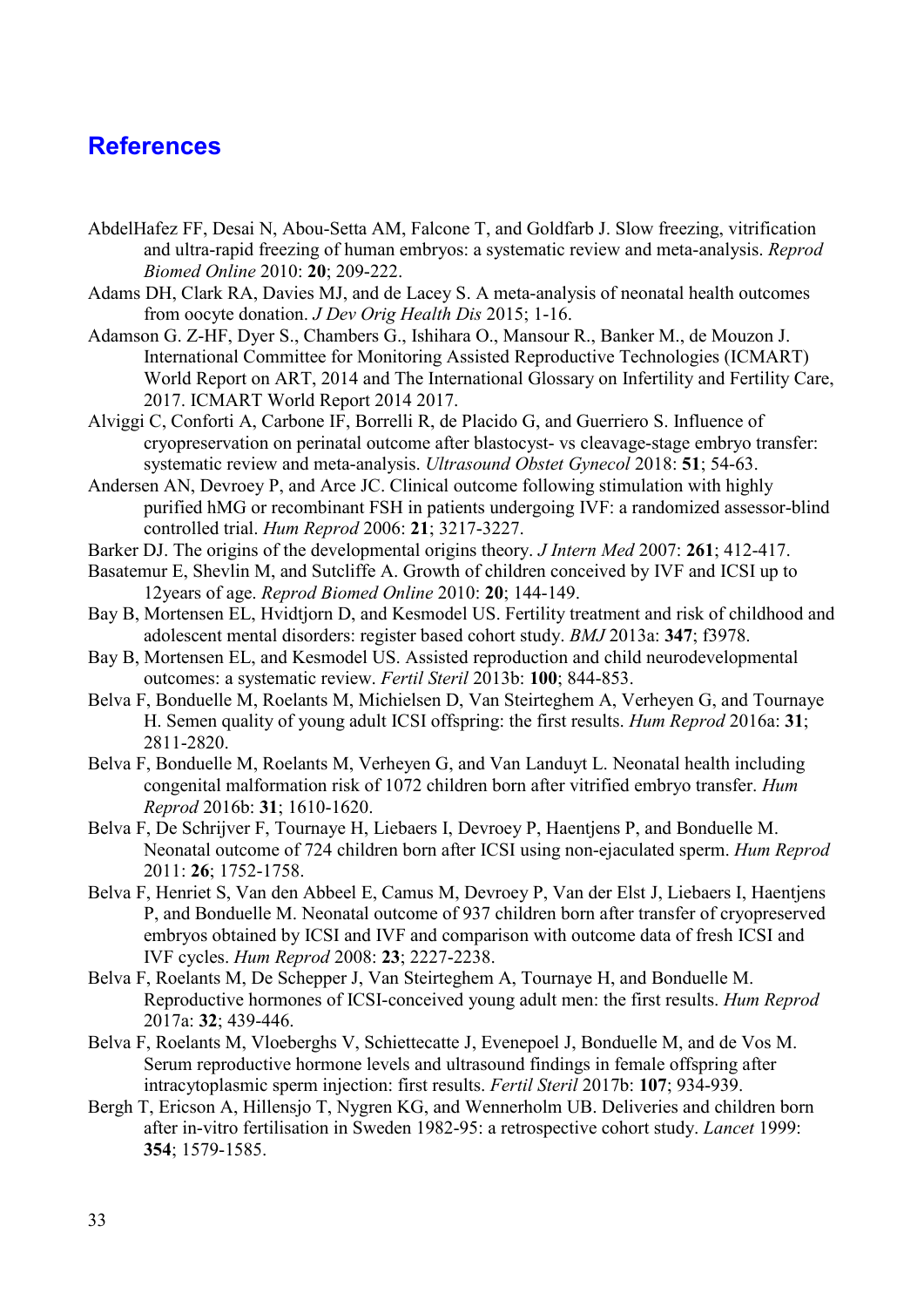Bernardini L, Gianaroli L, Fortini D, Conte N, Magli C, Cavani S, Gaggero G, Tindiglia C, Ragni N, and Venturini PL. Frequency of hyper-, hypohaploidy and diploidy in ejaculate, epididymal and testicular germ cells of infertile patients. *Hum Reprod* 2000: **15**; 2165-2172.

Bonduelle M, Mannaerts B, Leader A, Bergh C, Passier D, and Devroey P. Prospective follow-up of 838 fetuses conceived after ovarian stimulation with corifollitropin alfa: comparative and overall neonatal outcome. *Hum Reprod* 2012: **27**; 2177-2185.

Bonduelle M, Van Assche E, Joris H, Keymolen K, Devroey P, Van Steirteghem A, and Liebaers I. Prenatal testing in ICSI pregnancies: incidence of chromosomal anomalies in 1586 karyotypes and relation to sperm parameters. *Hum Reprod* 2002: **17**; 2600-2614.

- Bonduelle M, Wennerholm UB, Loft A, Tarlatzis BC, Peters C, Henriet S, Mau C, Victorin-Cederquist A, Van Steirteghem A, Balaska A*, et al.* A multi-centre cohort study of the physical health of 5-year-old children conceived after intracytoplasmic sperm injection, in vitro fertilization and natural conception. *Hum Reprod* 2005: **20**; 413-419.
- Bracke A, Peeters K, Punjabi U, Hoogewijs D, and Dewilde S. A search for molecular mechanisms underlying male idiopathic infertility. *Reprod Biomed Online* 2018: **36**; 327-339.
- Buiting K, Gross S, Lich C, Gillessen-Kaesbach G, el-Maarri O, and Horsthemke B. Epimutations in Prader-Willi and Angelman syndromes: a molecular study of 136 patients with an imprinting defect. *Am J Hum Genet* 2003: **72**; 571-577.
- Calhaz-Jorge C, De Geyter C, Kupka MS, de Mouzon J, Erb K, Mocanu E, Motrenko T, Scaravelli G, Wyns C, and Goossens V. Assisted reproductive technology in Europe, 2013: results generated from European registers by ESHRE. *Hum Reprod* 2017: **32**; 1957-1973.
- Camprubi C, Coll MD, Villatoro S, Gabau E, Kamli A, Martinez MJ, Poyatos D, and Guitart M. Imprinting center analysis in Prader-Willi and Angelman syndrome patients with typical and atypical phenotypes. *Eur J Med Genet* 2007: **50**; 11-20.
- Carson C, Kurinczuk JJ, Sacker A, Kelly Y, Klemetti R, Redshaw M, and Quigley MA. Cognitive development following ART: effect of choice of comparison group, confounding and mediating factors. *Hum Reprod* 2010: **25**; 244-252.
- Carson C, Sacker A, Kelly Y, Redshaw M, Kurinczuk JJ, and Quigley MA. Asthma in children born after infertility treatment: findings from the UK Millennium Cohort Study. *Hum Reprod* 2013: **28**; 471-479.
- CDC. Assisted Reproductive Technology National Summary Report. 2015. [https://www.cdc.gov/art/reports/2015/national-summary.html.](https://www.cdc.gov/art/reports/2015/national-summary.html)
- Ceelen M, van Weissenbruch MM, Prein J, Smit JJ, Vermeiden JP, Spreeuwenberg M, van Leeuwen FE, and Delemarre-van de Waal HA. Growth during infancy and early childhood in relation to blood pressure and body fat measures at age 8-18 years of IVF children and spontaneously conceived controls born to subfertile parents. *Hum Reprod* 2009: **24**; 2788- 2795.
- Ceelen M, van Weissenbruch MM, Vermeiden JP, van Leeuwen FE, and Delemarre-van de Waal HA. Growth and development of children born after in vitro fertilization. *Fertil Steril* 2008: **90**; 1662-1673.
- Chen M and Heilbronn LK. The health outcomes of human offspring conceived by assisted reproductive technologies (ART). *J Dev Orig Health Dis* 2017: **8**; 388-402.
- Chen ZJ, Shi Y, Sun Y, Zhang B, Liang X, Cao Y, Yang J, Liu J, Wei D, Weng N*, et al.* Fresh versus Frozen Embryos for Infertility in the Polycystic Ovary Syndrome. *N Engl J Med* 2016: **375**; 523-533.
- Choux C, Binquet C, Carmignac V, Bruno C, Chapusot C, Barberet J, Lamotte M, Sagot P, Bourc'his D, and Fauque P. The epigenetic control of transposable elements and imprinted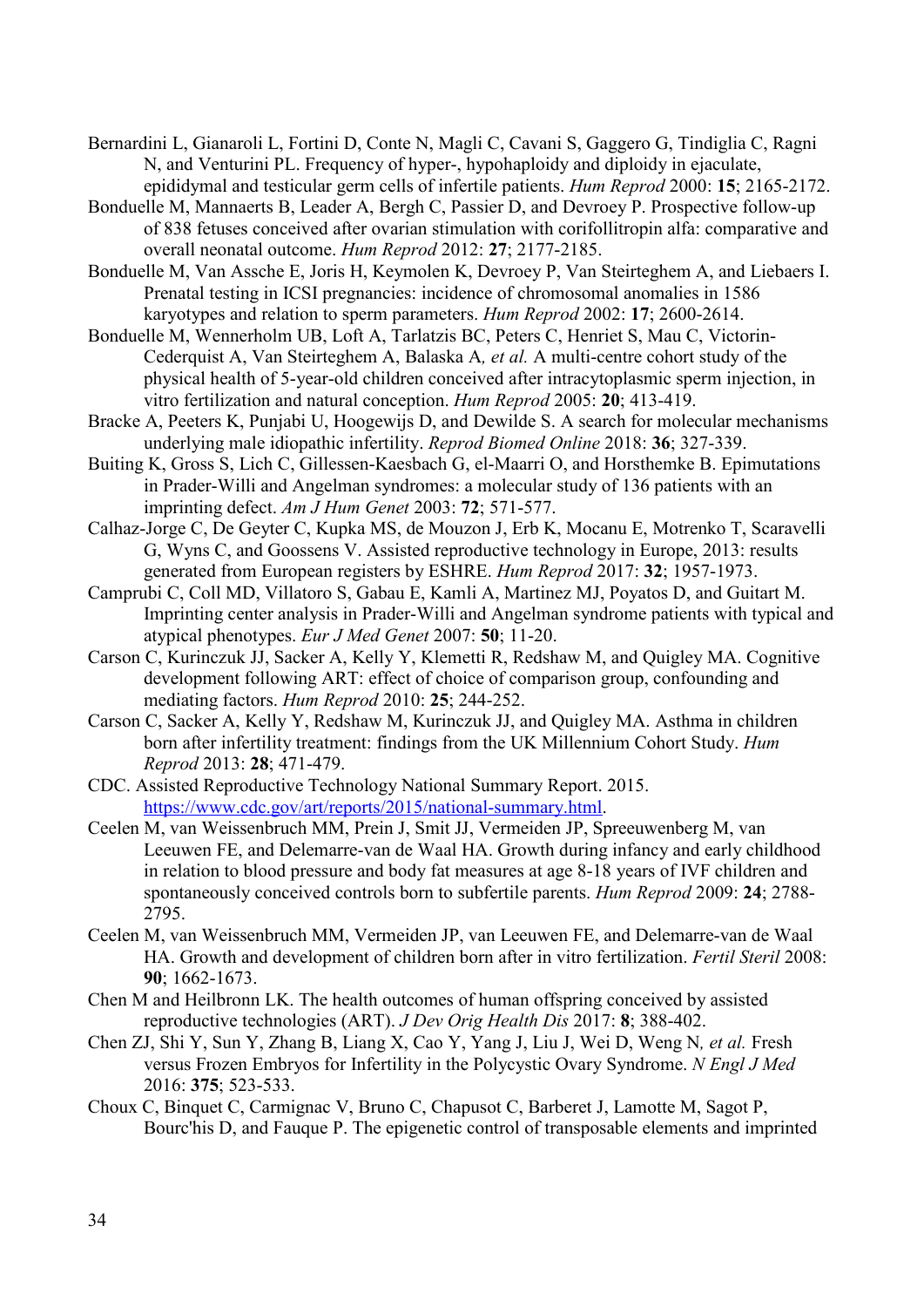genes in newborns is affected by the mode of conception: ART versus spontaneous conception without underlying infertility. *Hum Reprod* 2018: **33**; 331-340.

- Cobo A, Kuwayama M, Perez S, Ruiz A, Pellicer A, and Remohi J. Comparison of concomitant outcome achieved with fresh and cryopreserved donor oocytes vitrified by the Cryotop method. *Fertil Steril* 2008: **89**; 1657-1664.
- Cobo A, Meseguer M, Remohi J, and Pellicer A. Use of cryo-banked oocytes in an ovum donation programme: a prospective, randomized, controlled, clinical trial. *Hum Reprod* 2010: **25**; 2239-2246.
- Cobo A, Serra V, Garrido N, Olmo I, Pellicer A, and Remohi J. Obstetric and perinatal outcome of babies born from vitrified oocytes. *Fertil Steril* 2014: **102**; 1006-1015 e1004.
- Cocchi G, Marsico C, Cosentino A, Spadoni C, Rocca A, De Crescenzo A, and Riccio A. Silver-Russell syndrome due to paternal H19/IGF2 hypomethylation in a twin girl born after in vitro fertilization. *Am J Med Genet A* 2013: **161A**; 2652-2655.
- Dar S, Lazer T, Swanson S, Silverman J, Wasser C, Moskovtsev SI, Sojecki A, and Librach CL. Assisted reproduction involving gestational surrogacy: an analysis of the medical, psychosocial and legal issues: experience from a large surrogacy program. *Hum Reprod* 2015: **30**; 345-352.
- Davies MJ, Moore VM, Willson KJ, Van Essen P, Priest K, Scott H, Haan EA, and Chan A. Reproductive technologies and the risk of birth defects. *N Engl J Med* 2012: **366**; 1803- 1813.
- Dias RP and Maher ER. Genes, assisted reproductive technology and trans-illumination. *Epigenomics* 2013: **5**; 331-340.
- Dul EC, Groen H, van Ravenswaaij-Arts CM, Dijkhuizen T, van Echten-Arends J, and Land JA. The prevalence of chromosomal abnormalities in subgroups of infertile men. *Hum Reprod* 2012: **27**; 36-43.
- Dumoulin JC, Land JA, Van Montfoort AP, Nelissen EC, Coonen E, Derhaag JG, Schreurs IL, Dunselman GA, Kester AD, Geraedts JP*, et al.* Effect of in vitro culture of human embryos on birthweight of newborns. *Hum Reprod* 2010: **25**; 605-612.
- Dyer S, Chambers GM, de Mouzon J, Nygren KG, Zegers-Hochschild F, Mansour R, Ishihara O, Banker M, and Adamson GD. International Committee for Monitoring Assisted Reproductive Technologies world report: Assisted Reproductive Technology 2008, 2009 and 2010. *Hum Reprod* 2016: **31**; 1588-1609.
- Fedder J, Gabrielsen A, Humaidan P, Erb K, Ernst E, and Loft A. Malformation rate and sex ratio in 412 children conceived with epididymal or testicular sperm. *Hum Reprod* 2007: **22**; 1080- 1085.
- Feng S, Jacobsen SE, and Reik W. Epigenetic reprogramming in plant and animal development. *Science* 2010: **330**; 622-627.
- Ferguson-Smith AC. Genomic imprinting: the emergence of an epigenetic paradigm. *Nat Rev Genet* 2011: **12**; 565-575.
- Fountain C, Zhang Y, Kissin DM, Schieve LA, Jamieson DJ, Rice C, and Bearman P. Association between assisted reproductive technology conception and autism in California, 1997-2007. *Am J Public Health* 2015: **105**; 963-971.
- Frisell T, Oberg S, Kuja-Halkola R, and Sjolander A. Sibling comparison designs: bias from nonshared confounders and measurement error. *Epidemiology* 2012: **23**; 713-720.
- Gibbons WE, Cedars M, Ness RB, and Society for Assisted Reproductive Technologies Writing G. Toward understanding obstetrical outcome in advanced assisted reproduction: varying sperm, oocyte, and uterine source and diagnosis. *Fertil Steril* 2011: **95**; 1645-1649 e1641.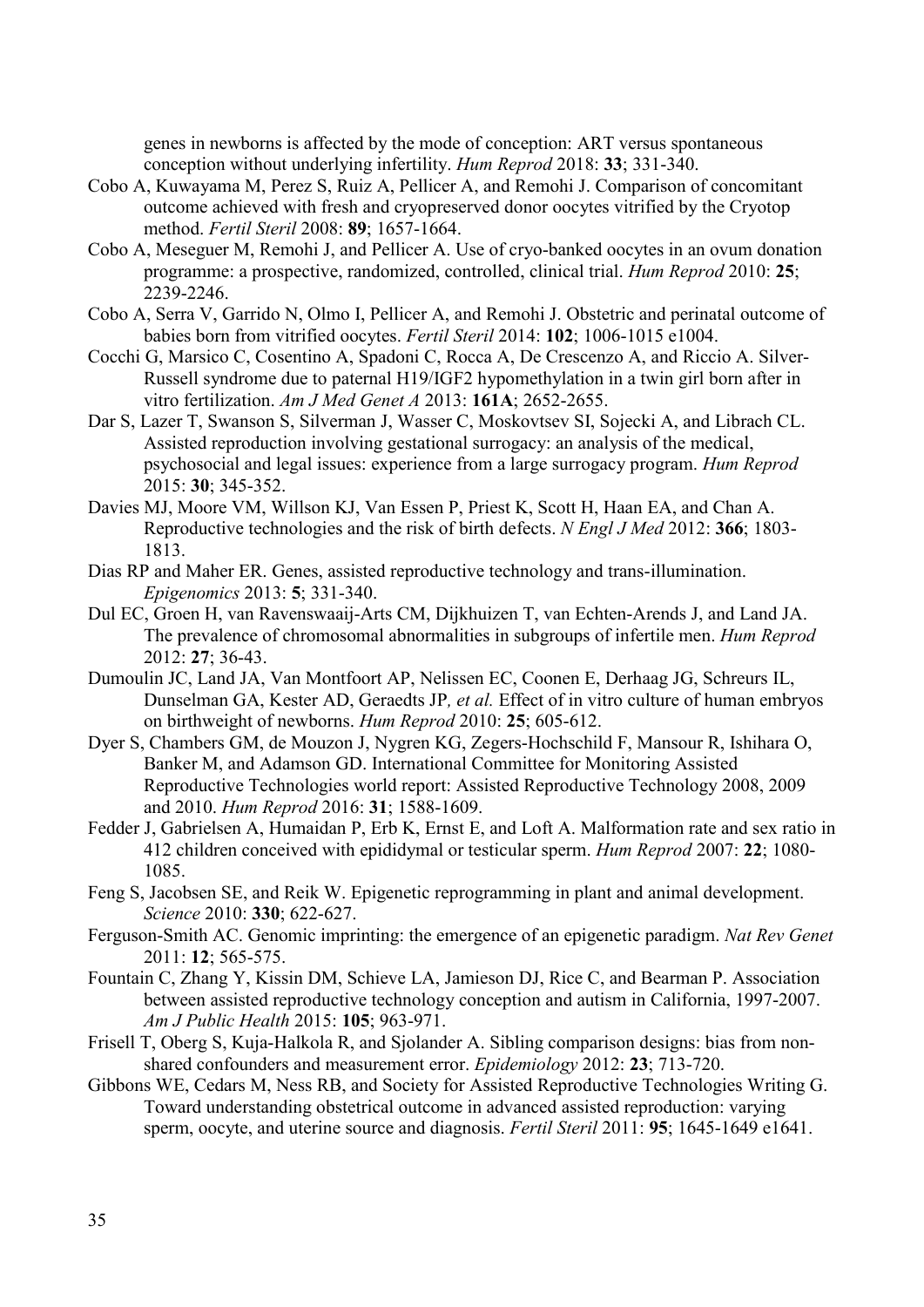- Goldsmith S, McIntyre S, Badawi N, and Hansen M. Cerebral palsy after assisted reproductive technology: a cohort study. *Dev Med Child Neurol* 2018: **60**; 73-80.
- Gundogan F, Bianchi DW, Scherjon SA, and Roberts DJ. Placental pathology in egg donor pregnancies. *Fertil Steril* 2010: **93**; 397-404.
- Guo XY, Liu XM, Jin L, Wang TT, Ullah K, Sheng JZ, and Huang HF. Cardiovascular and metabolic profiles of offspring conceived by assisted reproductive technologies: a systematic review and meta-analysis. *Fertil Steril* 2017: **107**; 622-631 e625.
- Hansen M, Kurinczuk JJ, Milne E, de Klerk N, and Bower C. Assisted reproductive technology and birth defects: a systematic review and meta-analysis. *Hum Reprod Update* 2013: **19**; 330- 353.
- Hargreave M, Jensen A, Nielsen TS, Colov EP, Andersen KK, Pinborg A, and Kjaer SK. Maternal use of fertility drugs and risk of cancer in children--a nationwide population-based cohort study in Denmark. *Int J Cancer* 2015: **136**; 1931-1939.
- Hart R and Norman RJ. The longer-term health outcomes for children born as a result of IVF treatment: Part I--General health outcomes. *Hum Reprod Update* 2013a: **19**; 232-243.
- Hart R and Norman RJ. The longer-term health outcomes for children born as a result of IVF treatment. Part II--Mental health and development outcomes. *Hum Reprod Update* 2013b: **19**; 244-250.
- Heijmans BT, Tobi EW, Stein AD, Putter H, Blauw GJ, Susser ES, Slagboom PE, and Lumey LH. Persistent epigenetic differences associated with prenatal exposure to famine in humans. *Proc Natl Acad Sci U S A* 2008: **105**; 17046-17049.
- Helmerhorst FM, Perquin DA, Donker D, and Keirse MJ. Perinatal outcome of singletons and twins after assisted conception: a systematic review of controlled studies. *BMJ* 2004: **328**; 261.
- Henningsen AA, Bergh C, Skjaerven R, Tiitinen A, Wennerholm UB, Romundstad LB, Gissler M, Opdahl S, Nyboe Andersen A, Lidegaard O*, et al.* Trends over time in congenital malformations in live-born children conceived after assisted reproductive technology. *Acta Obstet Gynecol Scand* 2018.
- Henningsen AA, Gissler M, Skjaerven R, Bergh C, Tiitinen A, Romundstad LB, Wennerholm UB, Lidegaard O, Nyboe Andersen A, Forman JL*, et al.* Trends in perinatal health after assisted reproduction: a Nordic study from the CoNARTaS group. *Hum Reprod* 2015: **30**; 710-716.
- Henningsen AA, Wennerholm UB, Gissler M, Romundstad LB, Nygren KG, Tiitinen A, Skjaerven R, Nyboe Andersen A, Lidegaard O, Forman JL*, et al.* Risk of stillbirth and infant deaths after assisted reproductive technology: a Nordic study from the CoNARTaS group. *Hum Reprod* 2014: **29**; 1090-1096.
- Henningsen AK, Romundstad LB, Gissler M, Nygren KG, Lidegaard O, Skjaerven R, Tiitinen A, Andersen AN, Wennerholm UB, and Pinborg A. Infant and maternal health monitoring using a combined Nordic database on ART and safety. *Acta Obstet Gynecol Scand* 2011: **90**; 683-691.
- Holte TO, Hofmann B, Lie RT, Norderhaug IN, Romundstad P, Saeterdal I, Orstavik KH, and Tanbo T. Male Infertility: Intracytoplasmic Sperm Injection (ICSI) Using Surgically Retrieved Sperm from the Testis or the Epididymis. 2007. Oslo, Norway.
- Horsthemke B. Mechanisms of imprint dysregulation. *Am J Med Genet C Semin Med Genet* 2010: **154C**; 321-328.
- Horsthemke B and Ludwig M. Assisted reproduction: the epigenetic perspective. *Hum Reprod Update* 2005: **11**; 473-482.

[http://apps.who.int/classifications/icd10/browse/2016/en -](http://apps.who.int/classifications/icd10/browse/2016/en#/XVII) /XVII. ICD-10. [http://www.eurocat-network.eu.](http://www.eurocat-network.eu/) EUROCAT.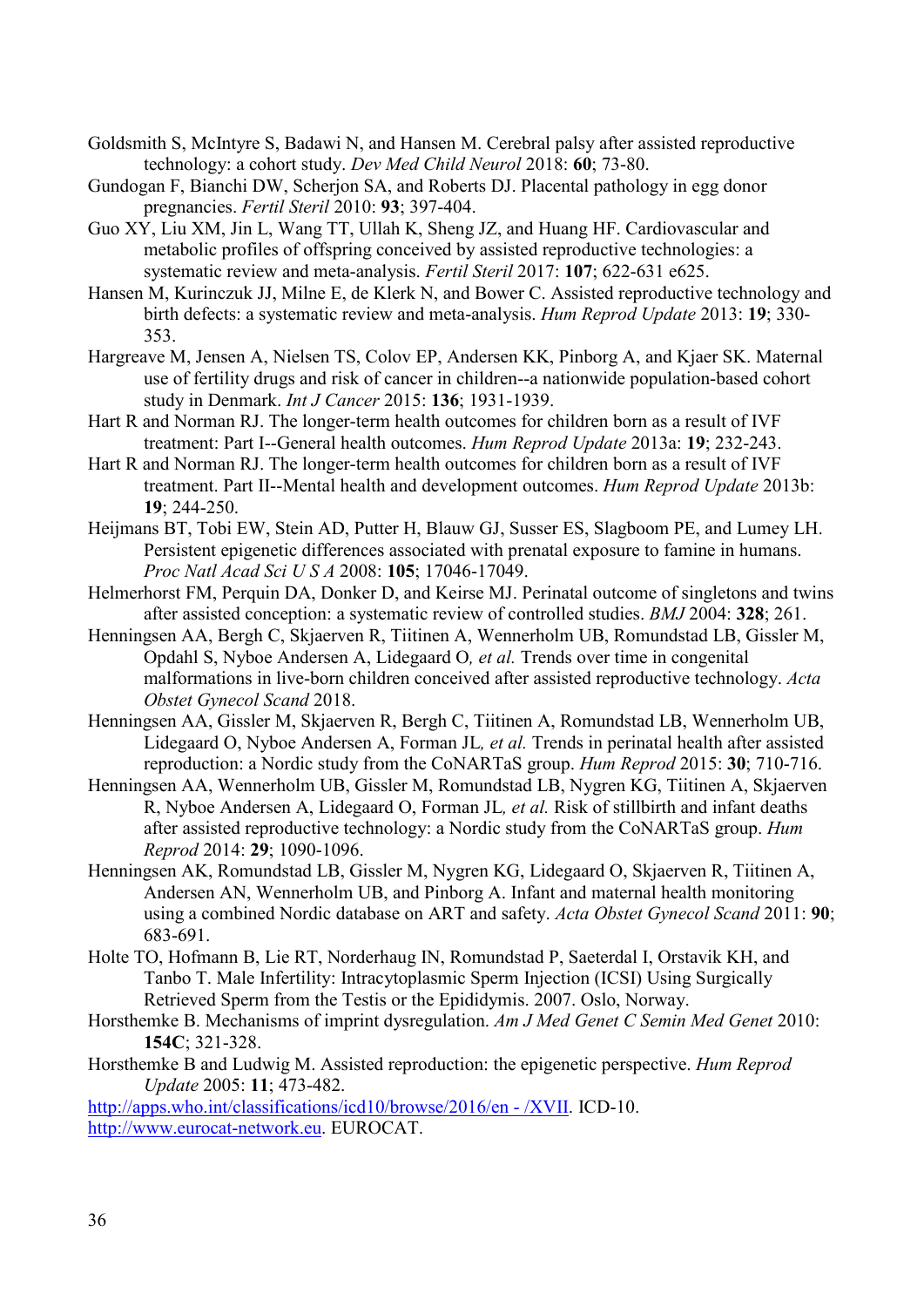- Hvidtjorn D, Grove J, Schendel D, Schieve LA, Svaerke C, Ernst E, and Thorsen P. Risk of autism spectrum disorders in children born after assisted conception: a population-based follow-up study. *J Epidemiol Community Health* 2011: **65**; 497-502.
- Hvidtjorn D, Grove J, Schendel D, Svaerke C, Schieve LA, Uldall P, Ernst E, Jacobsson B, and Thorsen P. Multiplicity and early gestational age contribute to an increased risk of cerebral palsy from assisted conception: a population-based cohort study. *Hum Reprod* 2010: **25**; 2115-2123.
- Hviid KVR, Malchau SS, Pinborg A, and Nielsen HS. Determinants of monozygotic twinning in ART: a systematic review and a meta-analysis. *Hum Reprod Update* 2018: **24**; 468-483.
- Inbar-Feigenberg M, Choufani S, Butcher DT, Roifman M, and Weksberg R. Basic concepts of epigenetics. *Fertil Steril* 2013: **99**; 607-615.
- Jaakkola JJ, Ahmed P, Ieromnimon A, Goepfert P, Laiou E, Quansah R, and Jaakkola MS. Preterm delivery and asthma: a systematic review and meta-analysis. *J Allergy Clin Immunol* 2006: **118**; 823-830.
- Jackson RA, Gibson KA, Wu YW, and Croughan MS. Perinatal outcomes in singletons following in vitro fertilization: a meta-analysis. *Obstet Gynecol* 2004: **103**; 551-563.
- Jiang Z, Wang Y, Lin J, Xu J, Ding G, and Huang H. Genetic and epigenetic risks of assisted reproduction. *Best Pract Res Clin Obstet Gynaecol* 2017: **44**; 90-104.
- Johnson JP, Schoof J, Beischel L, Schwancke C, Goldberg J, Black L, Ross L, and Bhatt S. Detection of a case of Angelman syndrome caused by an imprinting error in 949 pregnancies analyzed for AS following IVF. *J Assist Reprod Genet* 2018.
- Jozwiak EA, Ulug U, Mesut A, Erden HF, and Bahceci M. Prenatal karyotypes of fetuses conceived by intracytoplasmic sperm injection. *Fertil Steril* 2004: **82**; 628-633.
- Kallen AJ, Finnstrom OO, Lindam AP, Nilsson EM, Nygren KG, and Otterblad Olausson PM. Is there an increased risk for drug treated attention deficit/hyperactivity disorder in children born after in vitro fertilization? *Eur J Paediatr Neurol* 2011: **15**; 247-253.
- Kallen B, Finnstrom O, Nygren KG, and Olausson PO. In vitro fertilization in Sweden: child morbidity including cancer risk. *Fertil Steril* 2005: **84**; 605-610.
- Kallen B, Finnstrom O, Nygren KG, and Otterblad Olausson P. Asthma in Swedish children conceived by in vitro fertilisation. *Arch Dis Child* 2013: **98**; 92-96.
- Kamath MS, Antonisamy B, Selliah HY, and Sunkara SK. Perinatal outcomes of singleton live births with and without vanishing twin following transfer of multiple embryos: analysis of 113 784 singleton live births. *Hum Reprod* 2018: **33**; 2018-2022.
- Keegan DA, Krey LC, Chang HC, and Noyes N. Increased risk of pregnancy-induced hypertension in young recipients of donated oocytes. *Fertil Steril* 2007: **87**; 776-781.
- Keyes KM, Smith GD, and Susser E. On sibling designs. *Epidemiology* 2013: **24**; 473-474.
- Kissin DM, Zhang Y, Boulet SL, Fountain C, Bearman P, Schieve L, Yeargin-Allsopp M, and Jamieson DJ. Association of assisted reproductive technology (ART) treatment and parental infertility diagnosis with autism in ART-conceived children. *Hum Reprod* 2015: **30**; 454- 465.
- Kleijkers SH, Eijssen LM, Coonen E, Derhaag JG, Mantikou E, Jonker MJ, Mastenbroek S, Repping S, Evers JL, Dumoulin JC*, et al.* Differences in gene expression profiles between human preimplantation embryos cultured in two different IVF culture media. *Hum Reprod* 2015a: **30**; 2303-2311.
- Kleijkers SH, Mantikou E, Slappendel E, Consten D, van Echten-Arends J, Wetzels AM, van Wely M, Smits LJ, van Montfoort AP, Repping S*, et al.* Influence of embryo culture medium (G5 and HTF) on pregnancy and perinatal outcome after IVF: a multicenter RCT. *Hum Reprod* 2016: **31**; 2219-2230.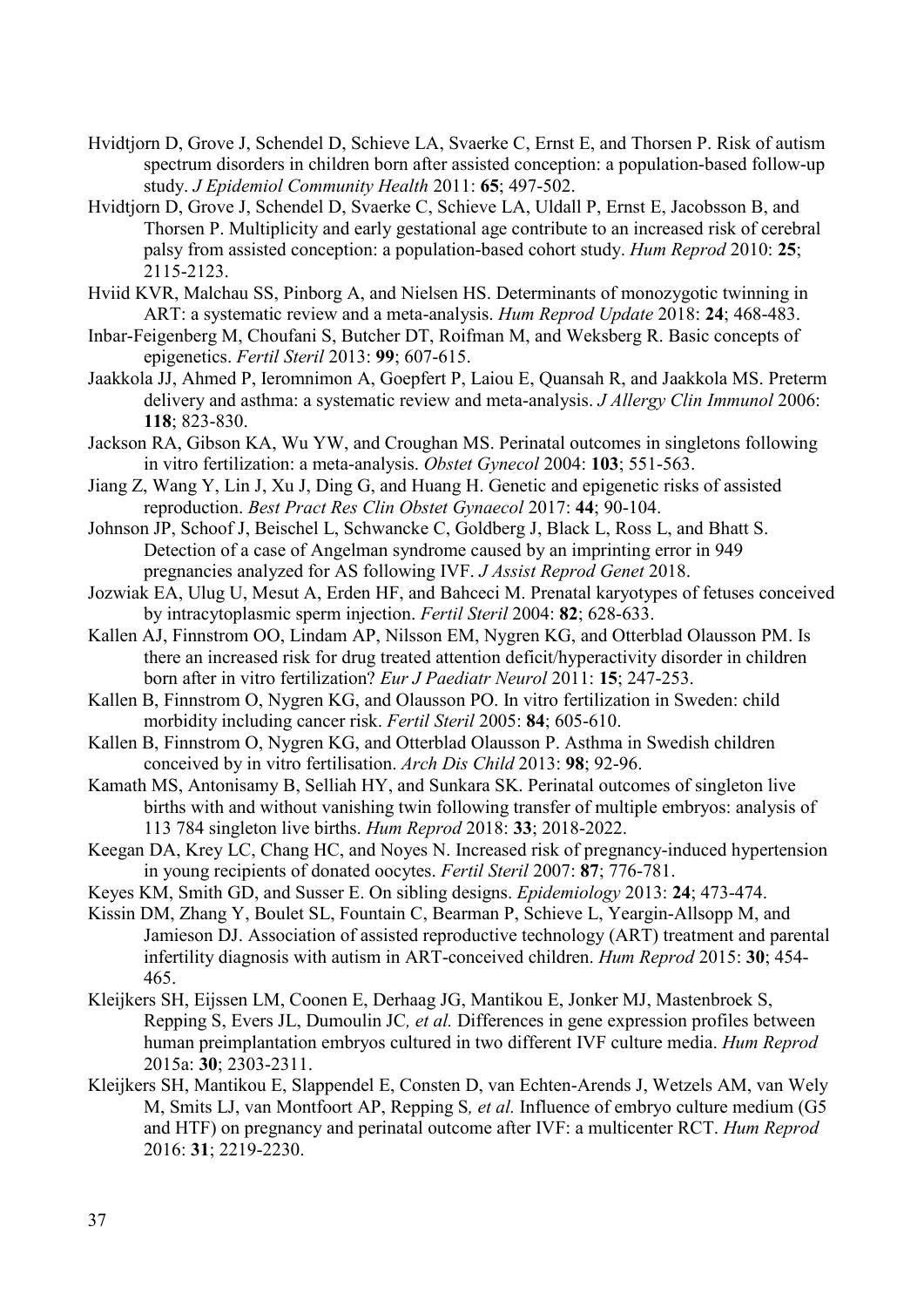- Kleijkers SH, van Montfoort AP, Smits LJ, Coonen E, Derhaag JG, Evers JL, and Dumoulin JC. Age of G-1 PLUS v5 embryo culture medium is inversely associated with birthweight of the newborn. *Hum Reprod* 2015b: **30**; 1352-1357.
- Kleijkers SH, van Montfoort AP, Smits LJ, Viechtbauer W, Roseboom TJ, Nelissen EC, Coonen E, Derhaag JG, Bastings L, Schreurs IE*, et al.* IVF culture medium affects post-natal weight in humans during the first 2 years of life. *Hum Reprod* 2014: **29**; 661-669.
- Kleiman SE, Yogev L, Gamzu R, Hauser R, Botchan A, Paz G, Lessing JB, Yaron Y, and Yavetz H. Three-generation evaluation of Y-chromosome microdeletion. *J Androl* 1999: **20**; 394- 398.
- Knoester M, Helmerhorst FM, Vandenbroucke JP, van der Westerlaken LA, Walther FJ, Veen S, and Leiden Artificial Reproductive Techniques Follow-up P. Cognitive development of singletons born after intracytoplasmic sperm injection compared with in vitro fertilization and natural conception. *Fertil Steril* 2008: **90**; 289-296.
- Krausz C. Male infertility: pathogenesis and clinical diagnosis. *Best Pract Res Clin Endocrinol Metab* 2011: **25**; 271-285.
- Lashley LE, Haasnoot GW, Spruyt-Gerritse M, and Claas FH. Selective advantage of HLA matching in successful uncomplicated oocyte donation pregnancies. *J Reprod Immunol* 2015: **112**; 29-33.
- Lazaraviciute G, Kauser M, Bhattacharya S, Haggarty P, and Bhattacharya S. A systematic review and meta-analysis of DNA methylation levels and imprinting disorders in children conceived by IVF/ICSI compared with children conceived spontaneously. *Hum Reprod Update* 2014: **20**; 840-852.
- Lerner-Geva L, Boyko V, Ehrlich S, Mashiach S, Hourvitz A, Haas J, Margalioth E, Levran D, Calderon I, Orvieto R*, et al.* Possible risk for cancer among children born following assisted reproductive technology in Israel. *Pediatr Blood Cancer* 2017: **64**.
- Li Z, Wang YA, Ledger W, Edgar DH, and Sullivan EA. Clinical outcomes following cryopreservation of blastocysts by vitrification or slow freezing: a population-based cohort study. *Hum Reprod* 2014: **29**; 2794-2801.
- Lidegaard O, Pinborg A, and Andersen AN. Imprinting diseases and IVF: Danish National IVF cohort study. *Hum Reprod* 2005: **20**; 950-954.
- Lie RT, Lyngstadaas A, Orstavik KH, Bakketeig LS, Jacobsen G, and Tanbo T. Birth defects in children conceived by ICSI compared with children conceived by other IVF-methods; a meta-analysis. *Int J Epidemiol* 2005: **34**; 696-701.
- Liu H, Zhang Y, Gu HT, Feng QL, Liu JY, Zhou J, and Yan F. Association between assisted reproductive technology and cardiac alteration at age 5 years. *JAMA Pediatr* 2015: **169**; 603-605.
- Liu L, Gao J, He X, Cai Y, Wang L, and Fan X. Association between assisted reproductive technology and the risk of autism spectrum disorders in the offspring: a meta-analysis. *Sci Rep* 2017: **7**; 46207.
- Liu SY, Teng B, Fu J, Li X, Zheng Y, and Sun XX. Obstetric and neonatal outcomes after transfer of vitrified early cleavage embryos. *Hum Reprod* 2013: **28**; 2093-2100.
- Luke B. Pregnancy and birth outcomes in couples with infertility with and without assisted reproductive technology: with an emphasis on US population-based studies. *Am J Obstet Gynecol* 2017: **217**; 270-281.
- Luke B, Gopal D, Cabral H, Diop H, and Stern JE. Perinatal outcomes of singleton siblings: the effects of changing maternal fertility status. *J Assist Reprod Genet* 2016: **33**; 1203-1213.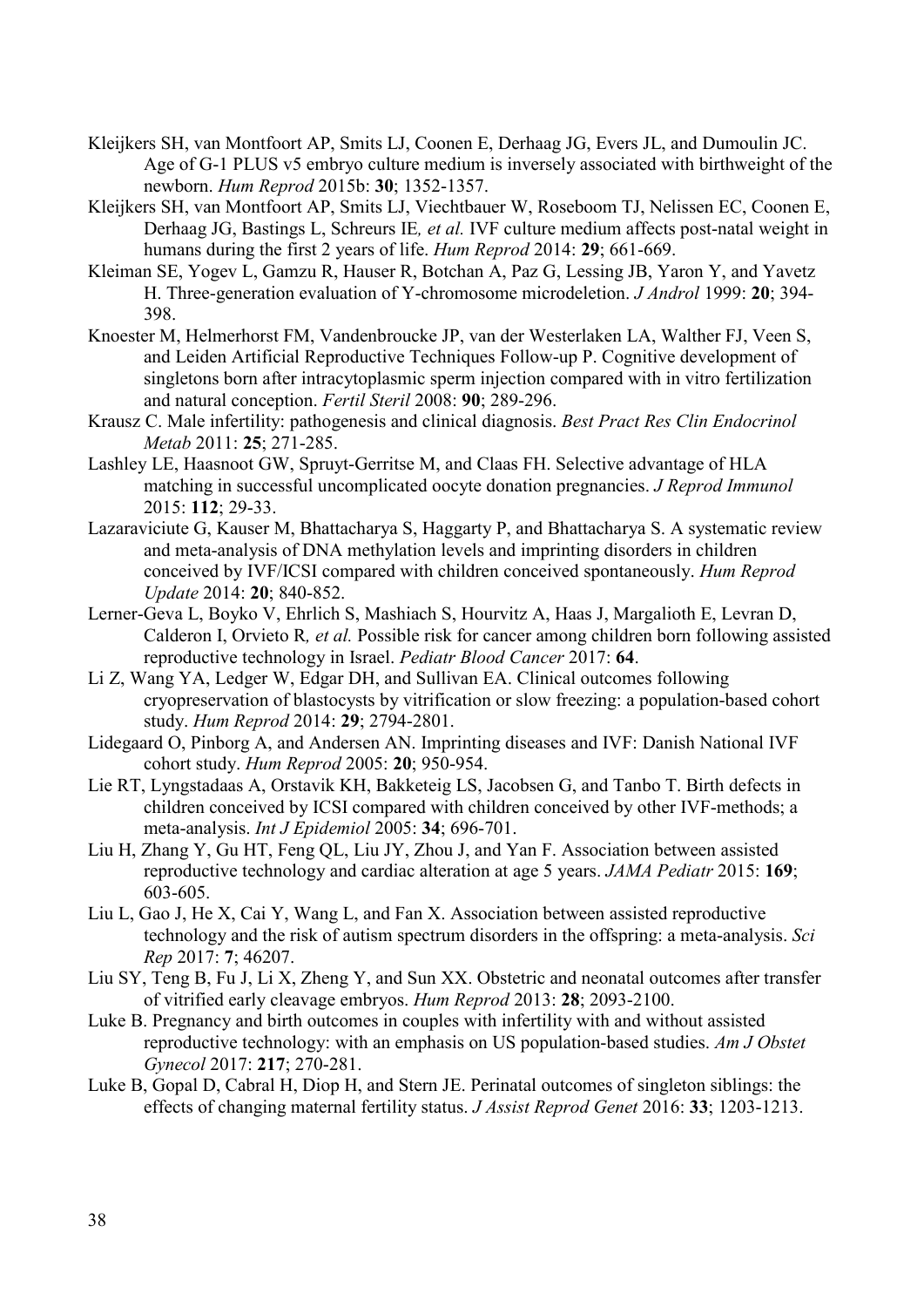- Luke B, Gopal D, Cabral H, Stern JE, and Diop H. Pregnancy, birth, and infant outcomes by maternal fertility status: the Massachusetts Outcomes Study of Assisted Reproductive Technology. *Am J Obstet Gynecol* 2017: **217**; 327 e321-327 e314.
- Magnusson A, Wennerholm UB, Kallen K, Petzold M, Thurin-Kjellberg A, and Bergh C. The association between the number of oocytes retrieved for IVF, perinatal outcome and obstetric complications. *Hum Reprod* 2018: **33**; 1939-1947.
- Maheshwari A, Pandey S, Amalraj Raja E, Shetty A, Hamilton M, and Bhattacharya S. Is frozen embryo transfer better for mothers and babies? Can cumulative meta-analysis provide a definitive answer? *Hum Reprod Update* 2018: **24**; 35-58.
- Maheshwari A, Pandey S, Shetty A, Hamilton M, and Bhattacharya S. Obstetric and perinatal outcomes in singleton pregnancies resulting from the transfer of frozen thawed versus fresh embryos generated through in vitro fertilization treatment: a systematic review and metaanalysis. *Fertil Steril* 2012: **98**; 368-377 e361-369.
- Maheshwari A, Raja EA, and Bhattacharya S. Obstetric and perinatal outcomes after either fresh or thawed frozen embryo transfer: an analysis of 112,432 singleton pregnancies recorded in the Human Fertilisation and Embryology Authority anonymized dataset. *Fertil Steril* 2016: **106**; 1703-1708.
- Malchau SS, Loft A, Larsen EC, Aaris Henningsen AK, Rasmussen S, Andersen AN, and Pinborg A. Perinatal outcomes in 375 children born after oocyte donation: a Danish national cohort study. *Fertil Steril* 2013: **99**; 1637-1643.
- Marino JL, Moore VM, Willson KJ, Rumbold A, Whitrow MJ, Giles LC, and Davies MJ. Perinatal outcomes by mode of assisted conception and sub-fertility in an Australian data linkage cohort. *PLoS One* 2014: **9**; e80398.
- Marjonen H, Auvinen P, Kahila H, Tsuiko O, Koks S, Tiirats A, Viltrop T, Tuuri T, Soderstrom-Anttila V, Suikkari AM*, et al.* rs10732516 polymorphism at the IGF2/H19 locus associates with genotype-specific effects on placental DNA methylation and birth weight of newborns conceived by assisted reproductive technology. *Clin Epigenetics* 2018: **10**; 80.
- Market-Velker BA, Zhang L, Magri LS, Bonvissuto AC, and Mann MR. Dual effects of superovulation: loss of maternal and paternal imprinted methylation in a dose-dependent manner. *Hum Mol Genet* 2010: **19**; 36-51.
- Martins WP, Nastri CO, Rienzi L, van der Poel SZ, Gracia CR, and Racowsky C. Obstetrical and perinatal outcomes following blastocyst transfer compared to cleavage transfer: a systematic review and meta-analysis. *Hum Reprod* 2016: **31**; 2561-2569.
- Masoudian P, Nasr A, de Nanassy J, Fung-Kee-Fung K, Bainbridge SA, and El Demellawy D. Oocyte donation pregnancies and the risk of preeclampsia or gestational hypertension: a systematic review and metaanalysis. *Am J Obstet Gynecol* 2016: **214**; 328-339.
- McDonald SD, Han Z, Mulla S, Murphy KE, Beyene J, Ohlsson A, and Knowledge Synthesis G. Preterm birth and low birth weight among in vitro fertilization singletons: a systematic review and meta-analyses. *Eur J Obstet Gynecol Reprod Biol* 2009: **146**; 138-148.
- McGovern PG, Llorens AJ, Skurnick JH, Weiss G, and Goldsmith LT. Increased risk of preterm birth in singleton pregnancies resulting from in vitro fertilization-embryo transfer or gamete intrafallopian transfer: a meta-analysis. *Fertil Steril* 2004: **82**; 1514-1520.
- Meister TA, Rimoldi SF, Soria R, von Arx R, Messerli FH, Sartori C, Scherrer U, and Rexhaj E. Association of Assisted Reproductive Technologies With Arterial Hypertension During Adolescence. *J Am Coll Cardiol* 2018: **72**; 1267-1274.
- Middelburg KJ, Heineman MJ, Bos AF, and Hadders-Algra M. Neuromotor, cognitive, language and behavioural outcome in children born following IVF or ICSI-a systematic review. *Hum Reprod Update* 2008: **14**; 219-231.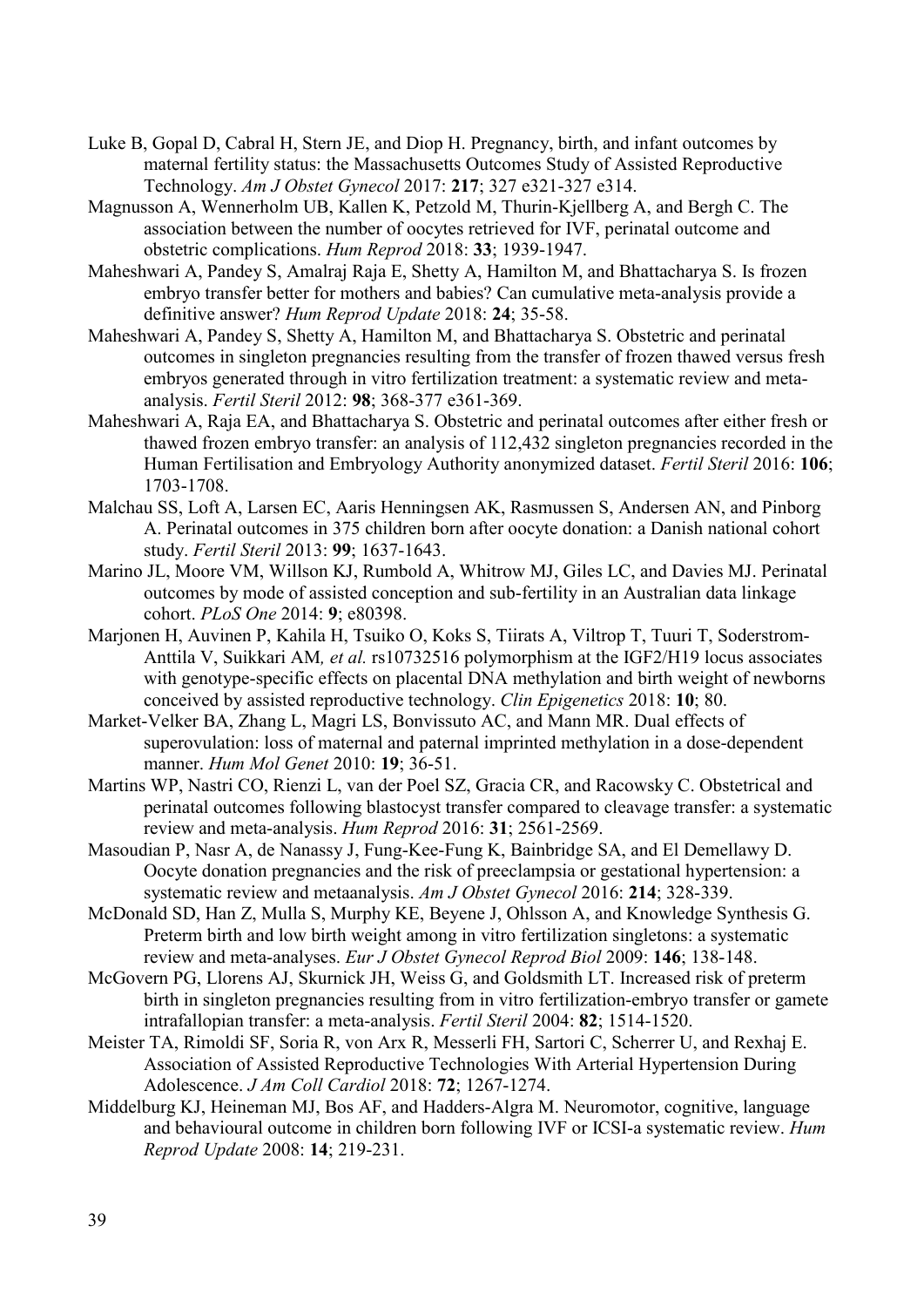- Nejdet S, Bergh C, Kallen K, Wennerholm UB, and Thurin-Kjellberg A. High risks of maternal and perinatal complications in singletons born after oocyte donation. *Acta Obstet Gynecol Scand* 2016: **95**; 879-886.
- Nelissen EC, Van Montfoort AP, Coonen E, Derhaag JG, Geraedts JP, Smits LJ, Land JA, Evers JL, and Dumoulin JC. Further evidence that culture media affect perinatal outcome: findings after transfer of fresh and cryopreserved embryos. *Hum Reprod* 2012: **27**; 1966-1976.
- Norrman E, Petzold M, Bergh C, and Wennerholm UB. School performance in singletons born after assisted reproductive technology. *Hum Reprod* 2018: **33**; 1948-1959.
- Noyes N, Porcu E, and Borini A. Over 900 oocyte cryopreservation babies born with no apparent increase in congenital anomalies. *Reprod Biomed Online* 2009: **18**; 769-776.
- Oldereid NB, Hanevik HI, Bakkevig I, Romundstad LB, Magnus O, Hazekamp J, Hentemann M, Eikeland SN, Skrede S, Reitan IR*, et al.* Pregnancy outcome according to male diagnosis after ICSI with non-ejaculated sperm compared with ejaculated sperm controls. *Reprod Biomed Online* 2014: **29**; 417-423.
- Olesen IA, Andersson AM, Aksglaede L, Skakkebaek NE, Rajpert-de Meyts E, Joergensen N, and Juul A. Clinical, genetic, biochemical, and testicular biopsy findings among 1,213 men evaluated for infertility. *Fertil Steril* 2017: **107**; 74-82 e77.
- Olivennes F, Kerbrat V, Rufat P, Blanchet V, Fanchin R, and Frydman R. Follow-up of a cohort of 422 children aged 6 to 13 years conceived by in vitro fertilization. *Fertil Steril* 1997: **67**; 284-289.
- Opdahl S, Henningsen AA, Tiitinen A, Bergh C, Pinborg A, Romundstad PR, Wennerholm UB, Gissler M, Skjaerven R, and Romundstad LB. Risk of hypertensive disorders in pregnancies following assisted reproductive technology: a cohort study from the CoNARTaS group. *Hum Reprod* 2015: **30**; 1724-1731.
- Palermo G, Joris H, Devroey P, and Van Steirteghem AC. Pregnancies after intracytoplasmic injection of single spermatozoon into an oocyte. *Lancet* 1992: **340**; 17-18.
- Pandey S, Shetty A, Hamilton M, Bhattacharya S, and Maheshwari A. Obstetric and perinatal outcomes in singleton pregnancies resulting from IVF/ICSI: a systematic review and metaanalysis. *Hum Reprod Update* 2012: **18**; 485-503.
- Parkinson J, Tran C, Tan T, Nelson J, Batzofin J, and Serafini P. Perinatal outcome after in-vitro fertilization-surrogacy. *Hum Reprod* 1999: **14**; 671-676.
- Pelkonen S, Hartikainen AL, Ritvanen A, Koivunen R, Martikainen H, Gissler M, and Tiitinen A. Major congenital anomalies in children born after frozen embryo transfer: a cohort study 1995-2006. *Hum Reprod* 2014: **29**; 1552-1557.
- Pereira N, Reichman DE, Goldschlag DE, Lekovich JP, and Rosenwaks Z. Impact of elevated peak serum estradiol levels during controlled ovarian hyperstimulation on the birth weight of term singletons from fresh IVF-ET cycles. *J Assist Reprod Genet* 2015: **32**; 527-532.
- Pinborg A, Lidegaard O, la Cour Freiesleben N, and Andersen AN. Consequences of vanishing twins in IVF/ICSI pregnancies. *Hum Reprod* 2005: **20**; 2821-2829.
- Pinborg A, Loft A, Aaris Henningsen AK, Rasmussen S, and Andersen AN. Infant outcome of 957 singletons born after frozen embryo replacement: the Danish National Cohort Study 1995- 2006. *Fertil Steril* 2010: **94**; 1320-1327.
- Pinborg A, Loft A, Schmidt L, and Andersen AN. Morbidity in a Danish national cohort of 472 IVF/ICSI twins, 1132 non-IVF/ICSI twins and 634 IVF/ICSI singletons: health-related and social implications for the children and their families. *Hum Reprod* 2003: **18**; 1234-1243.
- Pinborg A, Wennerholm UB, Romundstad LB, Loft A, Aittomaki K, Soderstrom-Anttila V, Nygren KG, Hazekamp J, and Bergh C. Why do singletons conceived after assisted reproduction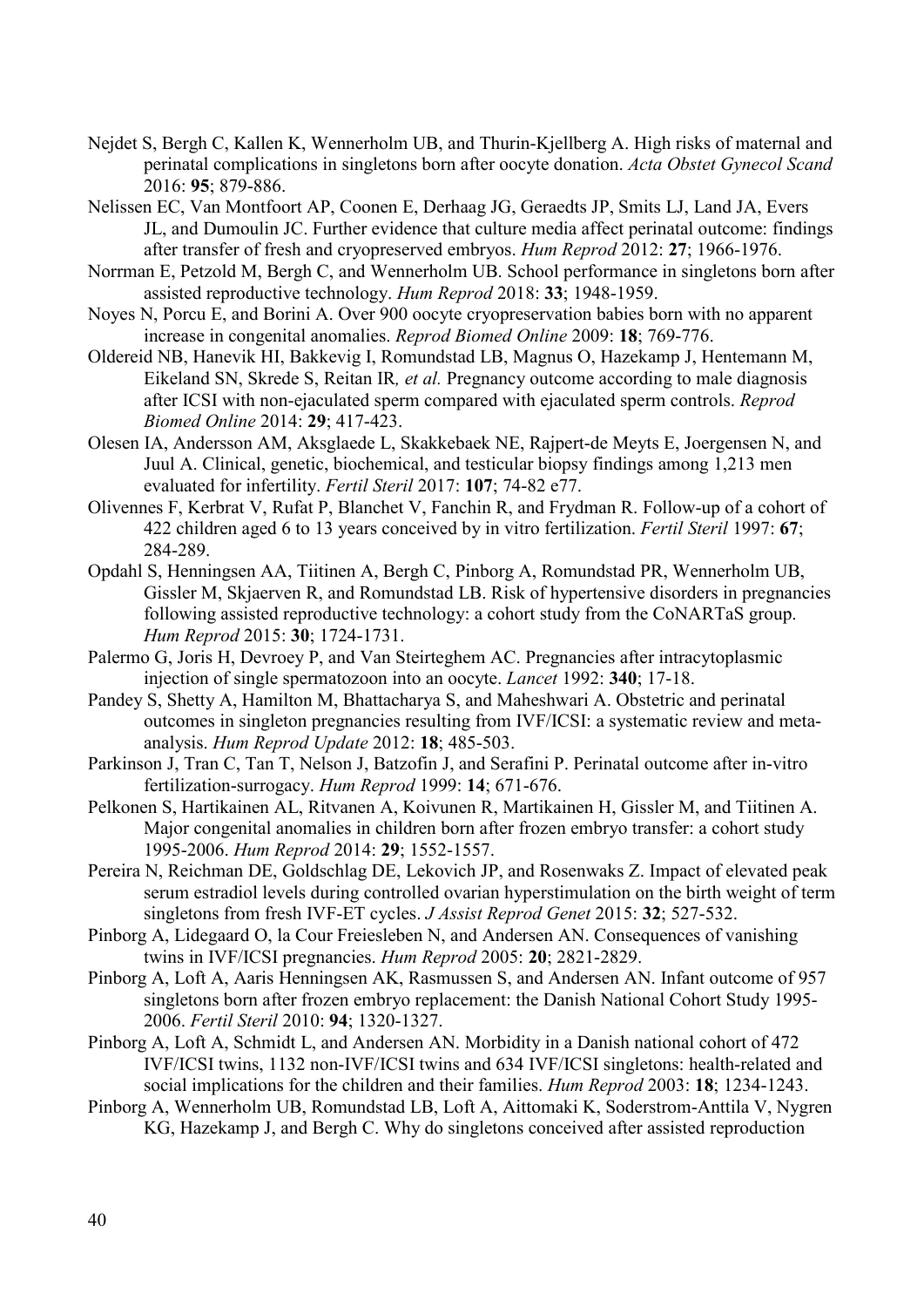technology have adverse perinatal outcome? Systematic review and meta-analysis. *Hum Reprod Update* 2013: **19**; 87-104.

- Pouwer AW, Farquhar C, and Kremer JA. Long-acting FSH versus daily FSH for women undergoing assisted reproduction. *Cochrane Database Syst Rev* 2015; CD009577.
- Qin J, Wang H, Sheng X, Liang D, Tan H, and Xia J. Pregnancy-related complications and adverse pregnancy outcomes in multiple pregnancies resulting from assisted reproductive technology: a meta-analysis of cohort studies. *Fertil Steril* 2015: **103**; 1492-1508 e1491- 1497.
- Qin JB, Sheng XQ, Wu D, Gao SY, You YP, Yang TB, and Wang H. Worldwide prevalence of adverse pregnancy outcomes among singleton pregnancies after in vitro fertilization/intracytoplasmic sperm injection: a systematic review and meta-analysis. *Arch Gynecol Obstet* 2017: **295**; 285-301.
- Reigstad MM, Larsen IK, Myklebust TA, Robsahm TE, Oldereid NB, Brinton LA, and Storeng R. Risk of Cancer in Children Conceived by Assisted Reproductive Technology. *Pediatrics* 2016: **137**; e20152061.
- Rienzi L, Gracia C, Maggiulli R, LaBarbera AR, Kaser DJ, Ubaldi FM, Vanderpoel S, and Racowsky C. Oocyte, embryo and blastocyst cryopreservation in ART: systematic review and meta-analysis comparing slow-freezing versus vitrification to produce evidence for the development of global guidance. *Hum Reprod Update* 2017: **23**; 139-155.
- Romundstad LB, Romundstad PR, Sunde A, von During V, Skjaerven R, Gunnell D, and Vatten LJ. Effects of technology or maternal factors on perinatal outcome after assisted fertilisation: a population-based cohort study. *Lancet* 2008: **372**; 737-743.
- Rumbold AR, Moore VM, Whitrow MJ, Oswald TK, Moran LJ, Fernandez RC, Barnhart KT, and Davies MJ. The impact of specific fertility treatments on cognitive development in childhood and adolescence: a systematic review. *Hum Reprod* 2017: **32**; 1489-1507.
- Sandin S, Nygren KG, Iliadou A, Hultman CM, and Reichenberg A. Autism and mental retardation among offspring born after in vitro fertilization. *JAMA* 2013: **310**; 75-84.
- Savasi VM, Mandia L, Laoreti A, and Cetin I. Maternal and fetal outcomes in oocyte donation pregnancies. *Hum Reprod Update* 2016: **22**; 620-633.
- Sazonova A, Kallen K, Thurin-Kjellberg A, Wennerholm UB, and Bergh C. Factors affecting obstetric outcome of singletons born after IVF. *Hum Reprod* 2011: **26**; 2878-2886.
- Scherrer U, Rimoldi SF, Rexhaj E, Stuber T, Duplain H, Garcin S, de Marchi SF, Nicod P, Germond M, Allemann Y*, et al.* Systemic and pulmonary vascular dysfunction in children conceived by assisted reproductive technologies. *Circulation* 2012: **125**; 1890-1896.
- Shi Y, Sun Y, Hao C, Zhang H, Wei D, Zhang Y, Zhu Y, Deng X, Qi X, Li H*, et al.* Transfer of Fresh versus Frozen Embryos in Ovulatory Women. *N Engl J Med* 2018: **378**; 126-136.
- Soderstrom-Anttila V, Salevaara M, and Suikkari AM. Increasing openness in oocyte donation families regarding disclosure over 15 years. *Hum Reprod* 2010: **25**; 2535-2542.
- Soderstrom-Anttila V, Tiitinen A, Foudila T, and Hovatta O. Obstetric and perinatal outcome after oocyte donation: comparison with in-vitro fertilization pregnancies. *Hum Reprod* 1998: **13**; 483-490.
- Soderstrom-Anttila V, Wennerholm UB, Loft A, Pinborg A, Aittomaki K, Romundstad LB, and Bergh C. Surrogacy: outcomes for surrogate mothers, children and the resulting families-a systematic review. *Hum Reprod Update* 2016: **22**; 260-276.
- Soellner L, Begemann M, Mackay DJ, Gronskov K, Tumer Z, Maher ER, Temple IK, Monk D, Riccio A, Linglart A*, et al.* Recent Advances in Imprinting Disorders. *Clin Genet* 2017: **91**; 3-13.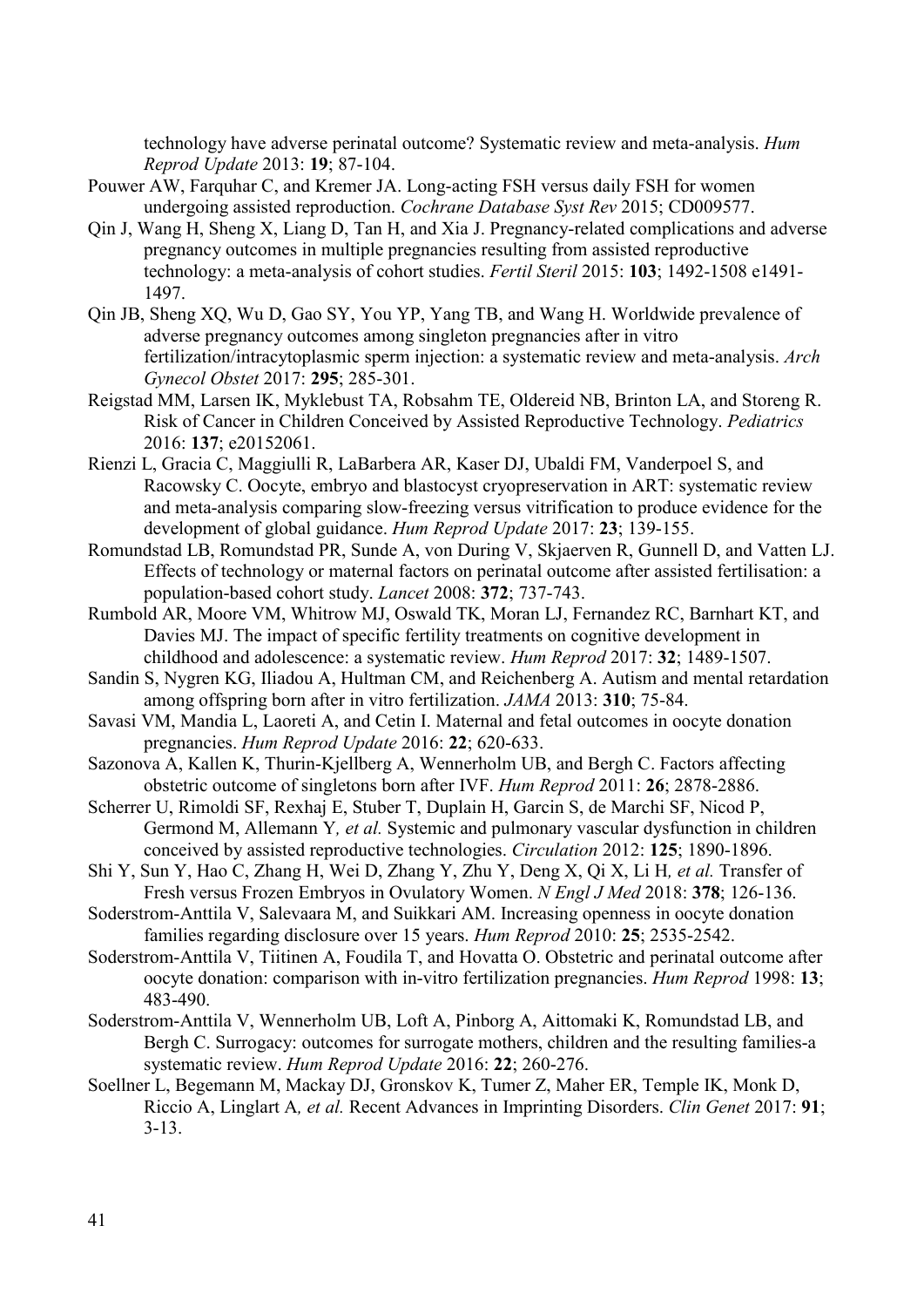- Song S, Ghosh J, Mainigi M, Turan N, Weinerman R, Truongcao M, Coutifaris C, and Sapienza C. DNA methylation differences between in vitro- and in vivo-conceived children are associated with ART procedures rather than infertility. *Clin Epigenetics* 2015: **7**; 41.
- Spandorfer SD. Unlocking the cause of increased adverse singleton pregnancy outcomes: the role of the assisted reproductive technology derived embryo. *Fertil Steril* 2017: **108**; 953-954.
- Spangmose AL, Malchau SS, Henningsen AA, Forman JL, Rasmussen S, Loft A, Schmidt L, and Pinborg A. Academic performance in adolescents aged 15-16 years born after frozen embryo transfer compared with fresh embryo transfer: a nationwide registry-based cohort study. *BJOG* 2018.
- Spangmose AL, Malchau SS, Schmidt L, Vassard D, Rasmussen S, Loft A, Forman J, and Pinborg A. Academic performance in adolescents born after ART-a nationwide registry-based cohort study. *Hum Reprod* 2017: **32**; 447-456.
- Storgaard M, Loft A, Bergh C, Wennerholm UB, Soderstrom-Anttila V, Romundstad LB, Aittomaki K, Oldereid N, Forman J, and Pinborg A. Obstetric and neonatal complications in pregnancies conceived after oocyte donation: a systematic review and meta-analysis. *BJOG* 2017: **124**; 561-572.
- Stromberg B, Dahlquist G, Ericson A, Finnstrom O, Koster M, and Stjernqvist K. Neurological sequelae in children born after in-vitro fertilisation: a population-based study. *Lancet* 2002: **359**; 461-465.
- Sunde A, Brison D, Dumoulin J, Harper J, Lundin K, Magli MC, Van den Abbeel E, and Veiga A. Time to take human embryo culture seriously. *Hum Reprod* 2016: **31**; 2174-2182.
- Sundh KJ, Henningsen AK, Kallen K, Bergh C, Romundstad LB, Gissler M, Pinborg A, Skjaerven R, Tiitinen A, Vassard D*, et al.* Cancer in children and young adults born after assisted reproductive technology: a Nordic cohort study from the Committee of Nordic ART and Safety (CoNARTaS). *Hum Reprod* 2014: **29**; 2050-2057.
- Sunkara SK, Antonisamy B, Selliah HY, and Kamath MS. Perinatal outcomes after gestational surrogacy versus autologous IVF: analysis of national data. *Reprod Biomed Online* 2017: **35**; 708-714.
- Sunkara SK, La Marca A, Seed PT, and Khalaf Y. Increased risk of preterm birth and low birthweight with very high number of oocytes following IVF: an analysis of 65 868 singleton live birth outcomes. *Hum Reprod* 2015: **30**; 1473-1480.
- Svahn MF, Hargreave M, Nielsen TS, Plessen KJ, Jensen SM, Kjaer SK, and Jensen A. Mental disorders in childhood and young adulthood among children born to women with fertility problems. *Hum Reprod* 2015: **30**; 2129-2137.
- Tararbit K, Lelong N, Jouannic JM, Goffinet F, Khoshnood B, and Group ES. Is the probability of prenatal diagnosis or termination of pregnancy different for fetuses with congenital anomalies conceived following assisted reproductive techniques? A population-based evaluation of fetuses with congenital heart defects. *BJOG* 2015: **122**; 924-931.
- Tenorio J, Romanelli V, Martin-Trujillo A, Fernandez GM, Segovia M, Perandones C, Perez Jurado LA, Esteller M, Fraga M, Arias P*, et al.* Clinical and molecular analyses of Beckwith-Wiedemann syndrome: Comparison between spontaneous conception and assisted reproduction techniques. *Am J Med Genet A* 2016: **170**; 2740-2749.
- Thurin A, Hausken J, Hillensjo T, Jablonowska B, Pinborg A, Strandell A, and Bergh C. Elective single-embryo transfer versus double-embryo transfer in in vitro fertilization. *N Engl J Med* 2004: **351**; 2392-2402.
- Thurin-Kjellberg A, Olivius C, and Bergh C. Cumulative live-birth rates in a trial of single-embryo or double-embryo transfer. *N Engl J Med* 2009: **361**; 1812-1813.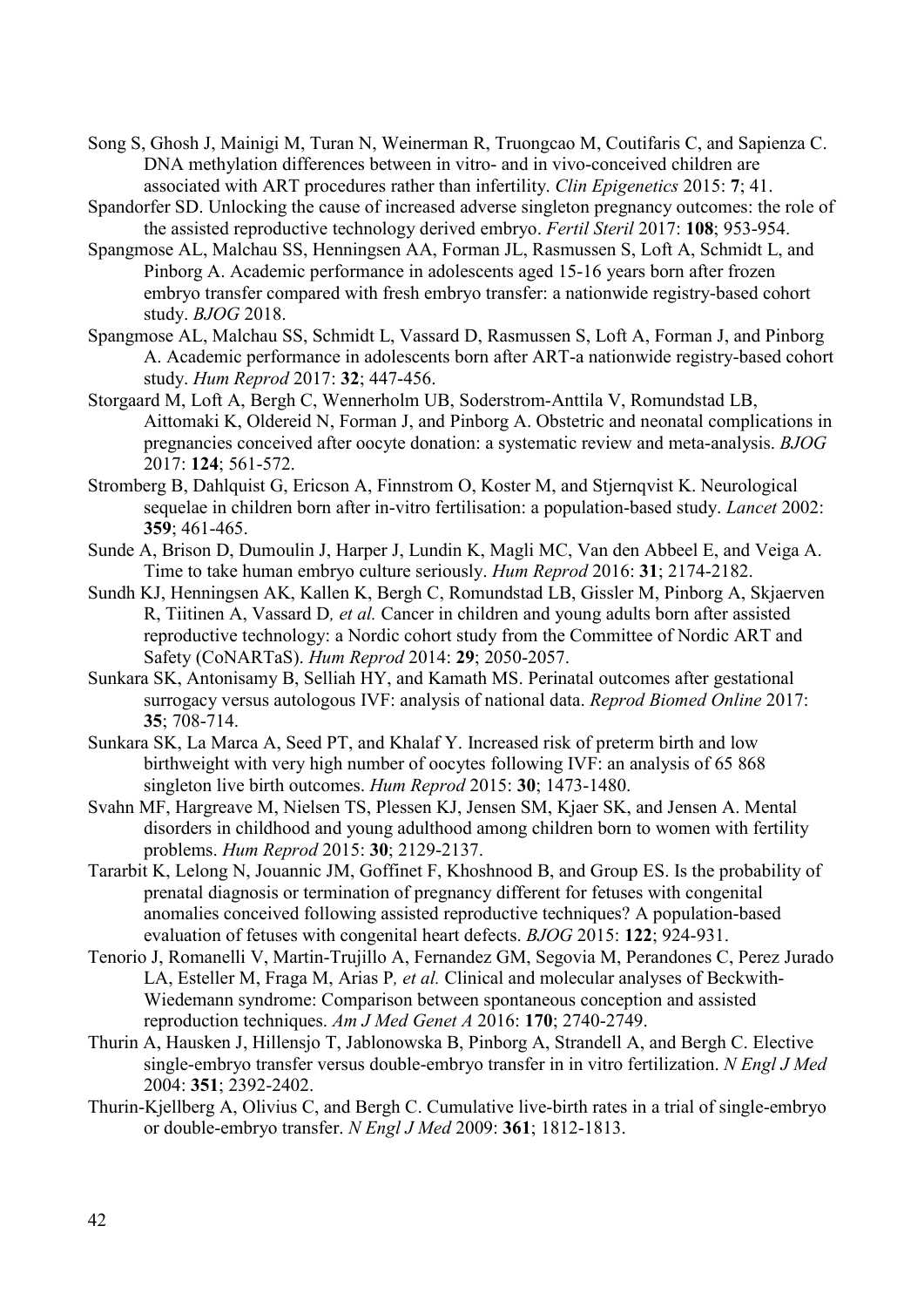- Toppari J, Kaleva M, and Virtanen HE. Trends in the incidence of cryptorchidism and hypospadias, and methodological limitations of registry-based data. *Hum Reprod Update* 2001: **7**; 282- 286.
- Trounson A and Mohr L. Human pregnancy following cryopreservation, thawing and transfer of an eight-cell embryo. *Nature* 1983: **305**; 707-709.
- Valenzuela-Alcaraz B, Crispi F, Bijnens B, Cruz-Lemini M, Creus M, Sitges M, Bartrons J, Civico S, Balasch J, and Gratacos E. Assisted reproductive technologies are associated with cardiovascular remodeling in utero that persists postnatally. *Circulation* 2013: **128**; 1442- 1450.
- van der Hoorn ML, Lashley EE, Bianchi DW, Claas FH, Schonkeren CM, and Scherjon SA. Clinical and immunologic aspects of egg donation pregnancies: a systematic review. *Hum Reprod Update* 2010: **16**; 704-712.
- Vermeiden JP and Bernardus RE. Are imprinting disorders more prevalent after human in vitro fertilization or intracytoplasmic sperm injection? *Fertil Steril* 2013: **99**; 642-651.
- von Arx R, Allemann Y, Sartori C, Rexhaj E, Cerny D, de Marchi SF, Soria R, Germond M, Scherrer U, and Rimoldi SF. Right ventricular dysfunction in children and adolescents conceived by assisted reproductive technologies. *J Appl Physiol (1985)* 2015: **118**; 1200- 1206.
- Vuong LN, Dang VQ, Ho TM, Huynh BG, Ha DT, Pham TD, Nguyen LK, Norman RJ, and Mol BW. IVF Transfer of Fresh or Frozen Embryos in Women without Polycystic Ovaries. *N Engl J Med* 2018: **378**; 137-147.
- Wagenaar K, van Weissenbruch MM, Knol DL, Cohen-Kettenis PT, Delemarre-van de Waal HA, and Huisman J. Information processing, attention and visual-motor function of adolescents born after in vitro fertilization compared with spontaneous conception. *Hum Reprod* 2009: **24**; 913-921.
- Wale PL and Gardner DK. The effects of chemical and physical factors on mammalian embryo culture and their importance for the practice of assisted human reproduction. *Hum Reprod Update* 2016: **22**; 2-22.
- Wang JX, Norman RJ, and Kristiansson P. The effect of various infertility treatments on the risk of preterm birth. *Hum Reprod* 2002: **17**; 945-949.
- Wang X, Du M, Guan Y, Wang B, Zhang J, and Liu Z. Comparative neonatal outcomes in singleton births from blastocyst transfers or cleavage-stage embryo transfers: a systematic review and meta-analysis. *Reprod Biol Endocrinol* 2017: **15**; 36.
- Wellesley D, Boyd P, Dolk H, and Pattenden S. An aetiological classification of birth defects for epidemiological research. *J Med Genet* 2005: **42**; 54-57.
- Wen J, Jiang J, Ding C, Dai J, Liu Y, Xia Y, Liu J, and Hu Z. Birth defects in children conceived by in vitro fertilization and intracytoplasmic sperm injection: a meta-analysis. *Fertil Steril* 2012: **97**; 1331-1337 e1331-1334.
- Wennerholm UB, Soderstrom-Anttila V, Bergh C, Aittomaki K, Hazekamp J, Nygren KG, Selbing A, and Loft A. Children born after cryopreservation of embryos or oocytes: a systematic review of outcome data. *Hum Reprod* 2009: **24**; 2158-2172.
- Williams CL, Bunch KJ, Murphy MFG, Stiller CA, Botting BJ, Wallace WH, Davies MC, and Sutcliffe AG. Cancer risk in children born after donor ART. *Hum Reprod* 2018: **33**; 140- 146.
- Williams CL, Bunch KJ, Stiller CA, Murphy MF, Botting BJ, Wallace WH, Davies M, and Sutcliffe AG. Cancer risk among children born after assisted conception. *N Engl J Med* 2013: **369**; 1819-1827.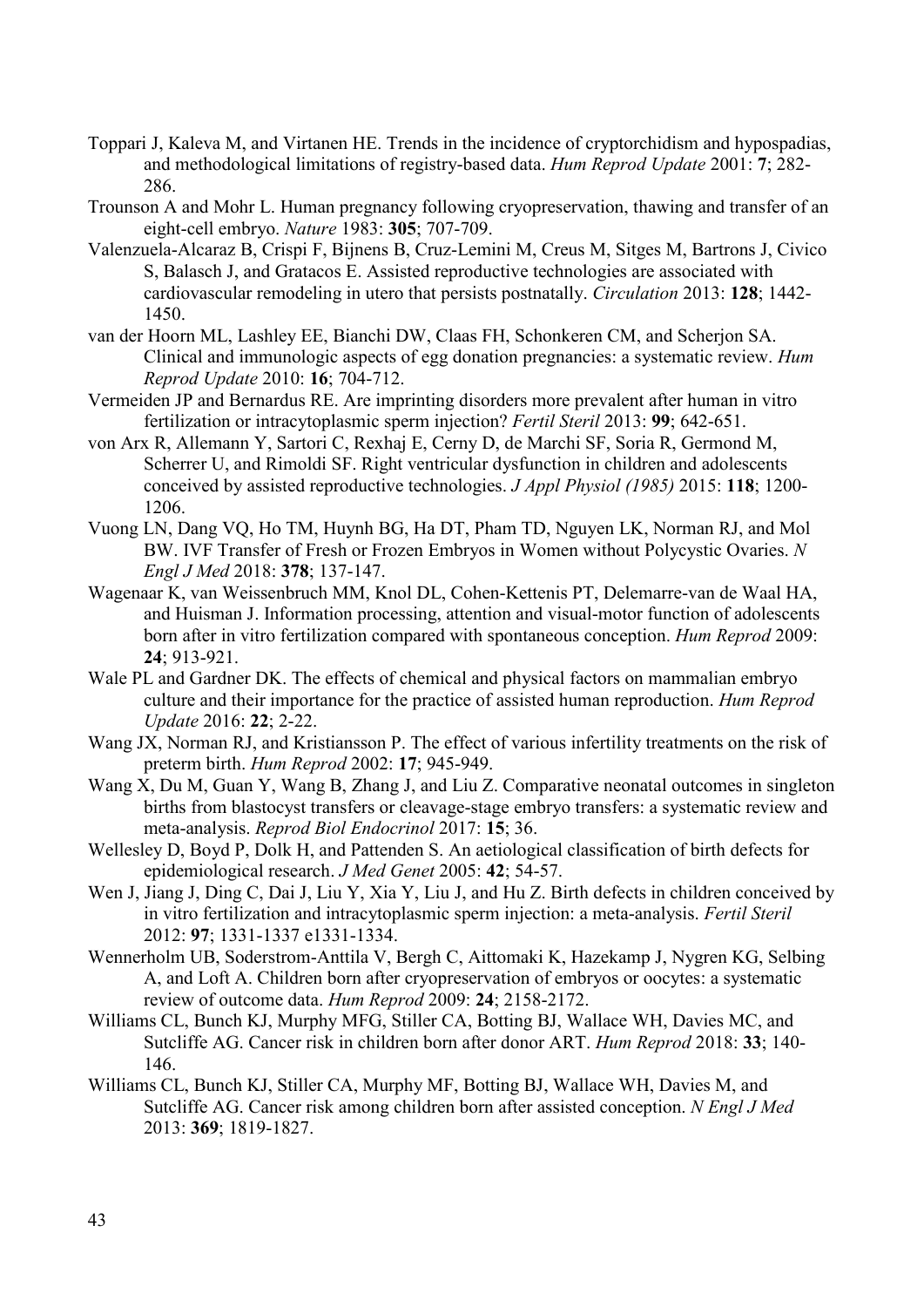- Woldringh GH, Besselink DE, Tillema AH, Hendriks JC, and Kremer JA. Karyotyping, congenital anomalies and follow-up of children after intracytoplasmic sperm injection with nonejaculated sperm: a systematic review. *Hum Reprod Update* 2010: **16**; 12-19.
- Woldringh GH, Horvers M, Janssen AJ, Reuser JJ, de Groot SA, Steiner K, D'Hauwers KW, Wetzels AM, and Kremer JA. Follow-up of children born after ICSI with epididymal spermatozoa. *Hum Reprod* 2011: **26**; 1759-1767.
- Woo I, Hindoyan R, Landay M, Ho J, Ingles SA, McGinnis LK, Paulson RJ, and Chung K. Perinatal outcomes after natural conception versus in vitro fertilization (IVF) in gestational surrogates: a model to evaluate IVF treatment versus maternal effects. *Fertil Steril* 2017: **108**; 993-998.
- Yeung EH, Sundaram R, Bell EM, Druschel C, Kus C, Xie Y, and Buck Louis GM. Infertility treatment and children's longitudinal growth between birth and 3 years of age. *Hum Reprod* 2016: **31**; 1621-1628.
- Young LE, Fernandes K, McEvoy TG, Butterwith SC, Gutierrez CG, Carolan C, Broadbent PJ, Robinson JJ, Wilmut I, and Sinclair KD. Epigenetic change in IGF2R is associated with fetal overgrowth after sheep embryo culture. *Nat Genet* 2001: **27**; 153-154.
- Zandstra H, Brentjens L, Spauwen B, Touwslager RNH, Bons JAP, Mulder AL, Smits LJM, van der Hoeven M, van Golde RJT, Evers JLH*, et al.* Association of culture medium with growth, weight and cardiovascular development of IVF children at the age of 9 years. *Hum Reprod* 2018: **33**; 1645-1656.
- Zhao J, Xu B, Zhang Q, and Li YP. Which one has a better obstetric and perinatal outcome in singleton pregnancy, IVF/ICSI or FET?: a systematic review and meta-analysis. *Reprod Biol Endocrinol* 2016: **14**; 51.
- Zhou J, Liu H, Gu HT, Cui YG, Zhao NN, Chen J, Gao L, Zhang Y, and Liu JY. Association of cardiac development with assisted reproductive technology in childhood: a prospective single-blind pilot study. *Cell Physiol Biochem* 2014: **34**; 988-1000.
- Zhu JL, Basso O, Obel C, Bille C, and Olsen J. Infertility, infertility treatment, and congenital malformations: Danish national birth cohort. *BMJ* 2006: **333**; 679.
- Zhu JL, Basso O, Obel C, Hvidtiorn D, and Olsen J, Infertility, infertility treatment and psychomotor development: the Danish National Birth Cohort. *Paediatr Perinat Epidemiol* 2009: **23**; 98-106.